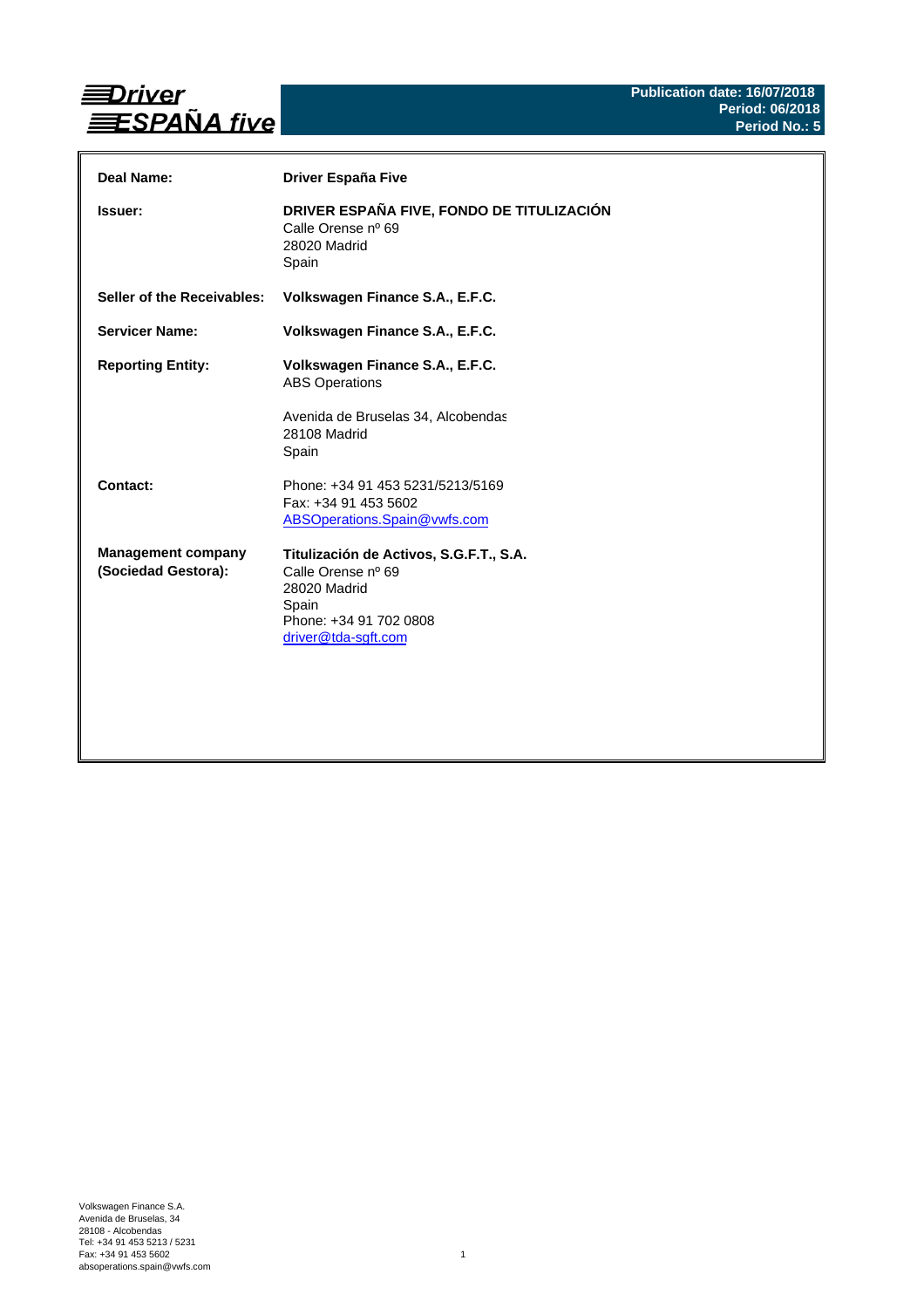

| Page            | <b>Table of contents</b>                                                                          |
|-----------------|---------------------------------------------------------------------------------------------------|
|                 | 2 Contents                                                                                        |
|                 | <b>Deal Overview</b>                                                                              |
|                 | 4 Deal Overview: Counterparties I.                                                                |
|                 | Deal Overview: Counterparties II.                                                                 |
|                 | Information regarding the Notes I.                                                                |
|                 | Information regarding the Notes II.                                                               |
|                 | <b>Credit Enhancement</b>                                                                         |
| 9               | <b>Swap/Waterfall</b>                                                                             |
| 10 <sup>1</sup> | <b>Run Out Schedule</b>                                                                           |
|                 | <b>Amortisation Notes</b>                                                                         |
|                 | 12 Defaults/ Performance Trigger                                                                  |
| 13              | <b>Overview Outstanding Contracts</b>                                                             |
|                 | 14 Information on the retention of net economic interest                                          |
| 15              | <b>Delinquent Contracts</b>                                                                       |
| 16              | <b>Defaulted Contracts</b>                                                                        |
| 17              | <b>Recovery Contracts</b>                                                                         |
| 18              | Prepayments                                                                                       |
| 19              | <b>Poolinformation I. - Down Payments</b>                                                         |
| 20              | Poolinformation II. - Customer Type and Type of Payment                                           |
| 21              | Poolinformation III. - Obligor Concentration                                                      |
|                 | Poolinformation IV. - Distribution by Outstanding Discounted Balance and Original Nominal Balance |
|                 | Poolinformation V. - Interest Rate paid by the Receivable Debtor                                  |
|                 | 24 Poolinformation VI. - Distribution by Original Term, Remaining Term and Seasoning              |
| 25              | Poolinformation VII. - Credit Type and Type of Car                                                |
| 26              | Poolinformation VIII. - Distribution by Vehicle Makes and Models                                  |
|                 | Poolinformation IX. - Geographic Distribution                                                     |
|                 | 28 Poolinformation X. - Motor Type                                                                |
| 29              | Poolinformation XI - Loan Level Data                                                              |
|                 | 30 Glossary                                                                                       |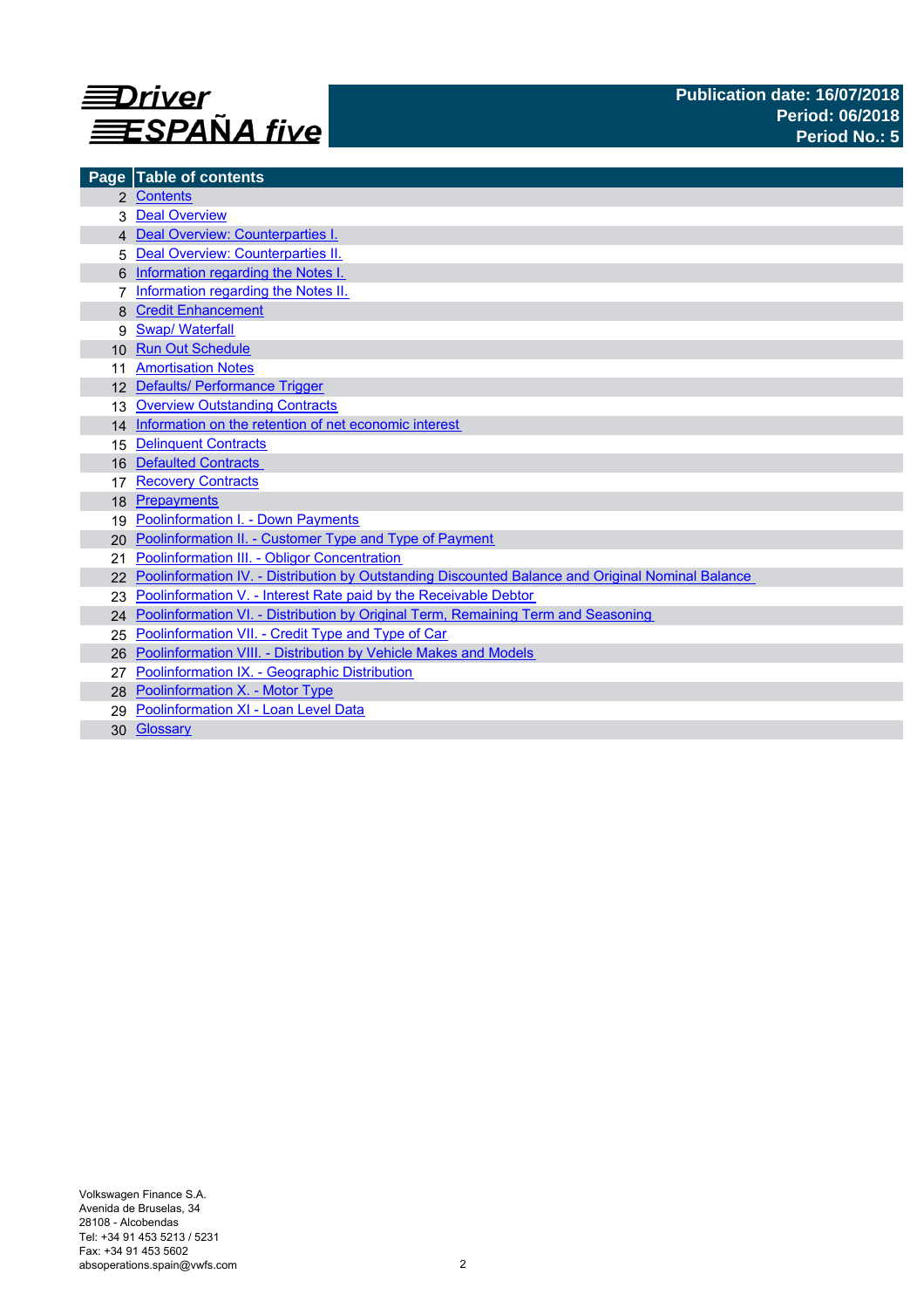



| <b>Deal Overview</b>            |            |                                 |            |                          |    |
|---------------------------------|------------|---------------------------------|------------|--------------------------|----|
| Cut Off Date:                   | 31/01/2018 |                                 |            |                          |    |
| <b>Issue Date:</b>              |            | 27/02/2018 Legal Maturity Date: | 21/04/2028 |                          |    |
| Reporting period:               | June       |                                 |            |                          |    |
| Reporting date:                 | 16/07/2018 |                                 |            |                          |    |
| <b>Reporting Frequency:</b>     | monthly    |                                 |            |                          |    |
| Period No.:                     | 5          |                                 |            |                          |    |
| Payment date:                   | 23/07/2018 |                                 |            |                          |    |
| Next payment date:              | 21/08/2018 |                                 |            |                          |    |
| Asset collection period:        | 01/06/2018 | until                           | 30/06/2018 |                          |    |
| <b>Interest Accrual Period:</b> | 21/06/2018 | until                           |            | 23/07/2018 Days accrued: | 32 |
| Note Payment Period:            | 21/06/2018 | until                           | 23/07/2018 |                          |    |

### **Poolinformation at Cut Off Date**

|                                   | Number of<br><b>Contracts</b> | Outstanding<br><b>Discounted Principal</b><br><b>Balance</b> | <b>Outstanding Nominal</b><br><b>Balance</b> |
|-----------------------------------|-------------------------------|--------------------------------------------------------------|----------------------------------------------|
| <b>Outstanding Pool</b>           | 86.320                        | 1.000.002.231.57                                             | 1.029.405.033.97 €                           |
| <b>Repurchased Loan Contracts</b> |                               |                                                              | 0.00 €                                       |

| <b>Credit Type</b>    | (%)     | <b>Outstanding</b><br><b>Balance</b> | Percentage of Loans Discounted Principal Percentage of Balance (%) |
|-----------------------|---------|--------------------------------------|--------------------------------------------------------------------|
| Auto Credit           | 12.93%  | 88.987.892.58                        | 8.90%                                                              |
| <b>Classic Credit</b> | 87.07%  | 911.014.338.99                       | 91,10%                                                             |
| <b>Total</b>          | 100,00% | 1.000.002.231,57 €                   | 100,00%                                                            |

| <b>Type of Car</b> | <b>Percentage of Loans</b><br>(%) | <b>Outstanding</b><br><b>Balance</b> | Discounted Principal Percentage of Balance (%) |
|--------------------|-----------------------------------|--------------------------------------|------------------------------------------------|
| <b>New</b>         | 83,06%                            | 824.396.601,44                       | 82.44%                                         |
| Used               | 16.94%                            | 175.605.630.13                       | 17.56%                                         |
| <b>Total</b>       | 100,00%                           | 1.000.002.231,57 €                   | 100,00%                                        |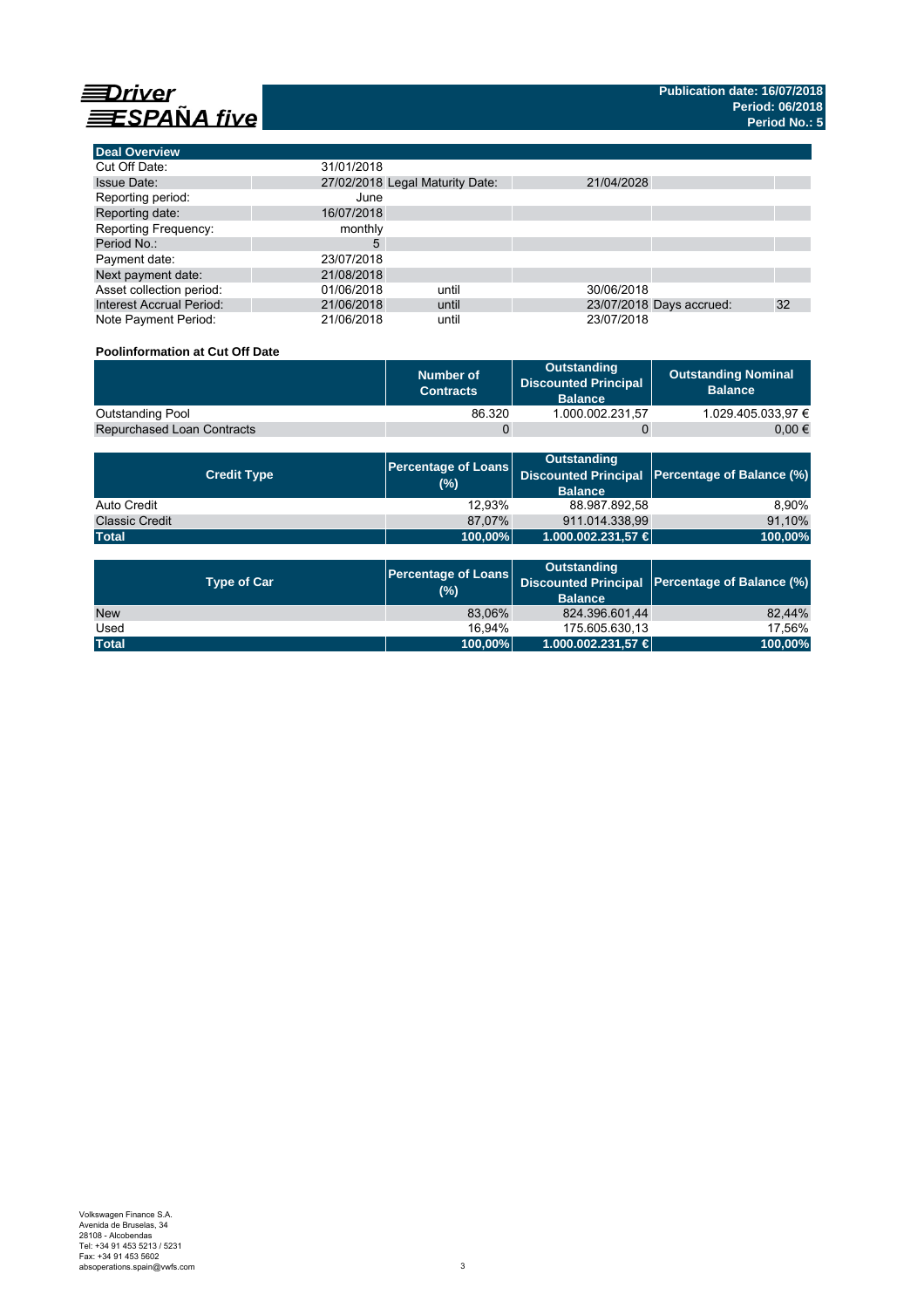| NД |  |
|----|--|

**Publication date: 16/07/2018 Period: 06/2018**

**Required Rating:** *fulfilled*

**Required Rating:** *fulfilled*

**Required Rating:** *fulfilled*

**Aa3 P-1** *Stable* **A A-1** *Stable*

P-1 A2 A-1 A-1 A-1 A-1

**Trans** 

| ESPAÑA five                                                                                                                                                       |                                         |                                  |                             |                            |                                         |                                                                                   |                          |                       |                   |               |                    |                   |               | <b>Period: 06/2018</b><br>Period No.: 5 |
|-------------------------------------------------------------------------------------------------------------------------------------------------------------------|-----------------------------------------|----------------------------------|-----------------------------|----------------------------|-----------------------------------------|-----------------------------------------------------------------------------------|--------------------------|-----------------------|-------------------|---------------|--------------------|-------------------|---------------|-----------------------------------------|
| saction Events, Trigger & Rating Overview                                                                                                                         |                                         |                                  |                             |                            |                                         |                                                                                   |                          |                       |                   |               |                    |                   |               |                                         |
| <b>Clean-Up Call Condition</b>                                                                                                                                    |                                         |                                  |                             |                            |                                         |                                                                                   |                          |                       |                   |               |                    |                   |               |                                         |
|                                                                                                                                                                   |                                         |                                  | <b>Discounted Portfolio</b> | <b>Current Outstanding</b> |                                         | Min. Outstanding<br><b>Discounted Portfolio</b>                                   |                          |                       |                   |               |                    |                   |               |                                         |
|                                                                                                                                                                   |                                         |                                  |                             | 87,10%                     |                                         | 10,00%                                                                            |                          |                       |                   |               |                    |                   |               |                                         |
|                                                                                                                                                                   |                                         |                                  |                             |                            |                                         |                                                                                   |                          |                       |                   |               |                    |                   |               |                                         |
| <b>Repurchase of Receivables</b>                                                                                                                                  |                                         |                                  |                             |                            |                                         |                                                                                   |                          |                       |                   |               |                    |                   |               |                                         |
|                                                                                                                                                                   |                                         |                                  | Number of contracts         |                            | Outstanding Discounted                  |                                                                                   | <b>Re-Purchase Price</b> |                       |                   |               |                    |                   |               |                                         |
|                                                                                                                                                                   | <b>Current Period</b>                   |                                  |                             |                            | Balance                                 |                                                                                   |                          |                       |                   |               |                    |                   |               |                                         |
|                                                                                                                                                                   | Previous Periods                        |                                  |                             |                            |                                         |                                                                                   |                          |                       |                   |               |                    |                   |               |                                         |
|                                                                                                                                                                   | Total                                   |                                  |                             |                            |                                         |                                                                                   |                          |                       |                   |               |                    |                   |               |                                         |
| If a repurchase of receivables occurred, it wouldonly result from non-eligibility as of the respective Cut Off Date (which has been discovered at a later stage). |                                         |                                  |                             |                            |                                         |                                                                                   |                          |                       |                   |               |                    |                   |               |                                         |
| <b>Credit Enhancement Increase Condition</b>                                                                                                                      |                                         |                                  |                             |                            |                                         |                                                                                   |                          |                       |                   |               |                    |                   |               |                                         |
| <b>Cumulative Gross Loss Ratio</b>                                                                                                                                |                                         |                                  |                             |                            | 0,02130%                                |                                                                                   |                          |                       |                   |               |                    |                   |               |                                         |
|                                                                                                                                                                   |                                         |                                  |                             |                            |                                         |                                                                                   |                          |                       |                   |               |                    |                   |               |                                         |
|                                                                                                                                                                   |                                         |                                  |                             |                            |                                         |                                                                                   |                          |                       |                   |               |                    |                   |               |                                         |
| <b>Targeted Overcollateralisation Percentage</b>                                                                                                                  |                                         |                                  |                             |                            | <b>Class A</b>                          | <b>Class B</b>                                                                    |                          |                       |                   |               |                    |                   |               |                                         |
|                                                                                                                                                                   |                                         | Initial OC @ Poolcut             |                             |                            | 11,20%                                  | 8,60%                                                                             |                          |                       |                   |               |                    |                   |               |                                         |
|                                                                                                                                                                   |                                         | <b>Current OC Level</b>          |                             |                            | 12,93%                                  | 9.94%                                                                             |                          |                       |                   |               |                    |                   |               |                                         |
|                                                                                                                                                                   |                                         | <b>Current Target OC</b>         |                             |                            | 21,00%                                  | 14,50%                                                                            |                          |                       |                   |               |                    |                   |               |                                         |
|                                                                                                                                                                   |                                         | Regular Target OC                |                             |                            | 21,00%                                  | 14,50%                                                                            |                          |                       |                   |               |                    |                   |               |                                         |
|                                                                                                                                                                   |                                         | Level 1 Target OC                |                             |                            | 25,00%                                  | 18,00%                                                                            |                          |                       |                   |               |                    |                   |               |                                         |
|                                                                                                                                                                   |                                         | Level 2 Target OC                |                             |                            | 100,00%                                 | 100,00%                                                                           |                          |                       |                   |               |                    |                   |               |                                         |
|                                                                                                                                                                   |                                         | OC = Asset Overcollateral/sation |                             |                            |                                         |                                                                                   |                          |                       |                   |               |                    |                   |               |                                         |
|                                                                                                                                                                   |                                         |                                  |                             |                            |                                         | Cumulative Gross Loss Ratio exceeds (i) 1.8% on any Payment Date prior to or      |                          |                       |                   |               |                    |                   |               |                                         |
| Level 1 Credit Enhancement Increase Condition -                                                                                                                   |                                         |                                  |                             |                            |                                         | during May 2019 (included); or (ii) 4.00% for any Payment Date after May 2019 and |                          |                       |                   | $\mathsf{no}$ |                    |                   |               |                                         |
|                                                                                                                                                                   |                                         |                                  |                             |                            | until that for February 2020(inclusive) |                                                                                   |                          |                       |                   | no            |                    |                   |               |                                         |
| Level 2 Credit Enhancement Increase Condition -                                                                                                                   |                                         |                                  |                             |                            |                                         | Cumulative Gross Loss Ratio exceeds 8.0% for any Payment Date                     |                          |                       |                   |               |                    |                   |               |                                         |
|                                                                                                                                                                   |                                         |                                  |                             |                            |                                         |                                                                                   |                          |                       |                   |               |                    |                   |               |                                         |
|                                                                                                                                                                   |                                         |                                  |                             |                            |                                         |                                                                                   |                          |                       |                   |               |                    |                   |               |                                         |
| <b>Transaction Party Replacements</b>                                                                                                                             |                                         |                                  |                             |                            |                                         |                                                                                   |                          |                       |                   |               |                    |                   |               |                                         |
|                                                                                                                                                                   |                                         |                                  |                             |                            |                                         |                                                                                   |                          |                       |                   |               |                    |                   |               |                                         |
|                                                                                                                                                                   | Capacity of<br><b>Transaction Party</b> |                                  | <b>Date of Replacement</b>  |                            | <b>Reason for Replacement</b>           |                                                                                   |                          | <b>Replaced Party</b> |                   |               | <b>Replaced by</b> |                   |               |                                         |
|                                                                                                                                                                   |                                         |                                  |                             |                            |                                         |                                                                                   |                          |                       |                   |               |                    |                   |               |                                         |
|                                                                                                                                                                   |                                         |                                  |                             |                            |                                         |                                                                                   |                          |                       |                   |               |                    |                   |               |                                         |
|                                                                                                                                                                   |                                         |                                  |                             |                            |                                         |                                                                                   |                          |                       |                   |               |                    |                   |               |                                         |
|                                                                                                                                                                   |                                         |                                  |                             |                            |                                         |                                                                                   |                          |                       |                   |               |                    |                   |               |                                         |
|                                                                                                                                                                   |                                         |                                  |                             |                            |                                         |                                                                                   |                          |                       |                   |               |                    |                   |               |                                         |
| <b>Rating Information on relevant Transaction Parties</b>                                                                                                         |                                         |                                  |                             |                            |                                         |                                                                                   |                          |                       |                   |               |                    |                   |               |                                         |
|                                                                                                                                                                   |                                         |                                  |                             |                            |                                         |                                                                                   |                          |                       |                   |               |                    |                   |               |                                         |
|                                                                                                                                                                   |                                         |                                  | Fitcl                       |                            |                                         | DBRS                                                                              |                          |                       | Moody's           |               |                    | S&P               |               |                                         |
|                                                                                                                                                                   |                                         | <b>Long Term</b>                 | <b>Short Term</b>           | Outlook                    | <b>Long Term</b>                        | <b>Short Term</b>                                                                 | Outlook                  | <b>Long Term</b>      | <b>Short Term</b> | Outlook       | <b>Long Term</b>   | <b>Short Term</b> | Outlook       |                                         |
| <b>Account Bank:</b>                                                                                                                                              |                                         |                                  |                             |                            |                                         |                                                                                   |                          |                       |                   |               |                    |                   |               |                                         |
|                                                                                                                                                                   |                                         |                                  |                             |                            |                                         |                                                                                   |                          |                       |                   |               |                    |                   |               |                                         |
| <b>BNP Paribas Securities Services</b>                                                                                                                            |                                         |                                  |                             |                            |                                         |                                                                                   |                          |                       |                   |               |                    |                   |               |                                         |
| <b>Current Rating</b>                                                                                                                                             |                                         |                                  |                             |                            |                                         |                                                                                   |                          | Aa <sub>3</sub>       | $P-1$             | Stable        | А                  | A-1               | <b>Stable</b> |                                         |
|                                                                                                                                                                   |                                         |                                  |                             |                            |                                         |                                                                                   |                          |                       |                   |               |                    |                   |               |                                         |
| <b>Minimum required Rating</b>                                                                                                                                    |                                         |                                  |                             |                            |                                         |                                                                                   |                          | A <sub>2</sub>        | $P-1$             |               | Α                  | A-1               |               |                                         |
| (if no short term Rating available, the higher long term rating                                                                                                   |                                         |                                  |                             |                            |                                         |                                                                                   |                          |                       |                   |               |                    |                   |               |                                         |

Volkswagen Finance S.A.<br>Avenida de Bruselas, 34<br>28108 - Alcobendas<br>Tel: +34 91 453 5213 / 5231<br>absoperations.spain@vwfs.com 4<br>absoperations.spain@vwfs.com 4

**Paying Agent**

**BNP Paribas Securities Services**

**Swap Counterparty: ING Bank N.V.**

*Minimum required Rating (if no short term Rating available, the higher long term rating is applicable)*

**Servicer:** 

**Volkswagen Finance S.A.** 

 $\blacksquare$  **Current Rating`**<br> *Minimum required Rating<br>
at no short term Rating available, the higher long term rating available)<br>Is applicable)* 

**Long Term Short Term Outlook Long Term Short Term Outlook Long Term Short Term Outlook Long Term Short Term Outlook**

Fitch **S&P (2009)** DBRS Moody's S&P S&P S&P S&P SASES SARE SASES SASES SASES SASES SASES SASES SASES SASES SASES SASES SASES SASES SASES SASES SASES SASES SASES SASES SASES SASES SASES SASES SASES SASES SASES SASES SASES S

**Long Term Short Term Outlook Long Term Short Term Outlook Long Term Short Term Outlook Long Term Short Term Outlook**

Fitch S&P Moody´s S&P

**Current Rating\* A+ A-1** *Stable* **Aa3 P-1** *Stable* AA- A-1+ Negative

if the Sang Counterary does not have the Sang Counterary Register Stating of the Sang Counterparty of the Sang<br>- Michael Sang Counterary of the Sang Counterparty Register Stating or Theoretics with the Credit support Ameri

If none of the measures is taken within a given timespan, the Issuer may enter into new arrangements at its own initiative with another Swap Bank.

**Current Rating\* n.a. n.a. n.a. n.a. n.a. n.a.** *Minimum required Rating*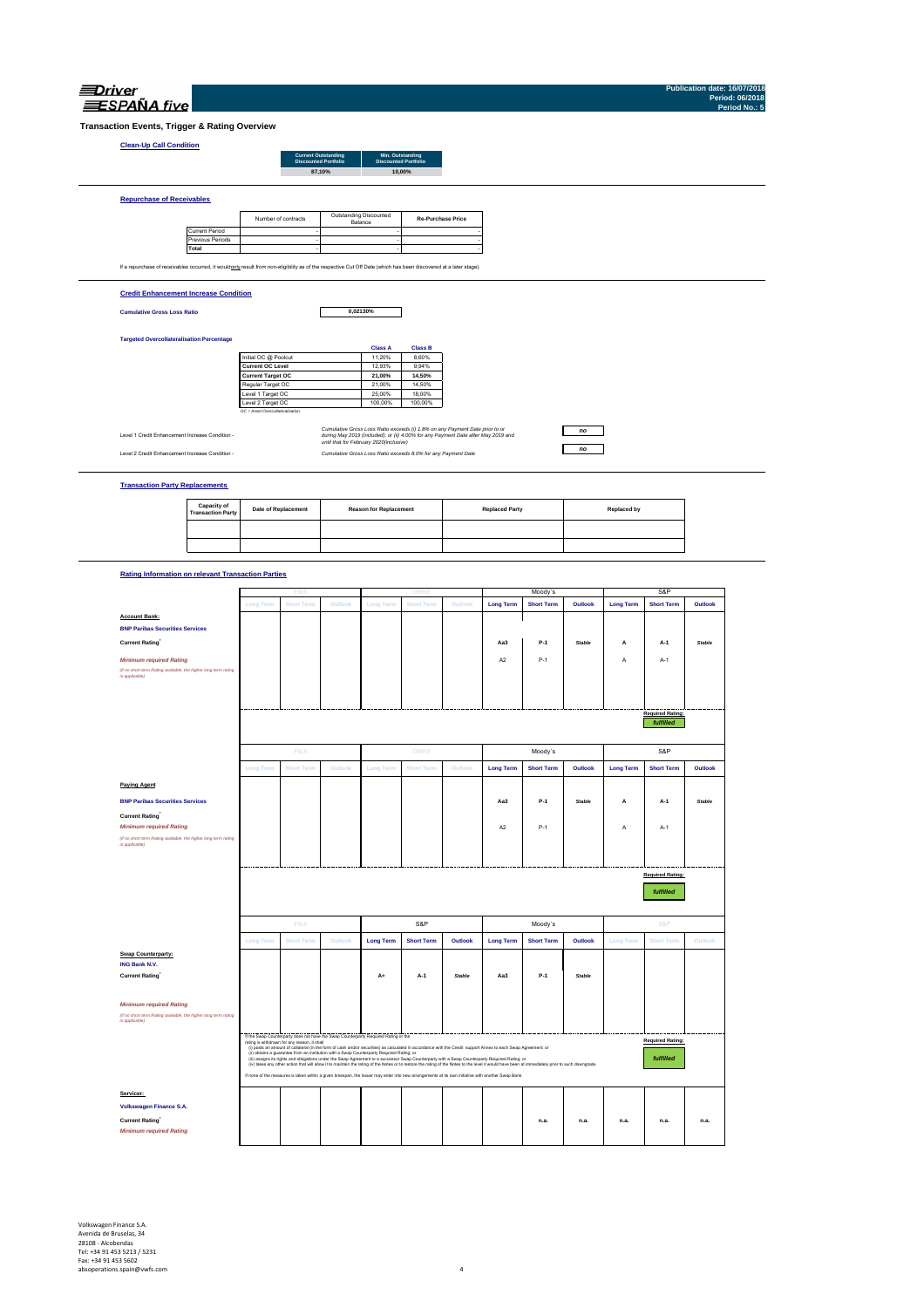

#### **Deal Overview: Counterparties**

| <b>Joint Lead Managers:</b>                      | <b>ING Bank N.V.</b><br>Bijlmerplein 888<br>1102 MG, Amsterdam<br>The Netherlands                                                       |                                                                                      | DZ BANK AG DEUTSCHE ZENTRAL<br>Platz der Republik<br>60325 Frankfurt am Main<br>Germany                                |
|--------------------------------------------------|-----------------------------------------------------------------------------------------------------------------------------------------|--------------------------------------------------------------------------------------|------------------------------------------------------------------------------------------------------------------------|
| <b>Management company</b><br>(Sociedad Gestora): | Titulización de Activos, S.G.F.T., S.A.<br>Calle Orense nº 69<br>28020 Madrid<br>Spain<br>phone: +34 91 702 0808<br>driver@tda-sqft.com |                                                                                      |                                                                                                                        |
| Servicer:                                        | Volkswagen Finance E.F.C.<br>Avd de Bruselas 34<br>28108 Alcobendas (Madrid)<br>AbsOperations.Spain@vwfs.com                            | <b>Clearing Systems:</b>                                                             | <b>IBERCLEAR</b><br>Plaza de la Lealtad 1<br>28014 Madrid<br>Spain<br>phone: +34 91 709 5000<br>iberclear@iberclear.es |
| <b>Paying Agent:</b>                             | <b>BNP Paribas Securities Services,</b><br>Sucursal en España<br>Calle Ribera del Loira, 28<br>28042 Madrid<br>Spain                    | <b>Account Bank:</b><br>Cash Collateral<br><b>Distribution</b><br>Monthly Collateral | <b>BNP Paribas Securities Services,</b><br>Sucursal en España<br>Calle Ribera del Loira, 28<br>28042 Madrid<br>Spain   |
| <b>Rating Agencies:</b>                          | Moody's<br>Príncipe de Vergara, 131<br>28002 Madrid<br>Spain                                                                            |                                                                                      | S&P<br>20 Canada Square<br>Canary Wharf, London<br>United Kingdom                                                      |
| <b>Swap Counterparty:</b>                        | <b>ING Bank N.V.</b><br>Bijlmerplein 888<br>1102 MG, Amsterdam<br>The Netherlands                                                       |                                                                                      |                                                                                                                        |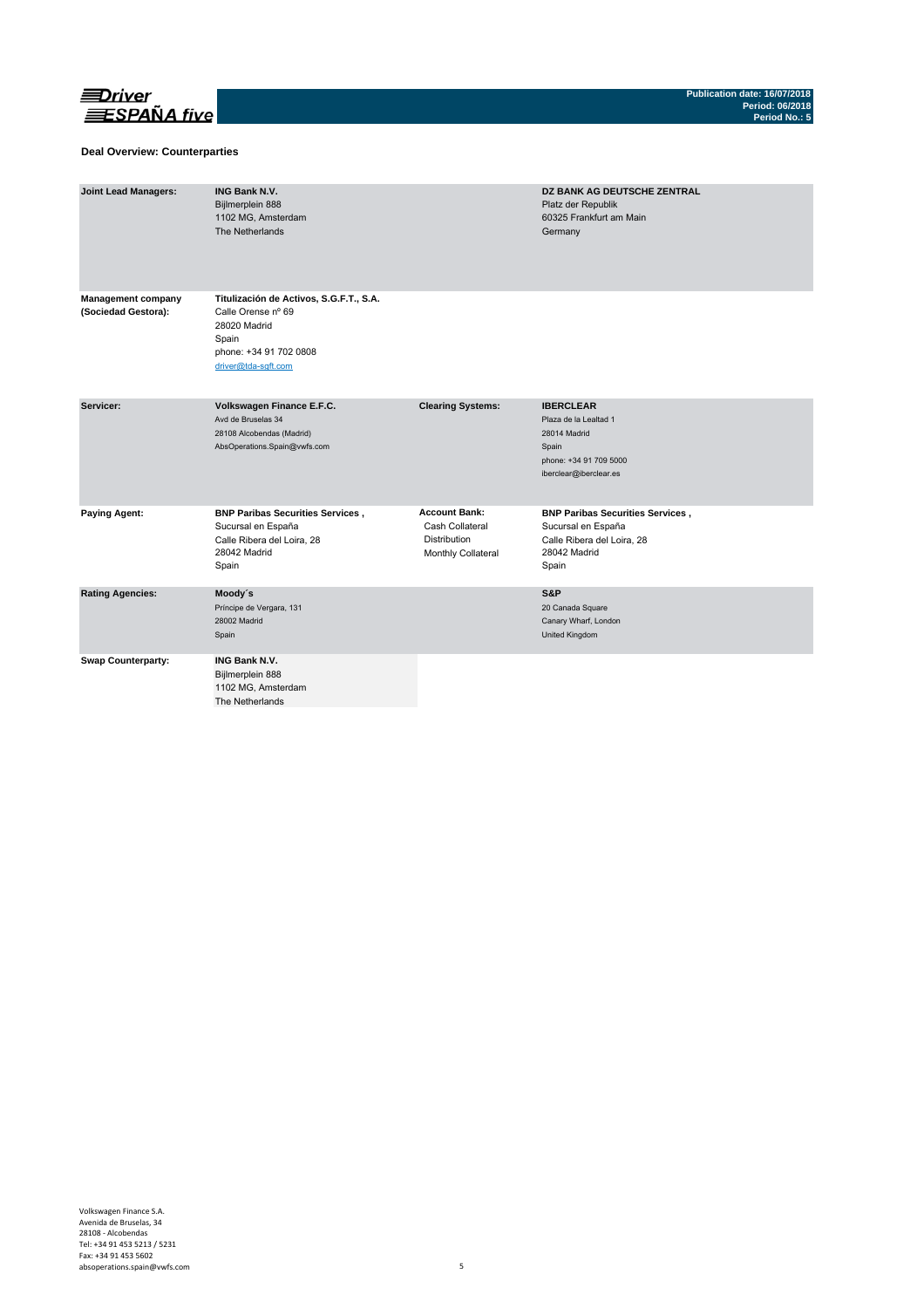

# **Information regarding the Notes I**

# **Rating Details:**

| <b>Rating at Issue Date</b> | <b>Class All</b> | <b>Class B</b> |
|-----------------------------|------------------|----------------|
| Moody's                     | Aa2              | A2             |
| S&P                         | AA+              | AA-            |

| <b>Current Rating</b> | Class Al | <b>Class B</b> |
|-----------------------|----------|----------------|
| Moody's               | Aa1      | A2             |
| S&P                   | AAA      | AA-            |

| Information on Notes             | <b>Class All</b> | <b>Class B</b> |
|----------------------------------|------------------|----------------|
| <b>Final Maturity Date</b>       | 21/04/2028       | 21/04/2028     |
| <b>Scheduled Repayment Date:</b> | 21/10/2025       | 21/10/2025     |
| ISIN:                            | ES0305319008     | ES0305319016   |
| Common Code:                     | 175957723        | 175958193      |
| Nominal Amount:                  | 100.000,00 €     | 100.000,00 €   |
|                                  |                  |                |

| Information on Interest | Class A                  | <b>Class B</b>           |
|-------------------------|--------------------------|--------------------------|
| Spread/Margin:          | 40 pbs                   | 54 pbs                   |
| Index Rate:             | 1-Month Euribor          | 1-Month Euribor          |
| Fixed/Floating:         | Floating                 | Floating                 |
| <b>Current Coupon:</b>  | 1-Month Euribor + 40 pbs | 1-Month Euribor + 54 pbs |
| Day Count Convention    | Actual/360               | Actual/360               |

# **Clean-Up Call**

Volkswagen Finance will have the right at its option to exercise a Clean-Up Call and to repurchase the Loan Receivables from Driver España One at any time when the sum of the Discounted Principal Balance for all loan contracts is less than 10 per cent. of the sum of the Discounted Principal Balance for all Loan contracts as of the Cut Off Date, provided that all payment obligations under the Notes will be thereby fulfilled.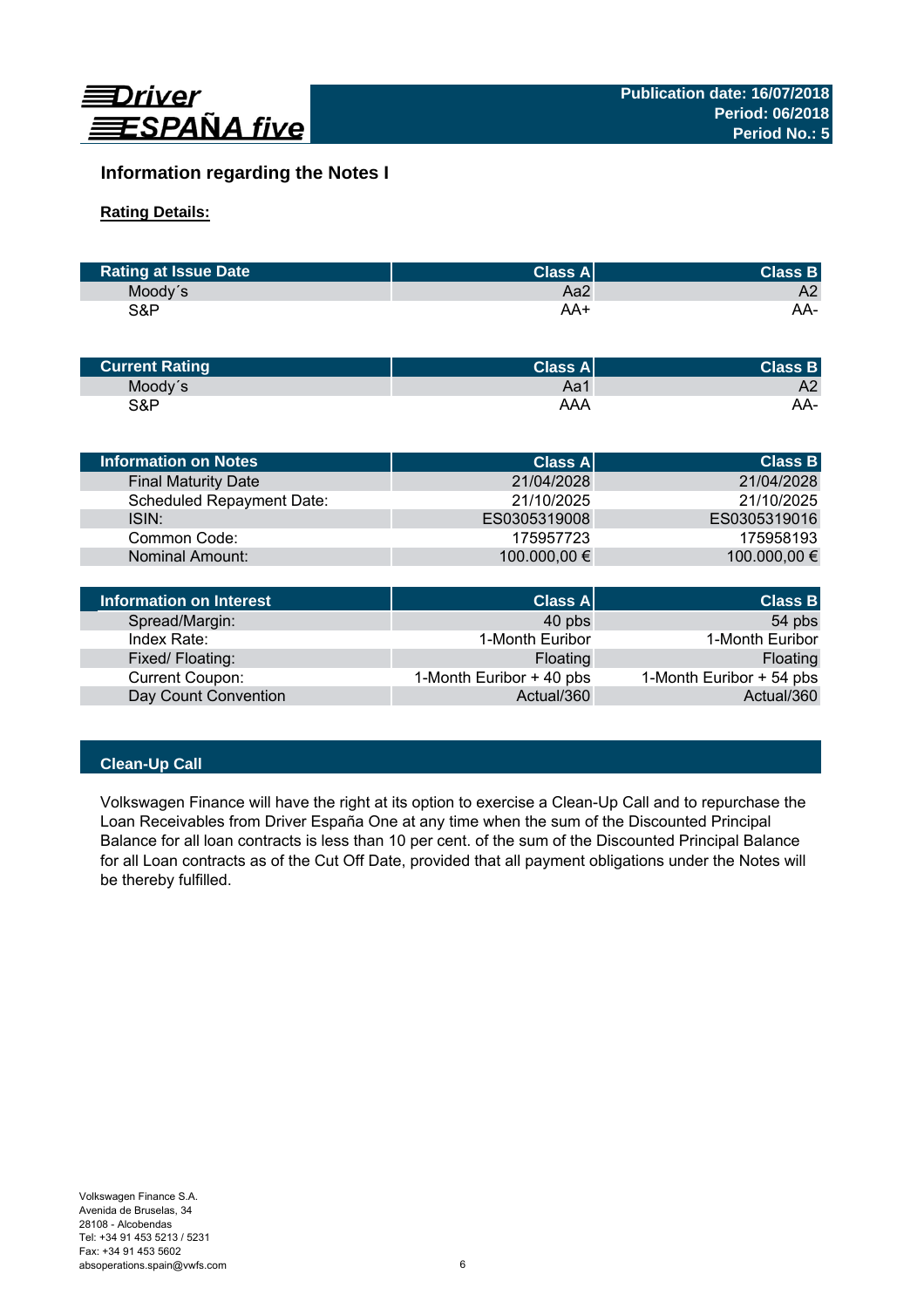

# **Information regarding the Notes II**

| <b>Monthly Period:</b>                       | June       |            |  |
|----------------------------------------------|------------|------------|--|
| <b>Payment Date:</b>                         | 23/07/2018 |            |  |
| <b>Interest Accrual Period (from/until):</b> | 21/06/2018 | 23/07/2018 |  |
| Days Accrued:                                | 32         |            |  |
| <b>Base Interest Rate (1-Month Euribor):</b> | $-0.370\%$ |            |  |
|                                              | <b>EUR</b> |            |  |
| Day Count Convention:                        | 30/360     |            |  |

| <b>Interest Payments</b>                      | <b>Class A</b> | <b>Class B</b>    |
|-----------------------------------------------|----------------|-------------------|
| Total Interest Amount of the Reporting Period | 20.868,00 €    | $3.928.60 \in$    |
| Gross Paid interest:                          | 20.868,00 €    | 3.928.60 €        |
| <b>Unpaid Interest:</b>                       |                |                   |
| Unpaid interest of the Reporting Period:      | /www.          | ∕€7<br>$\epsilon$ |
| Cumulative unpaid interest:                   |                |                   |

| <b>Principal Payment</b>                                              |                 | <b>Class A</b>   | <b>Class B</b>  |
|-----------------------------------------------------------------------|-----------------|------------------|-----------------|
| Note Balance (Cut Off Date):                                          |                 | 888.000.000,00 € | 26.000.000,00 € |
| Note Balance (Beginning of Period):                                   |                 | 783.899.138,40 € | 26.000.000,00 € |
| Unallocated Redemption Amount from Previous<br>Period:                | $31.51 \in$     |                  |                 |
| Available Redemption Amount Reporting Period:                         | 25.489.416,22 € |                  |                 |
| Total Available Redemption Amount:                                    | 25.489.447,73 € |                  |                 |
| Redemption Amount per Class:                                          |                 | 25.489.418,40 €  | $0.00 \in$      |
| Unallocated Redemption Amount per note class from<br>current period:: |                 | $29.33 \in$      | $0,00 \in$      |
| Note Balance (End of Period):                                         |                 | 758.409.720.00   | 26.000.000.00   |
| Note Factor (End of Period):                                          |                 | 85.41%           | 100,00%         |

| Overcollateralisation            | Class A     | <b>Class B</b> |
|----------------------------------|-------------|----------------|
| Initial OC Percentage at Poolcut | $11.2023\%$ | 8.6023%        |
| Current OC Percentage            | 12.9256%    | 9.9405%        |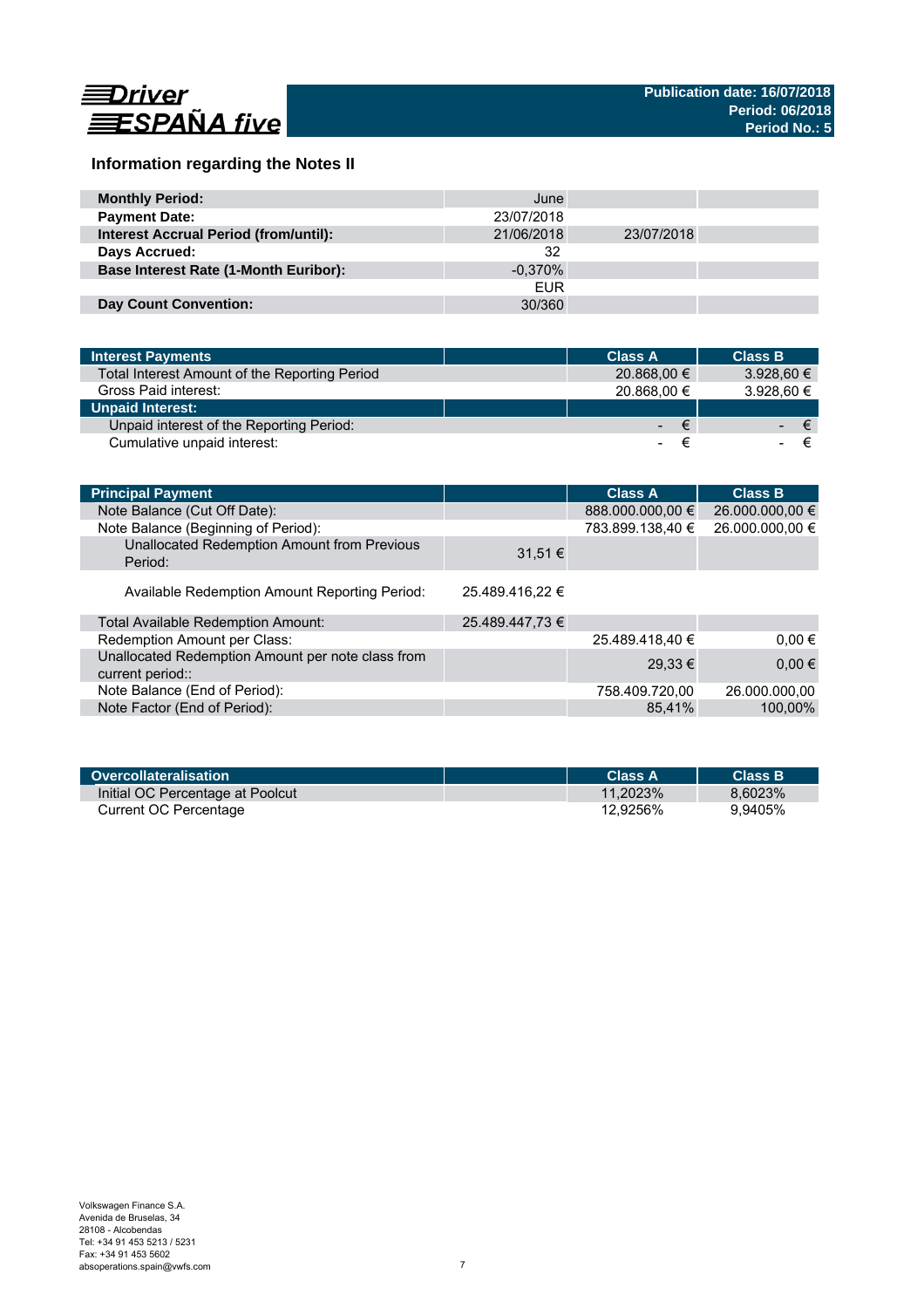

# **Credit Enhancement**

#### *Credit Enhancement as of Cut Off Date*

|                                    | <b>Outstanding</b><br><b>Discounted Principal</b><br>Balance (%) |                 |
|------------------------------------|------------------------------------------------------------------|-----------------|
| Class B Note*                      | 2.60%                                                            | 26.000.000,00 € |
| Subordinated Loan                  | 5,10%                                                            | 51.002.231,57 € |
| Overcollateralization              | 3,50%                                                            | 35.000.000,00 € |
| Cash Collateral Account            | 1.30%                                                            | 13.000.000.00 € |
| *for subordination to class A note |                                                                  |                 |

| <b>Cash Collateral Account (CCA)</b>      | in EUR          | in % of Outstanding Discounted<br><b>Balance as of</b> |                 |
|-------------------------------------------|-----------------|--------------------------------------------------------|-----------------|
| <b>Initial Balance at Poolcut</b>         | 13.000.000,00 € | 1.30%                                                  | <b>Poolcut</b>  |
| Targeted Balance (Floor)                  | 11.000.000,00 € | 1.10%                                                  | Poolcut         |
| Balance as of the Beginning of the Period | 11.653.303,37 € | 1.17%                                                  | <b>BoPeriod</b> |
| Payment from CCA/ Payment to CCA          | 330.421,57 €    | $\overline{\phantom{0}}$                               | -               |
| Balance as of the End of the Period       | 11.322.881,80 € | 1.30%                                                  | EoPeriod        |

### **Calculation of Credit Enhancement:**

The Class B Notes benefit from the Subordinated Loan, the Overcollateralisation and the Cash Collateral Account.

• The transaction starts with sequential amortisation and therefore initially only the Class A Notes will receive principal payments

● The transaction switches into pro rata amortisation once an overcollateralisation percentage (i.e. credit enhancement excluding cash collateral) of OC-Percentage for the Class A Notes and OC-Percentage for the Class B Notes has been reached

• The amortisation will revert to sequential in case the total amount of notes outstanding falls below 10% of the initial notes outstanding

## **Set off Risk**

No set off risk is applicable in this transaction.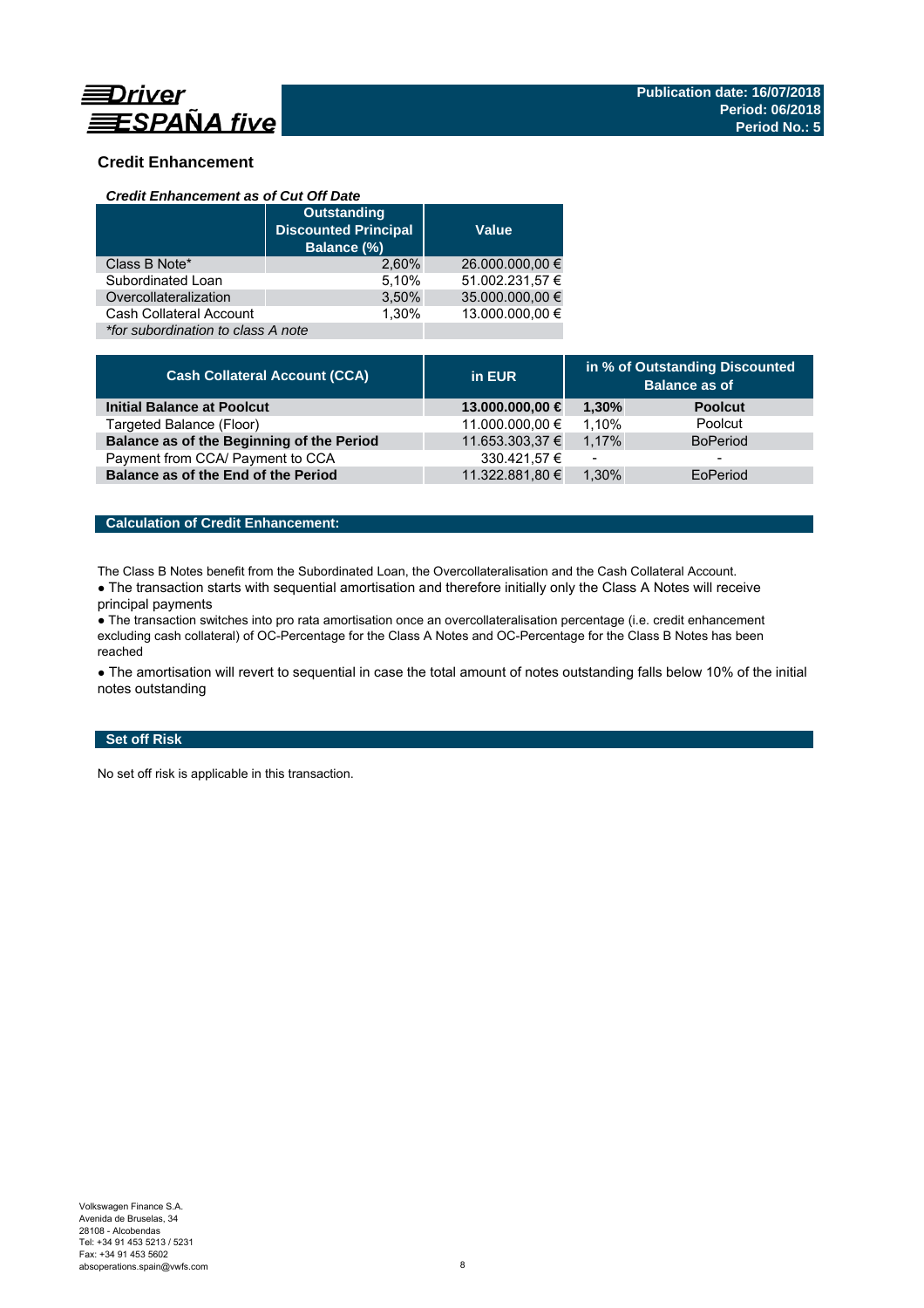

# **Swap/ Waterfall**

| <b>Amortising Interest Rate Swap</b>      | <b>Class A</b>                | <b>Class B</b>  |
|-------------------------------------------|-------------------------------|-----------------|
| Initial Principal                         | 783.899.138,40 €              | 26.000.000,00 € |
| Underlying Principal for Reporting Period | 783.899.138,40 €              | 26.000.000,00 € |
| Paying Leg                                | <b>Fix Interest Rate</b>      |                 |
|                                           |                               |                 |
| Receiving Leg                             | <b>Floating Interest Rate</b> |                 |
| Net Swap payments/ Receipts               | 193.427,11€ -                 | 7.974,78€       |

# **Waterfall**

|                                                   |      | <b>Payment</b>  | <b>Remaining Amount</b> |
|---------------------------------------------------|------|-----------------|-------------------------|
| Remaining Balance from Previous Period            |      | $31.51 \in$     |                         |
| <b>Available Distribution Amount</b>              | plus | 26.490.877,03 € | 26.490.908,54 €         |
| Fees                                              | less | 775.262.32 €    | 25.715.646.22 €         |
| Net Swap Payments Class A                         | less | 193.427,11 €    | 25.522.219.11 €         |
| Net Swap Payments Class B                         | less | 7.974.78 €      | 25.514.244.33 €         |
| Interest Class A                                  | less | 20.868.00 €     | 25.493.376.33 €         |
| Interest Class B                                  | less | $3.928.60 \in$  | 25.489.447.73 €         |
| <b>Payment to Cash Collateral Account</b>         | less | €               | 25.489.447,73 €         |
| <b>Redemption Class A</b>                         | less | 25.489.418.40 € | $29.33 \in$             |
| <b>Redemption Class B</b>                         | less | €               | 29.33 €                 |
| Remaining Amount Due to Rounding                  | less | 29,33 €         | €                       |
| Other Payments to Swap Counterparties             | less | €               | €                       |
| Interest Subordinated Loan                        | less | €               | €                       |
| Redemption Subordinated Loan                      | less | €               | €                       |
| Payment to Subordinated Lender or VW Finance less |      | €               | €                       |
| <b>Payment from Cash Collateral Account</b>       |      | 330.421,57 €    | 330.421,57 €            |
| Interest Subordinated Loan                        | less | 61.597,27 €     | 268.824,30 €            |
| Redemption Subordinated Loan                      | less | 268.824.30 €    | €                       |
| Payment to Subordinated Lender or VW Financeless  |      | €               | €                       |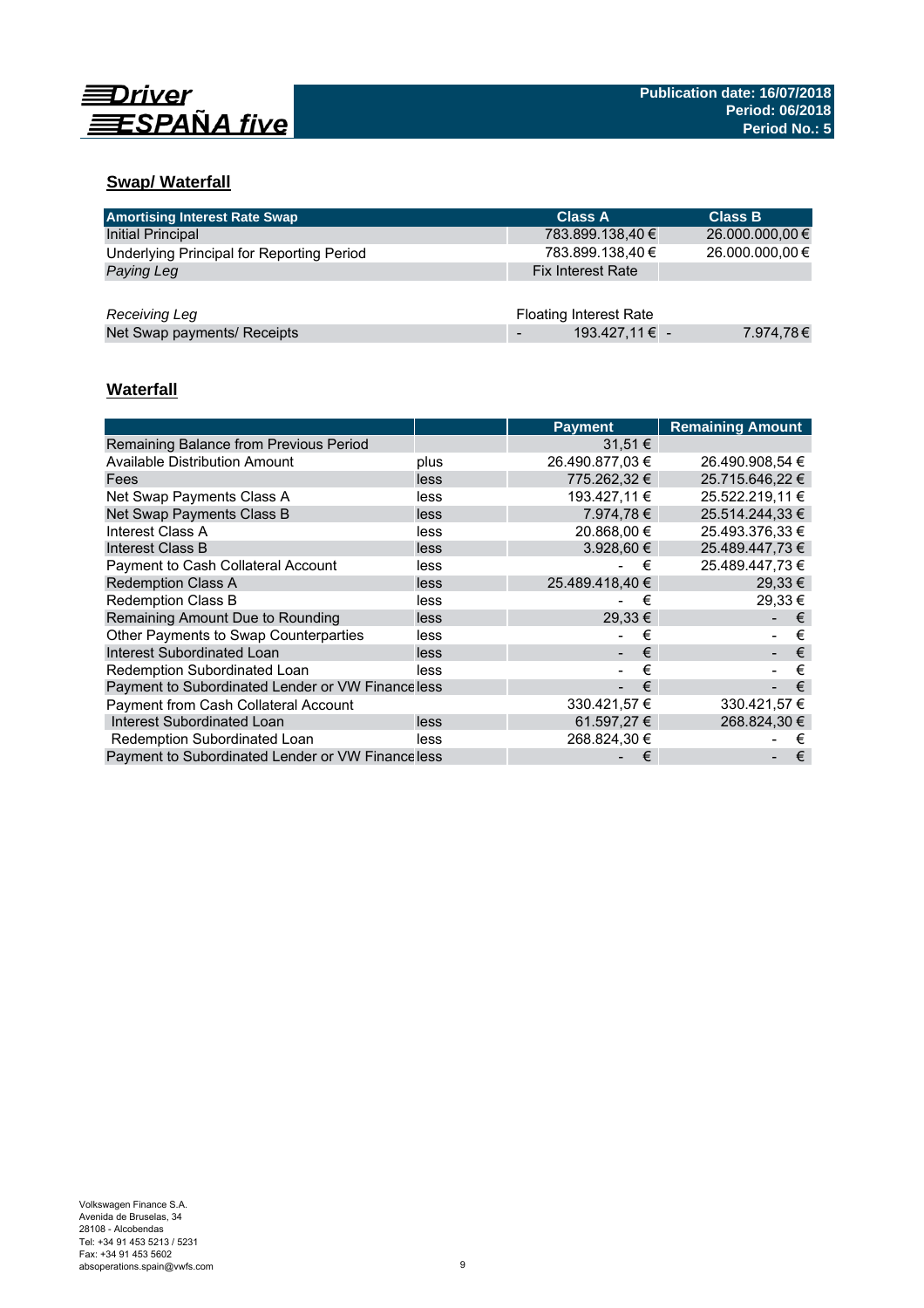

**Run Out Schedule**

|                       | At the End of Previous Reporting Period 31/05/2018 |                                         |                                            | At the end of Reporting Period 30/06/2018 |                                             |                                         |                                            |  |
|-----------------------|----------------------------------------------------|-----------------------------------------|--------------------------------------------|-------------------------------------------|---------------------------------------------|-----------------------------------------|--------------------------------------------|--|
| <b>Payment Period</b> | <b>ABS Remaining</b><br><b>Depreciation</b>        | <b>ABS Remaining</b><br><b>Interest</b> | <b>ABS Remaining</b><br><b>Instalments</b> | <b>Payment Period</b>                     | <b>ABS Remaining</b><br><b>Depreciation</b> | <b>ABS Remaining</b><br><b>Interest</b> | <b>ABS Remaining</b><br><b>Instalments</b> |  |
| Arrears               | 243.526,60€                                        | 10.386,10€                              | 253.912,70€                                | Arrears                                   | 330.652.19€                                 | 10.177,17€                              | 340.829.36€                                |  |
| 06/2018               | 23.813.170,77€                                     | 1.064.192,25€                           | 24.877.363.02€                             |                                           |                                             |                                         |                                            |  |
| 07/2018               | 23.825.279.67€                                     | 1.035.914,10€                           | 24.861.193,77€                             | 07/2018                                   | 23.791.966,61€                              | 1.033.906.02€                           | 24.825.872,63€                             |  |
| 08/2018               | 23.836.427,29€                                     | 1.007.622,85€                           | 24.844.050,14€                             | 08/2018                                   | 23.802.344,39€                              | 1.005.654,34 €                          | 24.807.998,73€                             |  |
| 09/2018               | 23.829.158,21€                                     | 979.316,87€                             | 24.808.475,08€                             | 09/2018                                   | 23.792.597,99€                              | 977.388,85€                             | 24.769.986,84€                             |  |
| 10/2018               | 23.838.076,73€                                     | 951.020,29€                             | 24.789.097,02€                             | 10/2018                                   | 23.799.661,35€                              | 949.135.67€                             | 24.748.797,02€                             |  |
| 11/2018               | 23.812.871,53€                                     | 922.713,86€                             | 24.735.585,39€                             | 11/2018                                   | 23.774.094,85€                              | 920.874,90 €                            | 24.694.969,75€                             |  |
| 12/2018               | 23.637.886,35€                                     | 894.438,00€                             | 24.532.324,35€                             | 12/2018                                   | 23.599.063,68€                              | 892.645,03€                             | 24.491.708,71€                             |  |
| 01/2019               | 23.503.517,29€                                     | 866.367,56€                             | 24.369.884,85€                             | 01/2019                                   | 23.464.648,48€                              | 864.620,73€                             | 24.329.269,21€                             |  |
| 02/2019               | 23.405.203,38€                                     | 838.461,40€                             | 24.243.664,78€                             | 02/2019                                   | 23.366.576,58€                              | 836.760,67€                             | 24.203.337,25€                             |  |
| 03/2019               | 23.297.774,97€                                     | 810.663,41€                             | 24.108.438,38€                             | 03/2019                                   | 23.259.988,60€                              | 809.008,61€                             | 24.068.997,21€                             |  |
| 04/2019               | 23.220.531,17€                                     | 782.996,41€                             | 24.003.527,58€                             | 04/2019                                   | 23.182.287,11€                              | 781.386,40€                             | 23.963.673,51€                             |  |
| 05/2019               | 23.049.546,34€                                     | 755.423,86€                             | 23.804.970,20€                             | 05/2019                                   | 23.011.398,62€                              | 753.859,34 €                            | 23.765.257,96€                             |  |
| 06/2019               | 22.930.960,57€                                     | 728.051,10€                             | 23.659.011,67€                             | 06/2019                                   | 22.892.209,01€                              | 726.531,91€                             | 23.618.740,92€                             |  |
| 07/2019               | 22.756.956.18€                                     | 700.819,63€                             | 23.457.775,81€                             | 07/2019                                   | 22.718.158,69€                              | 699.346,37€                             | 23.417.505,06€                             |  |
| 08/2019               | 22.572.414,68€                                     | 673.797,46€                             | 23.246.212,14€                             | 08/2019                                   | 22.534.187,32€                              | 672.370,31€                             | 23.206.557,63€                             |  |
| 09/2019               | 22.436.520,96€                                     | 646.991,81€                             | 23.083.512,77€                             | 09/2019                                   | 22.398.959,93€                              | 645.610,04€                             | 23.044.569,97€                             |  |
| 10/2019               | 22.248.913.49€                                     | 620.348,81€                             | 22.869.262,30€                             | 10/2019                                   | 22.211.627,19€                              | 619.011,66€                             | 22.830.638,85€                             |  |
| 11/2019               | 21.994.146,50€                                     | 593.925,92€                             | 22.588.072,42€                             | 11/2019                                   | 21.957.084,89€                              | 592.633,04€                             | 22.549.717,93€                             |  |
| 12/2019               | 21.553.023.13€                                     | 567.808.23€                             | 22.120.831,36€                             | 12/2019                                   | 21.516.360.82€                              | 566.559.47€                             | 22.082.920,29€                             |  |
| 01/2020               | 21.047.137,09€                                     | 542.213,64€                             | 21.589.350,73€                             | 01/2020                                   | 21.011.200,76€                              | 541.008,37€                             | 21.552.209,13€                             |  |
| 02/2020               | 20.645.228,39€                                     | 517.221,64€                             | 21.162.450,03€                             | 02/2020                                   | 20.609.350,99€                              | 516.059,03€                             | 21.125.410,02€                             |  |
| 03/2020               | 20.227.730,54€                                     | 492.706,76€                             | 20.720.437,30€                             | 03/2020                                   | 20.192.088,10€                              | 491.586,76€                             | 20.683.674,86€                             |  |
| 04/2020               | 19.585.310.20€                                     | 468.685,28€                             | 20.053.995,48€                             | 04/2020                                   | 19.550.901,08€                              | 467.607,55€                             | 20.018.508,63€                             |  |
| 05/2020               | 18.885.773,00€                                     | 445.428,59€                             | 19.331.201,59€                             | 05/2020                                   | 18.851.893,44 €                             | 444.391,73€                             | 19.296.285,17€                             |  |
| 06/2020               | 18.307.275,70€                                     | 423.003,65€                             | 18.730.279,35€                             | 06/2020                                   | 18.274.432,08€                              | 422.007,02€                             | 18.696.439,10€                             |  |
| 07/2020               | 17.623.727,19€                                     | 401.261,70€                             | 18.024.988,89€                             | 07/2020                                   | 17.590.844,56€                              | 400.304,08€                             | 17.991.148,64€                             |  |
| 08/2020               | 16.919.144,88€                                     | 380.335,44 €                            | 17.299.480,32€                             | 08/2020                                   | 16.887.386,83€                              | 379.416,88€                             | 17.266.803,71€                             |  |
| 09/2020               | 16.467.195,11€                                     | 360.245,46€                             | 16.827.440,57€                             | 09/2020                                   | 16.435.399,42€                              | 359.364,54€                             | 16.794.763,96€                             |  |
| 10/2020               | 15.883.982,07€                                     | 340.690,47€                             | 16.224.672,54€                             | 10/2020                                   | 15.852.557,17€                              | 339.847,35€                             | 16.192.404,52€                             |  |
| 11/2020               | 15.328.046,16€                                     | 321.827,05€                             | 15.649.873,21€                             | 11/2020                                   | 15.296.784,76€                              | 321.021,24€                             | 15.617.806,00€                             |  |
| 12/2020               | 14.996.602.58€                                     | 303.621.92€                             | 15.300.224,50€                             | 12/2020                                   | 14.965.304,10€                              | 302.853,19€                             | 15.268.157,29€                             |  |
| 01/2021               | 14.672.867,80€                                     | 285.813,19€                             | 14.958.680,99€                             | 01/2021                                   | 14.641.532,11€                              | 285.081,67€                             | 14.926.613,78€                             |  |
| 02/2021               | 14.402.053,78€                                     | 268.386,56€                             | 14.670.440,34€                             | 02/2021                                   | 14.370.839,79€                              | 267.692,24€                             | 14.638.532,03€                             |  |
| 03/2021               | 14.029.910,24€                                     | 251.286,50€                             | 14.281.196,74€                             | 03/2021                                   | 13.999.294,95€                              | 250.629,29€                             | 14.249.924,24€                             |  |
| 04/2021               | 13.228.191,92€                                     | 234.627,39€                             | 13.462.819,31€                             | 04/2021                                   | 13.198.135,97€                              | 234.006,50€                             | 13.432.142,47€                             |  |
| 05/2021               | 12.296.348.73€                                     | 218.918,43€                             | 12.515.267,16€                             | 05/2021                                   | 12.266.959,32€                              | 218.333.26€                             | 12.485.292,58€                             |  |
| 06/2021               | 11.488.059,06€                                     | 204.315,20€                             | 11.692.374,26€                             | 06/2021                                   | 11.459.868,89€                              | 203.764,93€                             | 11.663.633,82€                             |  |
| 07/2021               | 10.415.868,74€                                     | 190.672,80 €                            | 10.606.541,54€                             | 07/2021                                   | 10.388.468,76€                              | 190.156,00€                             | 10.578.624,76€                             |  |
| 08/2021               | 9.384.755.32€                                      | 178.304,27€                             | 9.563.059,59€                              | 08/2021                                   | 9.358.338,40€                               | 177.820,04 €                            | 9.536.158,44 €                             |  |
| 09/2021               | 8.676.446,64€                                      | 167.159,14€                             | 8.843.605,78€                              | 09/2021                                   | 8.650.212,91€                               | 166.706,28€                             | 8.816.919,19€                              |  |
| 10/2021               | 7.760.625,68€                                      | 156.856,91€                             | 7.917.482,59€                              | 10/2021                                   | 7.734.660,35€                               | 156.435,17€                             | 7.891.095,52€                              |  |
| 11/2021               | 6.979.400,30€                                      | 147.640,80€                             | 7.127.041,10€                              | 11/2021                                   | 6.954.170,43€                               | 147.249,91€                             | 7.101.420,34€                              |  |
| 12/2021               | 6.843.654,13€                                      | 139.353,52€                             | 6.983.007,65€                              | 12/2021                                   | 6.818.648,78€                               | 138.992,59€                             | 6.957.641,37€                              |  |
| 01/2022               | 6.686.688,23€                                      | 131.226,47€                             | 6.817.914,70€                              | 01/2022                                   | 6.661.925,06€                               | 130.895,21€                             | 6.792.820,27€                              |  |
| 02/2022               | 6.564.878,92€                                      | 123.285,39€                             | 6.688.164,31 €                             | 02/2022                                   | 6.540.467,15€                               | 122.983,56€                             | 6.663.450,71€                              |  |
| 03/2022               | 6.430.570,33€                                      | 115.489,55€                             | 6.546.059,88€                              | 03/2022                                   | 6.406.574,41€                               | 115.216,72€                             | 6.521.791,13€                              |  |
| 04/2022               | 6.163.103,53€                                      | 107.853,89€                             | 6.270.957,42€                              | 04/2022                                   | 6.139.691,43€                               | 107.609,54 €                            | 6.247.300,97€                              |  |
| 05/2022               | 5.824.019.27€                                      | 100.535.31€                             | 5.924.554,58€                              | 05/2022                                   | 5.800.952,10€                               | 100.318,75€                             | 5.901.270,85€                              |  |
| 06/2022               | 5.497.982,39€                                      | 93.619,31€                              | 5.591.601,70€                              | 06/2022                                   | 5.478.813,15€                               | 93.430,15€                              | 5.572.243,30 €                             |  |
| <b>Subtotal</b>       | 823.068.483,73€                                    | 23.563.846,15€                          | 846.632.329,88 €                           | Subtotal                                  | 797.791.565,55 €                            | 22.450.270,08€                          | 820.241.835,63€                            |  |
| >06/2022              | 73.339.467,65€                                     | 1.031.128,78€                           | 74.370.596,43€                             | >06/2022                                  | 73.199.342,29€                              | 1.029.364,86€                           | 74.228.707,15€                             |  |
| <b>Total</b>          | 896.407.951,38€                                    | 24.594.974,93 €                         | 921.002.926,31 €                           | Total                                     | 870.990.907,84 €                            | 23.479.634,94 €                         | 894.470.542,78€                            |  |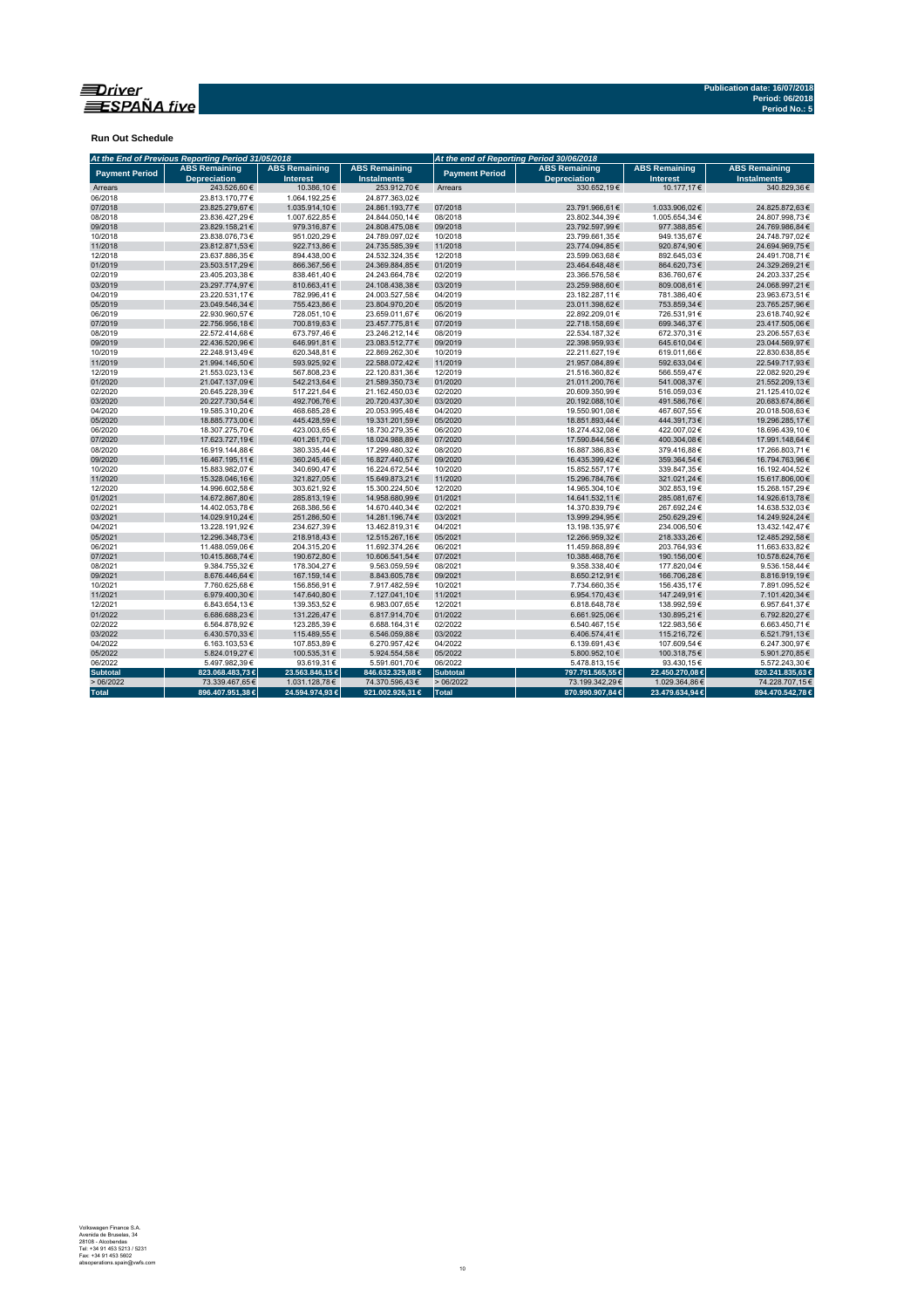

### **Amortisation Profile**

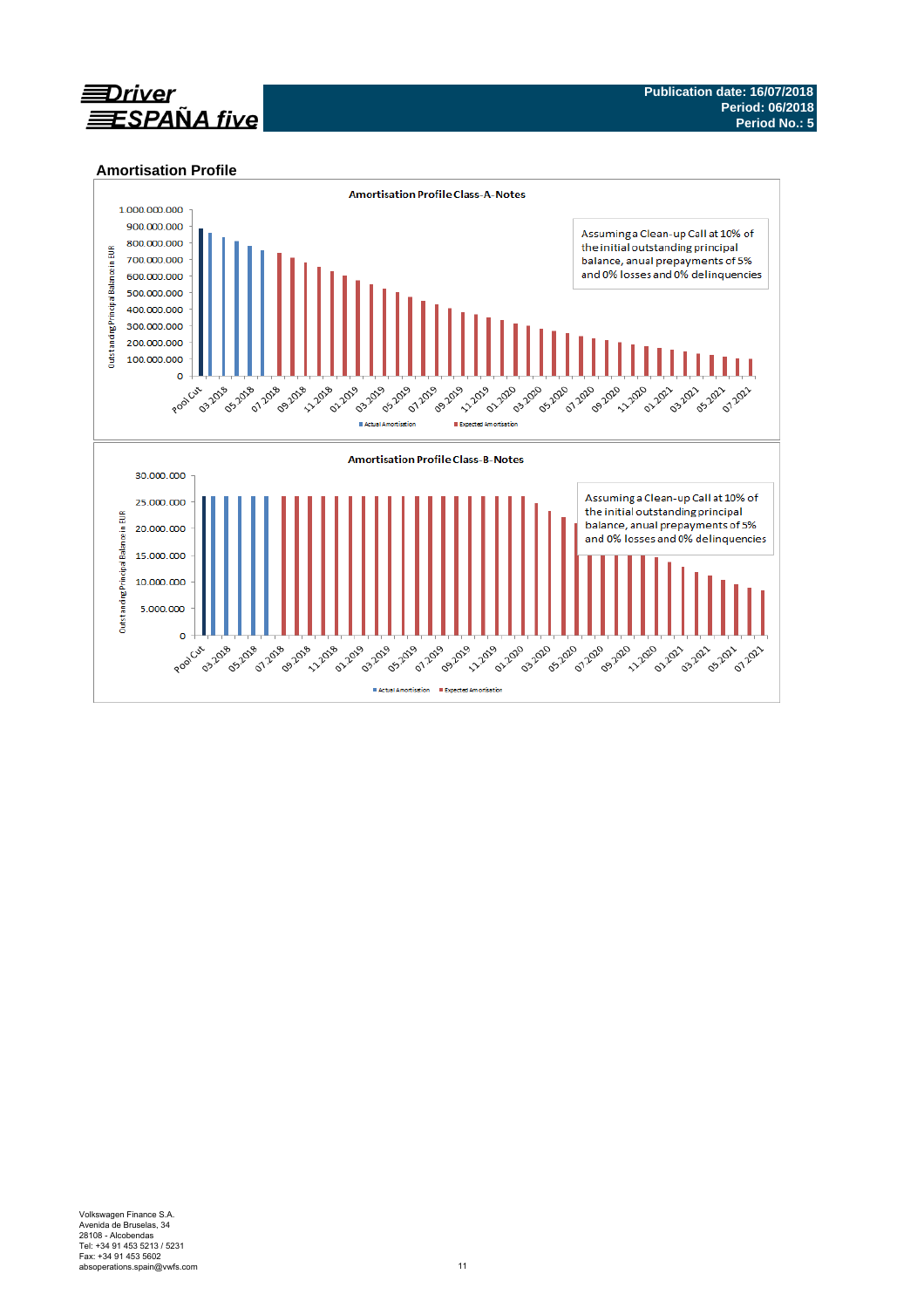

### **Defaults/ Performance Trigger**

| <b>Cumulative Gross Losses</b> |
|--------------------------------|
|--------------------------------|

|                 | <b>Number of Contracts</b> | Defaults - Discounted<br>principal balance |
|-----------------|----------------------------|--------------------------------------------|
| Begin of Period | 5                          | 86.991,29                                  |
| Defaults        |                            | 126.422.41                                 |
| End of Period   | 12                         | 213.413,70                                 |
|                 |                            |                                            |

| <b>Cumulative Gross Loss Ratio</b>                                                              |         |
|-------------------------------------------------------------------------------------------------|---------|
| Cumulative Defaults as percentage of Discounted Principal Balance at Pool cut Date $(\epsilon)$ | 0,0213% |

#### **Performance Triggers**

A Targeted Note Balance was implemented to assure on a monthly basis that no cash is paid to lower steps in the waterfall unless there is sufficient overcollateralization to support the notes.

The performance trigger in form of a credit enhancement increase condition will be activated when the cumulative Gross Loss Ratio exceeds the defined limits. In this case the overcollateralization will be increased accordingly.

|                                                            | <b>OC-Percentage</b> | <b>OC-Percentage</b> |
|------------------------------------------------------------|----------------------|----------------------|
|                                                            | <b>Class A Notes</b> | <b>Class B Notes</b> |
| Until a Credit Enhancement Increase condition is in place  | 21.00%               | 14.50%               |
| Level I Credit Enhancement Increase condition is in place  | 25.00%               | 18.00%               |
| Level II Credit Enhancement Increase condition is in place | 100.00%              | 100.00%              |

#### *Performance Trigger*

| <b>Levels</b> | <b>Credit Enhancement increase condition</b>                                                                                                                                                                 | <b>Credit Enhancement</b><br>increase condition in<br>place? |
|---------------|--------------------------------------------------------------------------------------------------------------------------------------------------------------------------------------------------------------|--------------------------------------------------------------|
| Level 1       | Cumulative Gross Loss Ratio exceeds (i) 1.8% on any Payment Date prior to or<br>during May 2019 (included); or (ii) 4.00% for any Payment Date after May 2019<br>and until that for February 2020(inclusive) | No                                                           |
| Level 2       | Cumulative Gross Loss Ratio exceeds 8.0% for any Payment Date                                                                                                                                                | No                                                           |

#### *Performance Pool vis-a-vis Triggers*

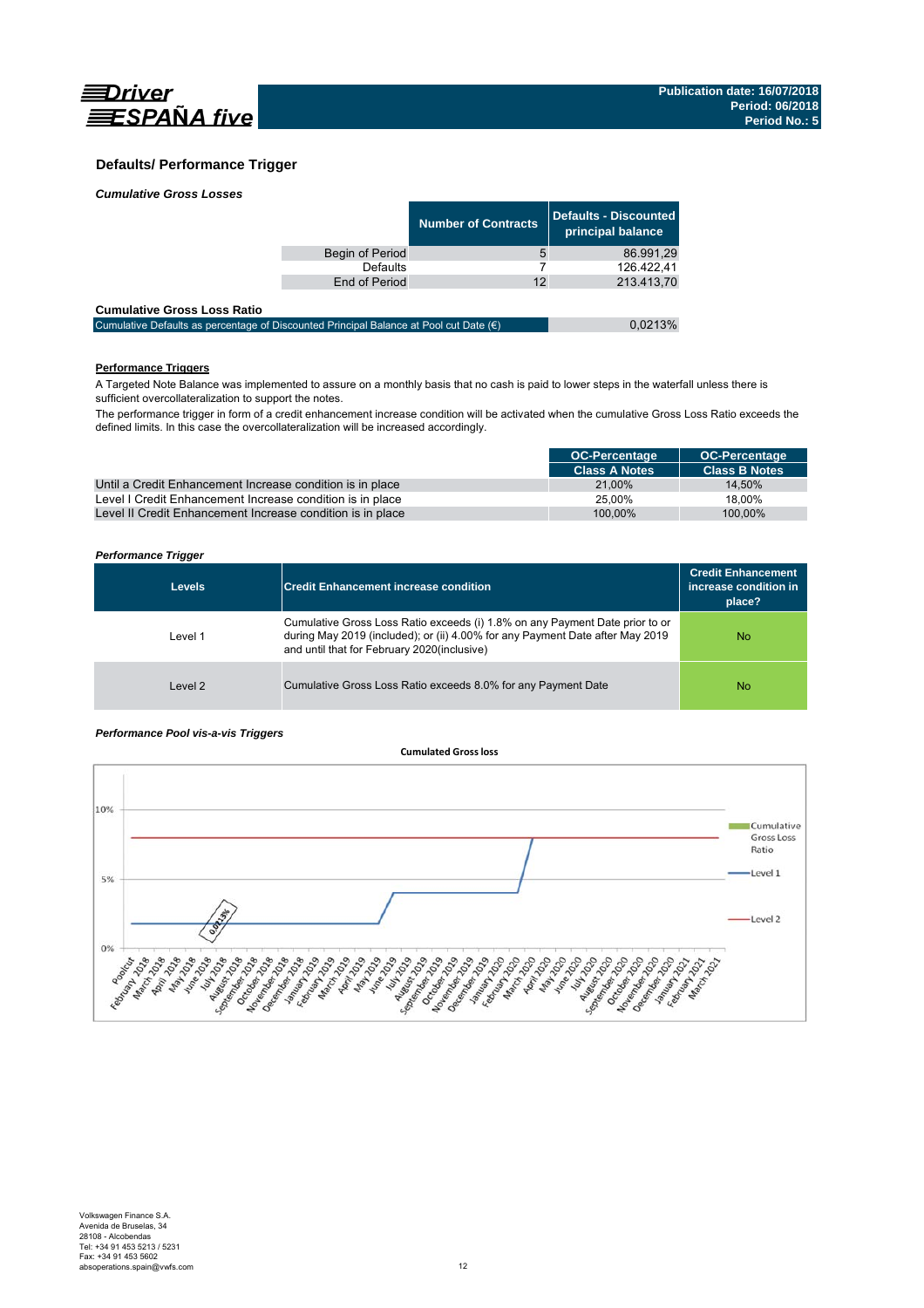

#### **Overview Outstanding Contracts**

#### *Development of Pool within Reporting Period*

|                                      | <b>Number of</b><br>contracts | <b>Adjustments</b> | <b>Outstanding Nominal</b><br><b>Balance</b> |
|--------------------------------------|-------------------------------|--------------------|----------------------------------------------|
| <b>Begin of Period</b>               |                               |                    | 921.002.926.31 €                             |
| <b>End of Period</b>                 |                               |                    | 894.470.542.78 €                             |
| Periodic reduction of Nominal        |                               | 26.532.383.53 €    | 26.532.383.53 €                              |
| Excess provision at pool cut         |                               | 0.00€              |                                              |
| Adjustment due to outdated arrears   |                               | 0.00€              |                                              |
| Cancelled interest in prepayments    |                               | -51.795,10 €       |                                              |
| Fees for prolongation                |                               | 1.041.39 €         |                                              |
| Write Off / Write Down               |                               | $-0.07€$           |                                              |
| Recoveries after Write Off           |                               | 0.00€              |                                              |
| Cancelation fees                     |                               | 8.198.24 €         |                                              |
| Interest in arrears                  |                               | 1.049.04 €         |                                              |
| Net Swaps                            |                               | 0.00€              |                                              |
| <b>Available Distribution Amount</b> |                               | 26.490.877.03 €    |                                              |

#### *Status of Contracts*

| <b>Status of Contracts</b> | <b>Pool Balance at Poolcut</b>                                                                    |                    |                            | <b>Credit Type</b>                                           |                       |                                                              | <b>Vehicle Status</b>      |                                                              |                     |                                                                     |
|----------------------------|---------------------------------------------------------------------------------------------------|--------------------|----------------------------|--------------------------------------------------------------|-----------------------|--------------------------------------------------------------|----------------------------|--------------------------------------------------------------|---------------------|---------------------------------------------------------------------|
|                            |                                                                                                   |                    | <b>Auto Credit</b>         |                                                              | <b>Classic Credit</b> |                                                              |                            | lew                                                          | <b>Used</b>         |                                                                     |
| <b>Status</b>              | <b>Outstanding Discounted</b><br><b>Number of</b><br><b>Principal Balance</b><br><b>Contracts</b> |                    | <b>Number of Contracts</b> | Outstanding<br><b>Discounted Principal</b><br><b>Balance</b> | Number of Contracts   | Outstanding<br><b>Discounted Principal</b><br><b>Balance</b> | <b>Number of Contracts</b> | Outstanding<br><b>Discounted Principal</b><br><b>Balance</b> | Number of Contracts | <b>Outstanding</b><br><b>Discounted Principal</b><br><b>Balance</b> |
| Current                    | 86.320                                                                                            | 1.000.002.231,57 € | 11.160                     | 88.987.892,58 €                                              | 75.160                | 911.014.338,99 €                                             | 71.700                     | 824.396.601,44 €                                             | 14.620              | 175.605.630,13 €                                                    |
| Delinquent                 |                                                                                                   |                    |                            |                                                              |                       |                                                              |                            |                                                              |                     |                                                                     |
| Defaulted                  |                                                                                                   | . .                |                            | $\sim$                                                       |                       | $\sim$                                                       |                            |                                                              |                     | $-$                                                                 |
| <b>Partial Prepayment</b>  |                                                                                                   |                    |                            |                                                              |                       |                                                              |                            |                                                              |                     |                                                                     |
| End of Term                |                                                                                                   |                    |                            | $\sim$                                                       |                       | $\sim$                                                       |                            | $\sim$                                                       |                     | $-1$                                                                |
| Write Off                  |                                                                                                   |                    |                            | $\sim$                                                       |                       |                                                              |                            |                                                              |                     |                                                                     |
| <b>Full Prepayment</b>     |                                                                                                   | . .                |                            | $ \pm$                                                       |                       | $\sim$                                                       |                            | $ -$                                                         |                     | $\sim$                                                              |
| Repurchase                 |                                                                                                   |                    |                            |                                                              |                       |                                                              |                            |                                                              |                     |                                                                     |
| <b>Total</b>               | 86.320                                                                                            | 1.000.002.231,57 € | 11.160                     | 88.987.892,58 €                                              | 75.160                | 911.014.338,99 €                                             | 71.700                     | 824.396.601,44 €                                             | 14.620              | 175.605.630,13 €                                                    |

|                    |                  | Pool Balance at the End of Period |                     | <b>Credit Type</b> |                       |                  | <b>Vehicle Status</b> |                  |                                                                                                                                    |                             |
|--------------------|------------------|-----------------------------------|---------------------|--------------------|-----------------------|------------------|-----------------------|------------------|------------------------------------------------------------------------------------------------------------------------------------|-----------------------------|
|                    |                  |                                   | <b>Auto Credit</b>  |                    | <b>Classic Credit</b> |                  |                       | New              | <b>Used</b>                                                                                                                        |                             |
|                    | <b>Number of</b> | <b>Outstanding Discounted</b>     |                     | Outstanding        |                       | Outstanding      |                       | Outstanding,     |                                                                                                                                    | <b>Outstanding</b>          |
| <b>Status</b>      | <b>Contracts</b> | <b>Principal Balance</b>          | Number of Contracts |                    |                       |                  |                       |                  | Discounted Principal Number of Contracts   Discounted Principal   Number of Contracts   Discounted Principal   Number of Contracts | <b>Discounted Principal</b> |
|                    | (End of Period)  | (End of Period)                   |                     | <b>Balance</b>     |                       | <b>Balance</b>   |                       | <b>Balance</b>   |                                                                                                                                    | <b>Balance</b>              |
| Current            | 85.067           | 865.167.866.22 €                  | 11.000              | 74.778.719.97 €    | 74.067                | 790.389.146.25 € | 70.716                | 711.777.903.12 € | 14.351                                                                                                                             | 153.389.963.10 €            |
| Delinquent         | 409              | 5.580.592,88 €                    | 58                  | 501.039.22 €       | 351                   | 5.079.553,66 €   | 318                   | 4.326.788,50 €   | 91                                                                                                                                 | 1.253.804,38 €              |
| Defaulted          | 12               | 179.598.60 €                      |                     | $0.00 \in$         | 12                    | 179.598.60 €     |                       | 139.757.85 €     |                                                                                                                                    | 39.840.75 €                 |
| Partial Prepayment |                  | 62.850.14 €                       |                     | 3.879.82 €         |                       | 58.970,32 €      |                       | 23.734.12 €      |                                                                                                                                    | 39.116,02 €                 |
| End of Term        | 205              | $0.00 \in$                        | 24                  | $0.00 \in$         | 181                   | $0.00 \in$       | 175                   | $\sim$           | 30                                                                                                                                 | $ \epsilon$                 |
| Write Off          |                  | $0.00 \in$                        |                     | $0,00 \in$         |                       | 0,00€            |                       |                  |                                                                                                                                    |                             |
| Full Prepayment    | 616              | $0.00 \in$                        | 76                  | $0.00 \in$         | 540                   | 0.00€            | 474                   | $\sim$           | 142                                                                                                                                | $ \pm$                      |
| Repurchase         |                  | 0,00€                             |                     | $0,00 \in$         |                       | 0,00€            |                       |                  |                                                                                                                                    |                             |
| <b>Total</b>       | 86.320           | 870.990.907,84 €                  | 11.160              | 75.283.639.01 €    | 75.160                | 795.707.268.83 € | 71.700                | 716.268.183.59 € | 14.620                                                                                                                             | 154.722.724.25 €            |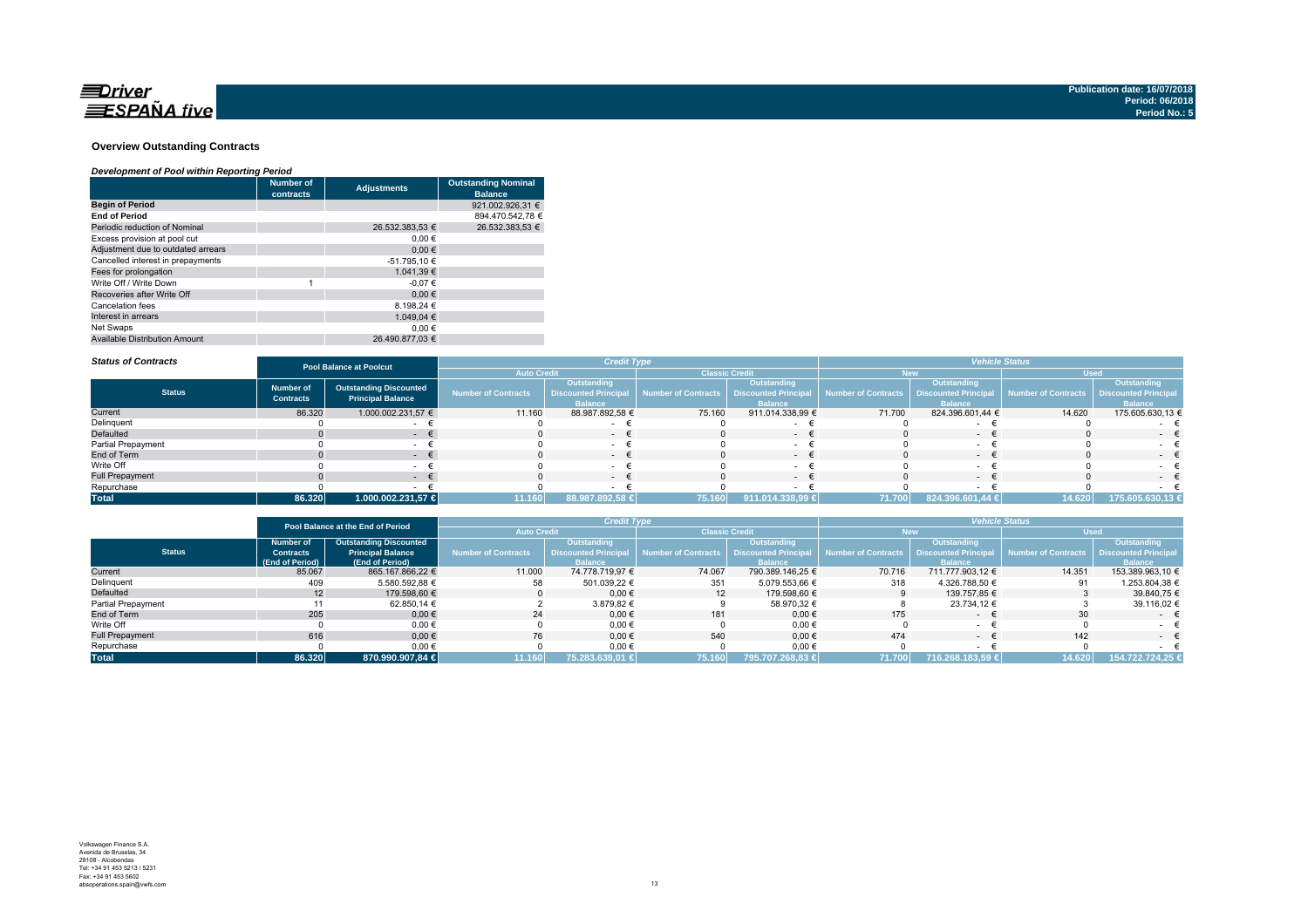### **Information on the retention of net economic interest**

#### *Retention Amount at Poolcut*

| <b>Type of Asset</b>            | Number of<br><b>Loans</b> | Percentage of<br><b>Loans</b><br>(%) | <b>Outstanding Nominal</b><br><b>Balance</b> | Percentage of<br><b>Balance</b><br>(%) |
|---------------------------------|---------------------------|--------------------------------------|----------------------------------------------|----------------------------------------|
| Portfolio sold to Fund          | 86.320                    | 94,94%                               | 1.029.405.033,97 €                           | 95,00%                                 |
| Retention of Volkswagen Finance | 4.598                     | 5.06%                                | 54.189.288,02 €                              | 5,00%                                  |
| <b>Total</b>                    | 90.918                    | 100,00%                              | 1.083.594.321,99 €                           | 100,00%                                |
|                                 |                           |                                      |                                              |                                        |
| <b>Retention Amounts</b>        |                           |                                      |                                              |                                        |
| <b>Minimum Retention</b>        | 51.470.251,70 €           | 5,00%                                |                                              |                                        |
| <b>Actual Retention</b>         | 54.189.288.02 €           | 5.00%                                |                                              |                                        |

#### *Retention Amount End of Period*

| <b>Type of Asset</b>            | <b>Number of</b><br>Loans | Percentage of<br>Loans<br>(%) | <b>Outstanding Nominal</b><br><b>Balance</b> | Percentage of<br><b>Balance</b><br>(%) |
|---------------------------------|---------------------------|-------------------------------|----------------------------------------------|----------------------------------------|
| Portfolio sold to Fund          | 85.499                    | 94.94%                        | 894.470.542,78 €                             | 95,01%                                 |
| Retention of Volkswagen Finance | 4.553                     | 5.06%                         | 46.992.630,42 €                              | 4.99%                                  |
| <b>Total</b>                    | 90.052                    | 100,00%                       | 941.463.173,20 €                             | 100,00%                                |
|                                 |                           |                               |                                              |                                        |

| <b>Retention Amounts</b> |                 |       |
|--------------------------|-----------------|-------|
| Minimum Retention        | 47.073.158.66 € | 5.00% |
| <b>Actual Retention</b>  | 46.992.630.42 € | 4.99% |

In its capacity as originator and original lender, Volkswagen Finance, S.A. complies with the retention requirement of a material net economic interest in accordance with §122a CRD.

By adhering to option c) of the directive, Volkswagen Finance, S.A. will keep the exposures designated for retention on its balance sheet on an ongoing basis.

The latest end of month level of retention will be published on a monthly basis within the Investor Report.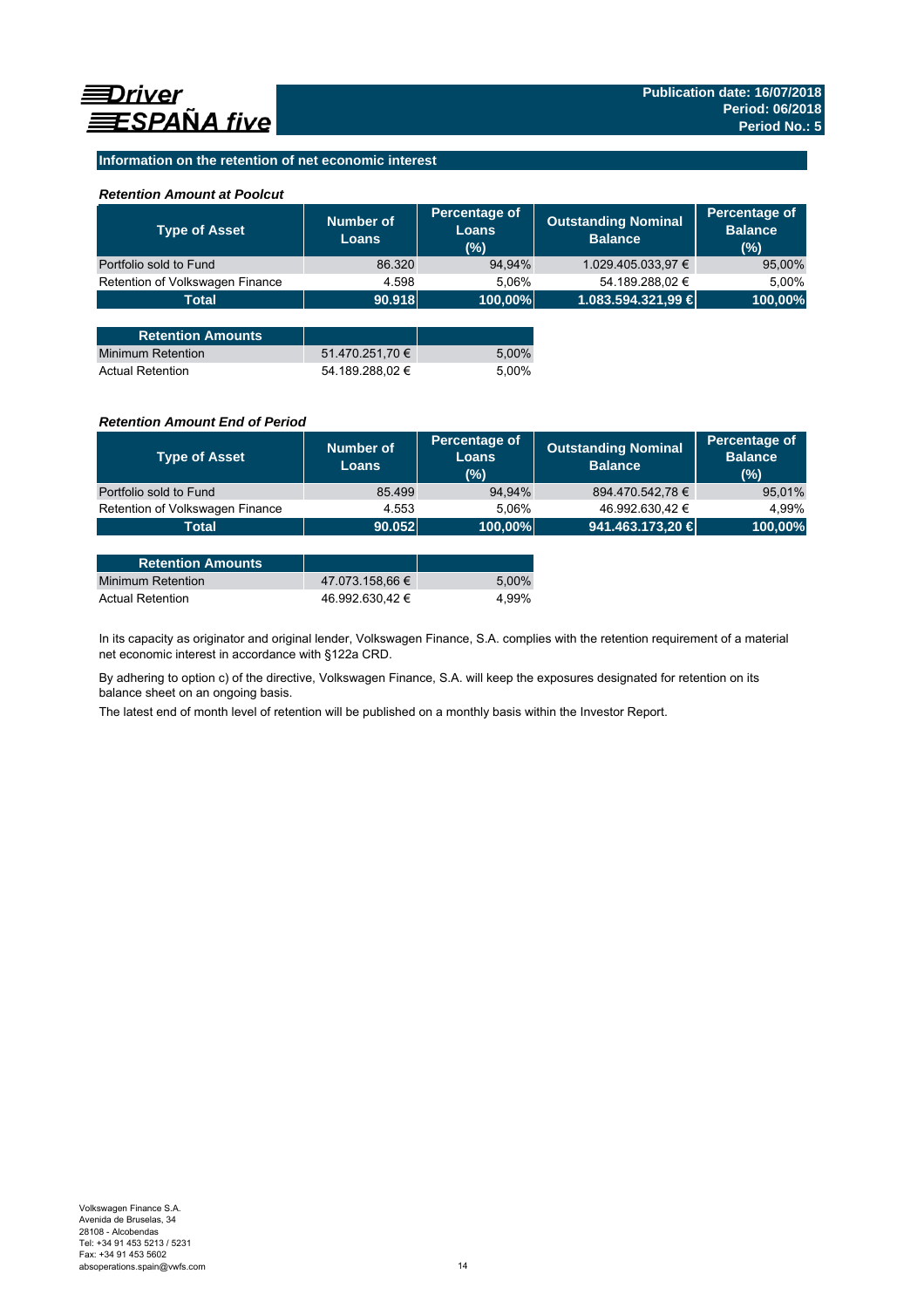#### $\equiv$ Driver **ESPAÑA** five

#### **Delinquent Contracts**

|                 | <b>Total Portfolio</b>               |                            |                                                    |                                                               |                                       |                                              |                               | <b>Credit Type</b>                                            |                                      |                                                                     |                               | <b>Vehicle Status</b>                                        |                                      |                                                                     |
|-----------------|--------------------------------------|----------------------------|----------------------------------------------------|---------------------------------------------------------------|---------------------------------------|----------------------------------------------|-------------------------------|---------------------------------------------------------------|--------------------------------------|---------------------------------------------------------------------|-------------------------------|--------------------------------------------------------------|--------------------------------------|---------------------------------------------------------------------|
|                 |                                      |                            |                                                    |                                                               |                                       |                                              | <b>Auto Credit</b>            |                                                               | <b>Classic Credit</b>                |                                                                     |                               | <b>New</b>                                                   |                                      | <b>Used</b>                                                         |
| Days in Arrears | <b>Number of</b><br><b>Contracts</b> | Number of<br>Contracts (%) | Outstanding Discounted<br><b>Principal Balance</b> | <b>Outstanding Discounted</b><br><b>Principal Balance (%)</b> | Outstanding<br><b>Nominal Balance</b> | Outstanding<br><b>Nominal Balance</b><br>(%) | Number of<br><b>Contracts</b> | Outstanding,<br><b>Discounted</b><br><b>Principal Balance</b> | <b>Number of</b><br><b>Contracts</b> | <b>Outstanding</b><br><b>Discounted</b><br><b>Principal Balance</b> | Number of<br><b>Contracts</b> | Outstanding<br><b>Discounted</b><br><b>Principal Balance</b> | <b>Number of</b><br><b>Contracts</b> | <b>Outstanding</b><br><b>Discounted</b><br><b>Principal Balance</b> |
| $> 1 \le 30$    | 177                                  | 0,21%                      | 2.346.057,47 €                                     | 0.27%                                                         | 2.426.421,96 €                        | 0,26%                                        | 22                            | 199.023,42 €                                                  | 155                                  | 2.147.034,05 €                                                      | 144                           | 1.923.036,01 €                                               | 33                                   | 423.021,46 €                                                        |
| $> 30 \le 60$   | 135                                  | 0,16%                      | 1.876.613,09 €                                     | 0,22%                                                         | 1.944.282,93 €                        | 0.21%                                        | 22                            | 181.580,83 €                                                  | 113                                  | 1.695.032,26 €                                                      | 101                           | .400.317,31 €                                                | 34                                   | 476.295,78€                                                         |
| $> 60 \le 90$   | 55                                   | 0,06%                      | 786.397,69 €                                       | 0,09%                                                         | 816.497.02 €                          | 0,09%                                        |                               | 74.020,01 €<br>9                                              | 46                                   | 712.377,68 €                                                        | 41                            | 536.669,47 €                                                 | 14                                   | 249.728,22 €                                                        |
| $> 90 \le 120$  | 28                                   | 0.03%                      | 392.264,86 €                                       | 0.05%                                                         | 406.205.07 €                          | 0,04%                                        |                               | 36.500,69 €                                                   | 24                                   | 355.764.17 €                                                        | 21                            | 317.035,29 €                                                 |                                      | 75.229,57 €                                                         |
| $> 120 \le 150$ | 14                                   | 0.02%                      | 179.259,77 €                                       | 0.02%                                                         | 185.999,71 €                          | 0.02%                                        |                               | 9.914,27 €                                                    | 13                                   | 169.345,50 €                                                        | 11                            | 149.730,42 €                                                 |                                      | 29.529,35 €                                                         |
| $> 150 \le 180$ |                                      | 0,00%                      | $\sim$                                             | 0,00%                                                         | $\sim$                                | 0,00%                                        |                               | $\sim$                                                        |                                      | $\sim$                                                              |                               | $\sim$                                                       |                                      | $\sim$                                                              |
| <b>Subtotal</b> | 409                                  | 0,48%                      | 5.580.592.88 €                                     | 0.65%                                                         | 5.779.406.69 €                        | 0,62%                                        |                               | 58 I<br>122.                                                  |                                      |                                                                     | 318                           | $1.326.788.50$ €                                             |                                      | 1.253.804.38 €                                                      |
| $> 180 \le 210$ |                                      | 0,00%                      | €<br>$\sim$ 10 $\pm$                               | 0,00%                                                         | €<br>$\sim$                           | 0,00%                                        | $\Omega$                      | $\sim$                                                        |                                      | $ \epsilon$                                                         |                               | ۰                                                            |                                      | $\sim$                                                              |
| > 210 < 240     |                                      | 0,00%                      | <b>Contract Contract</b>                           | 0,00%                                                         | $ \epsilon$                           | 0,00%                                        |                               | <b>Contract Contract</b>                                      |                                      | $ +$                                                                |                               | $\sim$                                                       |                                      | $\sim$ 10 $\pm$                                                     |
| $> 240 \le 270$ |                                      | 0,00%                      | $ \epsilon$                                        | 0,00%                                                         | $ \epsilon$                           | 0,00%                                        |                               | $\sim$ 100 $\mu$                                              |                                      | $ \epsilon$                                                         |                               | $ \epsilon$                                                  |                                      | $\sim$                                                              |
| $> 270 \le 300$ |                                      | 0,00%                      | $\sim$                                             | 0,00%                                                         | - €                                   | 0,00%                                        |                               | $\sim$                                                        |                                      | $\sim$                                                              |                               | ۰                                                            |                                      | $\sim$ 10 $\pm$                                                     |
| $>$ 300 <= 330  | $\Omega$                             | 0,00%                      | $\sim$ 100 $\mu$                                   | 0,00%                                                         | $ \epsilon$                           | 0,00%                                        |                               | $\sim$ 100 $\mu$                                              |                                      | $ \epsilon$                                                         |                               | $ \epsilon$                                                  |                                      | $\sim$                                                              |
| $> 330 \le 360$ |                                      | 0,00%                      | <b>Service</b>                                     | 0,00%                                                         | - €                                   | 0,00%                                        |                               | $\sim$                                                        |                                      | $\sim$                                                              |                               | ۰                                                            |                                      | $\sim$ 10 $\pm$                                                     |
| > 360           |                                      | 0,00%                      | <b>Section</b>                                     | 0,00%                                                         | $\epsilon$<br>$\sim$                  | 0.00%                                        |                               | $\sim$                                                        |                                      | $ \epsilon$                                                         |                               | $- 6$                                                        |                                      | $\sim$                                                              |
| <b>Subtotal</b> |                                      | 0,00%                      | $0,00$ ∈                                           | 0,00%                                                         | $0,00$ ∈                              | 0,00%                                        |                               | $0.00*$                                                       |                                      | 0,00.6                                                              |                               | $0.00*$                                                      |                                      | $0.00*$                                                             |
| <b>Total</b>    | 409                                  | 0.48%                      | 5.580.592.88 €                                     | 0,65%                                                         | 5.779.406.69 €                        | 0,62%                                        |                               | 58 I<br>501.039.22 €                                          | 351                                  | 5.079.553.66 €                                                      | 318                           | 4.326.788.50 €                                               |                                      | 1.253.804.38 €                                                      |

# *Performance Delinquencies*

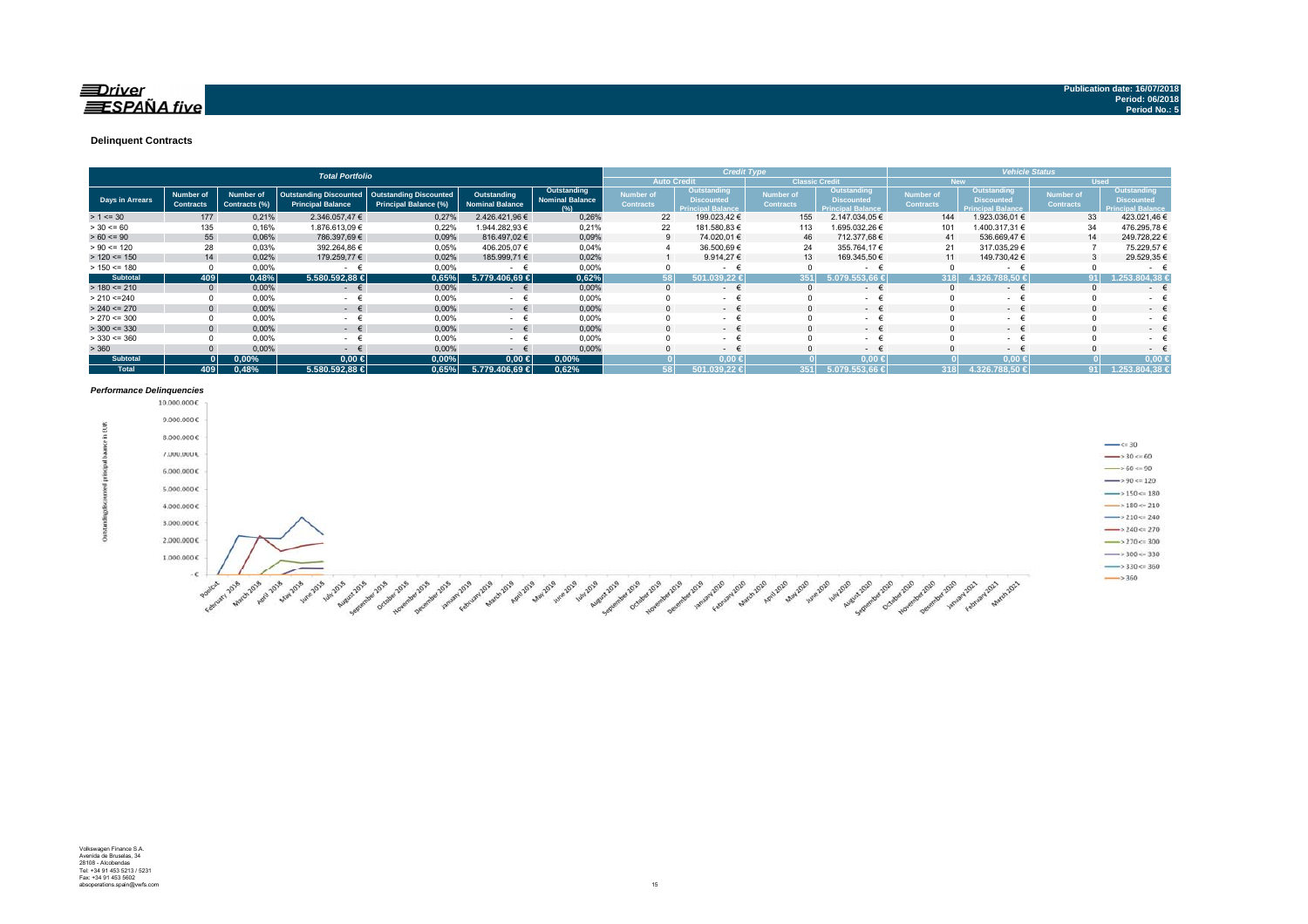#### $\equiv$ Driver  $\equiv$ SPAÑA five

#### **Defaulted Contracts**

|                        | <b>Defaulted Profile Total Portfolio</b> |                                   |                                                              |                                                        |                                       |                                              |                                             |                                                              | <b>Credit Type</b>            |                                                              |                                      |                                                                    | Vehicle Status                       |                                                                    |
|------------------------|------------------------------------------|-----------------------------------|--------------------------------------------------------------|--------------------------------------------------------|---------------------------------------|----------------------------------------------|---------------------------------------------|--------------------------------------------------------------|-------------------------------|--------------------------------------------------------------|--------------------------------------|--------------------------------------------------------------------|--------------------------------------|--------------------------------------------------------------------|
|                        |                                          |                                   |                                                              |                                                        |                                       |                                              | <b>Classic Credit</b><br><b>Auto Credit</b> |                                                              |                               |                                                              |                                      | New                                                                | <b>Used</b>                          |                                                                    |
| <b>Days in Arrears</b> | <b>Number of</b><br><b>Contracts</b>     | <b>Number of</b><br>Contracts (%) | Outstanding<br><b>Discounted Principal</b><br><b>Balance</b> | Outstanding Discounted<br><b>Principal Balance (%)</b> | Outstanding<br><b>Nominal Balance</b> | Outstanding<br><b>Nominal</b><br>Balance (%) | Number of<br><b>Contracts</b>               | Outstanding<br><b>Discounted Principal</b><br><b>Balance</b> | Number of<br><b>Contracts</b> | Outstanding<br><b>Discounted Principal</b><br><b>Balance</b> | <b>Number of</b><br><b>Contracts</b> | <b>Outstanding</b><br><b>Discounted Principa</b><br><b>Balance</b> | <b>Number of</b><br><b>Contracts</b> | <b>Outstanding</b><br><b>Discounted Principa</b><br><b>Balance</b> |
| $= 30$                 |                                          | 0,00%                             | 2.460,99 €                                                   | 0.00%                                                  | 2.463,13 €                            | 0.00%                                        |                                             | $0.00 \in$                                                   |                               | 2.460.99€                                                    |                                      | 2.460,99€                                                          |                                      | $0,00 \in$                                                         |
| $> 30 \le 60$          |                                          | 0,00%                             | 0.00€                                                        | 0.00%                                                  | $0.00 \in$                            | 0.00%                                        |                                             | $0.00 \in$                                                   |                               | $0.00 \in$                                                   |                                      | $0.00 \in$                                                         |                                      | 0,00€                                                              |
| $> 60 \le 90$          |                                          | 0,00%                             | $0,00$ €                                                     | 0,00%                                                  | $ \in$                                | 0.00%                                        |                                             | $0.00 \in$                                                   |                               | $0,00 \in$                                                   |                                      | 0.00€                                                              |                                      | $0,00 \in$                                                         |
| $> 90 \le 120$         |                                          | 0,00%                             | 18.467,43 €                                                  | 0,00%                                                  | 18.552,16€                            | 0.00%                                        |                                             | $0,00 \in$                                                   |                               | 18.467,43 €                                                  |                                      | $0,00 \in$                                                         |                                      | 18.467,43€                                                         |
| $> 120 \le 150$        | 10                                       | 0,01%                             | 158.670,18€                                                  | 0,02%                                                  | 159.476,06 €                          | 0.02%                                        |                                             | $0,00 \in$                                                   | 10 <sup>1</sup>               | 158.670,18€                                                  |                                      | 137.296,86 €                                                       |                                      | 21.373,32 €                                                        |
| $> 150 \le 180$        |                                          | 0,00%                             | $0,00$ €                                                     | 0,00%                                                  | - +                                   | 0,00%                                        |                                             | $0,00 \in$                                                   |                               | $0,00 \in$                                                   |                                      | $0,00 \in$                                                         |                                      | 0,00€                                                              |
| <b>Subtotal</b>        | 121                                      | 0,01%                             | 179.598,60 €                                                 | 0,02%                                                  | 180.491,35 €                          | 0,02%                                        |                                             | $0,00 \in$                                                   | 12 <sup>1</sup>               | 179.598.60 €                                                 |                                      | 139.757.85 €                                                       |                                      | 39.840,75                                                          |
| $> 180 \le 210$        |                                          | 0.00%                             | $0,00 \in$                                                   | 0,00%                                                  | $ \in$                                | 0.00%                                        |                                             | $0,00 \in$                                                   |                               | $0,00 \in$                                                   |                                      | $0,00 \in$                                                         |                                      | 0,00€                                                              |
| $> 210 \le 240$        |                                          | 0,00%                             | $0,00$ €                                                     | 0,00%                                                  | $ \pm$                                | 0.00%                                        |                                             | $0,00 \in$                                                   |                               | $0,00 \in$                                                   |                                      | $0.00 \in$                                                         |                                      | $0,00 \in$                                                         |
| $> 240 \le 270$        |                                          | 0,00%                             | $0,00$ €                                                     | 0,00%                                                  | $ \epsilon$                           | 0.00%                                        |                                             | $0,00 \in$                                                   |                               | $0,00 \in$                                                   |                                      | $0,00 \in$                                                         |                                      | $0,00 \in$                                                         |
| $> 270 \le 300$        |                                          | 0,00%                             | $0,00$ €                                                     | 0,00%                                                  | $ \epsilon$                           | 0.00%                                        |                                             | $0,00 \in$                                                   |                               | $0,00 \in$                                                   |                                      | $0,00 \in$                                                         |                                      | $0,00 \in$                                                         |
| $>$ 300 <= 330         |                                          | 0.00%                             | $0,00$ €                                                     | 0.00%                                                  | $ \in$                                | 0.00%                                        |                                             | $0,00 \in$                                                   |                               | $0.00 \in$                                                   |                                      | $0.00 \in$                                                         |                                      | $0,00 \in$                                                         |
| $>$ 330 <= 360         |                                          | 0,00%                             | $0,00$ €                                                     | 0,00%                                                  | $0,00 \in$                            | 0.00%                                        |                                             | $0,00 \in$                                                   |                               | $0,00 \in$                                                   |                                      | $0,00 \in$                                                         |                                      | $0,00 \in$                                                         |
| > 360                  |                                          | 0,00%                             | $0,00 \in$                                                   | 0,00%                                                  | $0,00 \in$                            | 0,00%                                        |                                             | $0,00 \in$                                                   |                               | $0,00 \in$                                                   |                                      | $0,00 \in$                                                         |                                      | $0,00 \in$                                                         |
| <b>Subtotal</b>        |                                          | 0,00%                             | $0,00 \in$                                                   | 0,00%                                                  | $0,00 \in$                            | 0,00%                                        |                                             | $0,00 \in$                                                   |                               | $0,00 \in$                                                   |                                      | $0,00 \in$                                                         |                                      | 0,00                                                               |
| <b>Total</b>           | 12 <sup>1</sup>                          | 0,01%                             | 179.598,60 €                                                 | 0,02%                                                  | 180.491,35 €                          | 0.02%                                        |                                             | $0.00 \in$                                                   | 121                           | 179.598,60 €                                                 |                                      | 139.757,85 €                                                       |                                      | 39.840,75                                                          |

#### **Performance Defaults**

| . |                                                                                                                                                                                                         |                                        |
|---|---------------------------------------------------------------------------------------------------------------------------------------------------------------------------------------------------------|----------------------------------------|
|   | 10.000.000€                                                                                                                                                                                             | $\longrightarrow$ $\leq$ 30            |
|   | 9.000.000C                                                                                                                                                                                              | $\rightarrow$ 30 < 60                  |
|   | 8.000.000 €                                                                                                                                                                                             | $\rightarrow 60 \leftarrow 90$         |
|   | 7.000.000€                                                                                                                                                                                              | $\rightarrow$ 90 <= 120                |
|   | 고인 동안 감상 없이<br>6.000.000C                                                                                                                                                                               | $\rightarrow$ 120 $\approx$ 150        |
|   | 5.000.000€                                                                                                                                                                                              | $\longrightarrow$ 150 <= 180           |
|   |                                                                                                                                                                                                         | $\longrightarrow$ 180 $\leftarrow$ 210 |
|   | 4.000.000€                                                                                                                                                                                              | $\rightarrow$ 210 $\leftarrow$ 240     |
|   | 3.000.000€                                                                                                                                                                                              | $\rightarrow$ 240 $\approx$ 270        |
|   | 2.000.000€                                                                                                                                                                                              | $\rightarrow$ 270 $\leftarrow$ 300     |
|   | 1,000,000€                                                                                                                                                                                              | $\rightarrow$ 300 $\leftarrow$ 330     |
|   | $+C$                                                                                                                                                                                                    | $\rightarrow$ 330 <= 360               |
|   | <b>0202-2020</b><br>goolcut<br>agni 201-<br>April 202<br><b>Alay</b><br>-Asy<br>$\alpha$<br>$M^*$<br><b>MAY</b><br>SUBJEC<br><b>Alay</b><br>кÉ<br>Febr.<br>$A^{\bullet}$<br>$\mathcal{O}_{\mathcal{C}}$ | $\longrightarrow$ 360                  |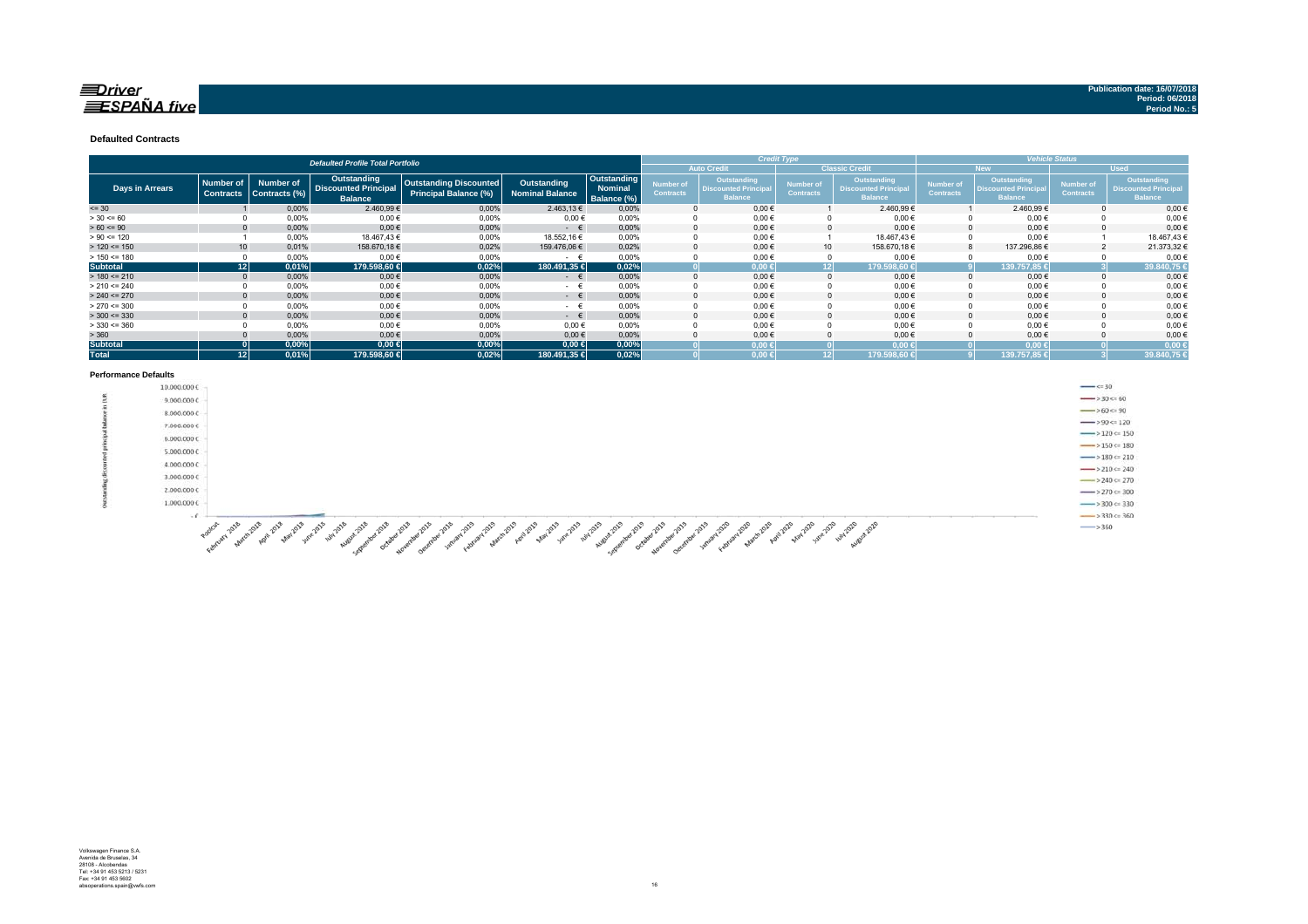



#### **Prepayments**

| <b>Unscheduled Prepayments</b>                                                       | <b>Number of Contracts</b> |                                      | <b>Outstanding Discounted</b><br><b>Balance as of the Beginning</b><br>of the Period | <b>Unscheduled</b><br><b>Prepayments</b> | <b>Outstanding Discounted</b><br>Balance as of the End of the<br><b>Period</b> |
|--------------------------------------------------------------------------------------|----------------------------|--------------------------------------|--------------------------------------------------------------------------------------|------------------------------------------|--------------------------------------------------------------------------------|
| <b>Full and Partial Prepayments</b>                                                  | 121                        |                                      | 1.663.059,20€                                                                        | 1.583.126,33€                            | 62.850,14€                                                                     |
| Full and Partial Prepayments<br>with another status at the end of<br>the month $(*)$ | $-1$                       |                                      | 5.602.65€                                                                            | 9.864,11€                                | $-3.879.82 \in$                                                                |
| <b>Total</b>                                                                         | 120                        |                                      | 1.668.661,85 €                                                                       | 1.592.990,44 €                           | 58.970,32 €                                                                    |
| <b>Partial Prepayments</b>                                                           |                            |                                      |                                                                                      |                                          |                                                                                |
| <b>Credit type</b>                                                                   | <b>Type of vehicle</b>     | <b>Number of</b><br><b>Contracts</b> | <b>Outstanding Discounted</b><br><b>Balance as of the Beginning</b><br>of the Period | <b>Unscheduled</b><br><b>Prepayments</b> | <b>Outstanding Discounted</b><br>Balance as of the End of the<br>Period        |
| AutoCredit                                                                           | New Car                    | $\overline{2}$                       | 4.534.12€                                                                            | $0.00 \in$                               | 3.879.82€                                                                      |
|                                                                                      | Used Car                   | 0                                    | $0.00 \in$                                                                           | $0.00 \in$                               | $0,00 \in$                                                                     |
|                                                                                      | <b>Subtotal AC</b>         | $\overline{2}$                       | 4.534,12€                                                                            | $0.00 \in$                               | 3.879,82 €                                                                     |
| <b>Classic Credit</b>                                                                | New Car                    | 6                                    | 52.239,55€                                                                           | 30.524.24 €                              | 19.854,30€                                                                     |
|                                                                                      | Used Car                   | 3                                    | 73.312,58€                                                                           | 32.822,78€                               | 39.116,02€                                                                     |
|                                                                                      | <b>Subtotal CC</b>         | $\overline{9}$                       | 125.552,13 €                                                                         | 63.347,02 €                              | 58.970,32 €                                                                    |
| <b>Total</b>                                                                         |                            | $\overline{11}$                      | 130.086,25 €                                                                         | 63.347,02 €                              | 62.850,14 €                                                                    |
| <b>Full Prepayments</b>                                                              |                            |                                      |                                                                                      |                                          |                                                                                |
| <b>Credit type</b>                                                                   | <b>Type of vehicle</b>     | <b>Number of</b><br><b>Contracts</b> | <b>Outstanding Discounted</b><br><b>Principal Balance</b>                            | <b>Unscheduled</b><br><b>Prepayments</b> | <b>Outstanding Discounted</b><br>Balance as of the End of the<br><b>Period</b> |
| AutoCredit                                                                           | New Car                    | 16                                   | 92.159.38€                                                                           | 89.753.06€                               | $0.00 \in$                                                                     |
|                                                                                      | Used Car                   | 0                                    | 0.00€                                                                                | $0.00 \in$                               | 0.00€                                                                          |
|                                                                                      | <b>Subtotal AC</b>         | 16                                   | 92.159,38 €                                                                          | 89.753,06 €                              | $0.00 \in$                                                                     |
| <b>Classic Credit</b>                                                                | New Car                    | 70                                   | 1.190.143.65€                                                                        | 1.181.596.45€                            | $0.00 \in$                                                                     |
|                                                                                      | Used Car                   | 24                                   | 250.669.92€                                                                          | 248.429.80€                              | $0,00 \in$                                                                     |
|                                                                                      | <b>Subtotal CC</b>         | 94                                   | 1.440.813,57 €                                                                       | 1.430.026,25 €                           | $0,00 \in$                                                                     |
| <b>Total</b>                                                                         |                            | 110                                  | 1.532.972,95 €                                                                       | 1.519.779,31 €                           | $0,00 \in$                                                                     |
| <b>Full and Partial Prepayments</b>                                                  |                            |                                      |                                                                                      |                                          |                                                                                |
| <b>Credit type</b>                                                                   | <b>Type of vehicle</b>     | <b>Number of</b>                     | <b>Outstanding Discounted</b><br><b>Balance as of the Beginning</b>                  | <b>Unscheduled</b><br><b>Designation</b> | <b>Outstanding Discounted</b><br>Balance as of the End of the                  |

| <b>Credit type</b>    | Type of vehicle    | Number of<br><b>Contracts</b> | <b>Outstanding Discounted</b><br><b>Balance as of the Beginning</b><br>of the Period | <b>Unscheduled</b><br><b>Prepayments</b> | <b>Outstanding Discounted</b><br>Balance as of the End of the<br>Period |
|-----------------------|--------------------|-------------------------------|--------------------------------------------------------------------------------------|------------------------------------------|-------------------------------------------------------------------------|
| AutoCredit            | New Car            | 18                            | 96.693,50€                                                                           | 89.753,06€                               | 3.879,82€                                                               |
|                       | Used Car           |                               | $0.00 \in$                                                                           | $0.00 \in$                               | 0.00€                                                                   |
|                       | <b>Subtotal AC</b> | 18                            | $96.693.50 \in$                                                                      | 89.753.06 €                              | 3.879.82 €                                                              |
| <b>Classic Credit</b> | New Car            | 76                            | 1.242.383,20€                                                                        | 1.212.120,69€                            | 19.854,30€                                                              |
|                       | Used Car           | 27                            | 323.982.50 €                                                                         | 281.252.58€                              | 39.116,02€                                                              |
|                       | <b>Subtotal CC</b> | 1031                          | 1.566.365.70 €                                                                       | 1.493.373.27 €                           | 58.970.32 €                                                             |
| <b>Total</b>          |                    | 121                           | 1.663.059.20 €                                                                       | 1.583.126.33 €                           | 62,850,14 €                                                             |

(\*) Contracts with unscheduled payment during the period but classified as delinquent, default or write off as of the end of the month.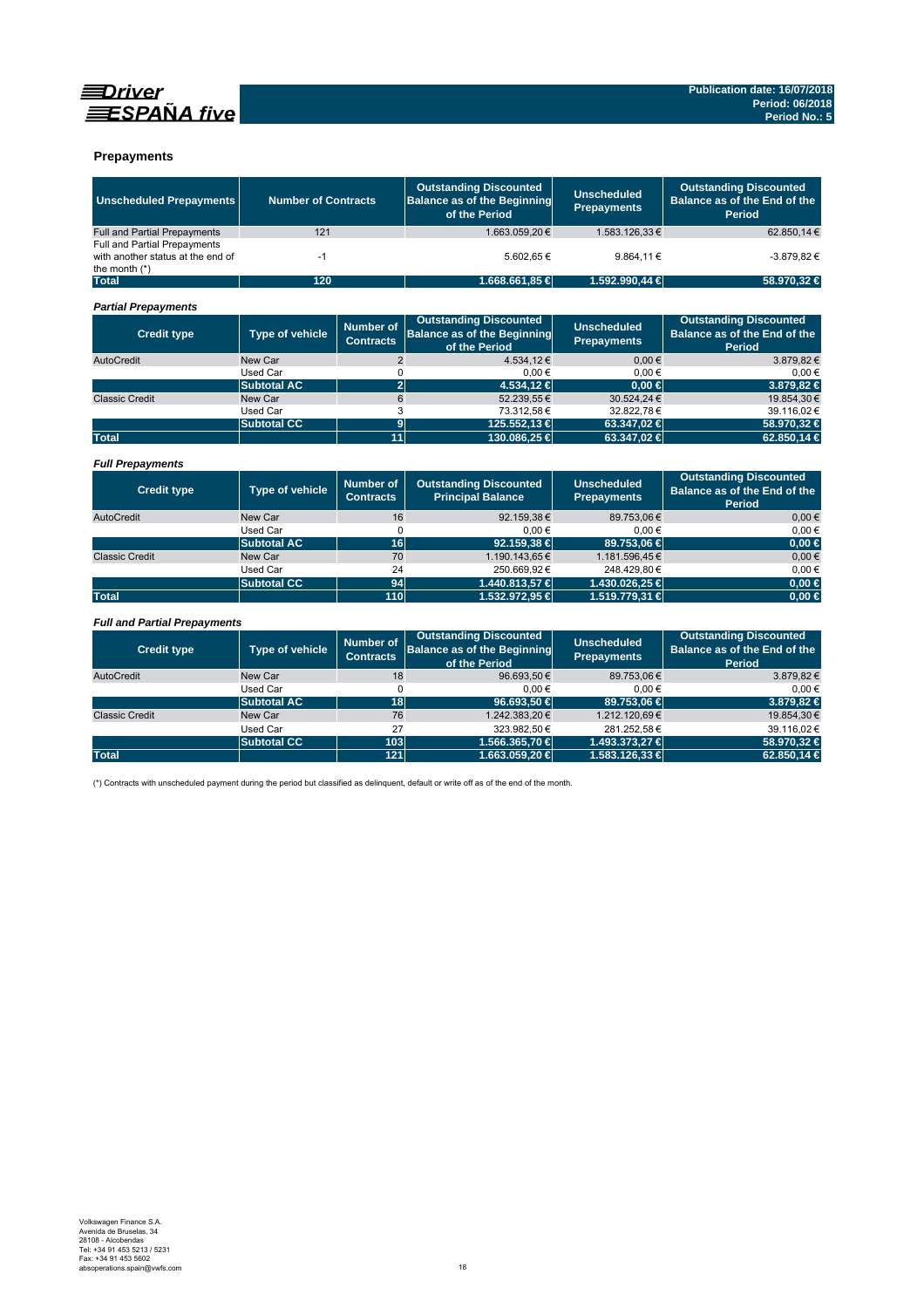#### **Recovery Contracts**

### *Recoveries - after Default before Write Off*

| <b>Credit Type</b>    | <b>Vehicle Status</b> | Number of<br><b>Contracts</b> | Outstanding<br>Nominal Balance at   Total Recoveries<br>Day of Default |                 | <b>Total Write</b><br><b>Down</b> | <b>Outstanding Nominal</b><br><b>Balance End of</b><br><b>Reporting Period</b> |
|-----------------------|-----------------------|-------------------------------|------------------------------------------------------------------------|-----------------|-----------------------------------|--------------------------------------------------------------------------------|
| AutoCredit            | <b>New</b>            |                               | $0.00 \in$                                                             | $0.00 \in$      | $0.00 \in$                        | $0.00 \in$                                                                     |
|                       | Used                  |                               | 0.00€                                                                  | 0.00€           | 0.00€                             | 0.00€                                                                          |
|                       | <b>Subtotal AC</b>    |                               | $0.00 \in$                                                             | $0.00 \in$      | $0.00 \in$                        | $0,00$ €                                                                       |
| <b>Classic Credit</b> | <b>New</b>            | 9                             | 174.281.57 €                                                           | 33.844.55 €     | $0.00 \in$                        | 140.437.02 €                                                                   |
|                       | Used                  |                               | 40.054.33 €                                                            | 0.00€           | 0.00€                             | 40.054.33 €                                                                    |
|                       | <b>Subtotal CC</b>    | 12 <sup>2</sup>               | 214.335.90 €                                                           | $33.844.55 \in$ | $0.00 \in$                        | 180.491.35 €                                                                   |
| <b>Total</b>          |                       | 12                            | 214,335,90 €                                                           | 33,844,55 €     | $0.00 \in$                        | 180.491.35 €                                                                   |

#### *Recoveries - after Write Off \*\**

| <b>Credit Type</b>    | <b>Vehicle Status</b> | Number of<br><b>Contracts</b> | Outstanding<br>Nominal Balance at Total Recoveries<br>Day of Write Off |            | <b>Total Write</b><br><b>Down</b> | <b>Outstanding Nominal</b><br><b>Balance End of</b><br><b>Reporting Period</b> |
|-----------------------|-----------------------|-------------------------------|------------------------------------------------------------------------|------------|-----------------------------------|--------------------------------------------------------------------------------|
| AutoCredit            | <b>New</b>            |                               | 0.00€                                                                  | $0.00 \in$ | 0.00€                             | $0.00 \in$                                                                     |
|                       | Used                  |                               | 0.00€                                                                  | $0.00 \in$ | 0.00€                             | $0,00 \in$                                                                     |
|                       | <b>Subtotal AC</b>    |                               | 0.00 ∈                                                                 | $0,00 \in$ | $0,00 \in$                        | $0,00 \in$                                                                     |
| <b>Classic Credit</b> | <b>New</b>            |                               | $0.00 \in$                                                             | $0.00 \in$ | 0.00€                             | $0,00 \in$                                                                     |
|                       | Used                  |                               | 0.00€                                                                  | $0.00 \in$ | 0.00€                             | 0.00€                                                                          |
|                       | <b>Subtotal AC</b>    |                               | 0.00 ∈                                                                 | $0,00 \in$ | $0,00 \in$                        | $0,00 \in$                                                                     |
| <b>Total</b>          |                       |                               | $0.00 \in$                                                             | $0,00 \in$ | $0.00 \in$                        | $0,00 \in$                                                                     |

**Classification by end of term & defaulted write off:**

#### *Recoveries - after Write Off (contracts previously defaulted) \*\**

| <b>Credit Type</b>    | <b>Vehicle Status</b> | Number of<br><b>Contracts</b> | <b>Outstanding</b><br>Nominal Balance at Total Recoveries<br>Day of Write Off |            | <b>Total Write</b><br><b>Down</b> | <b>Outstanding Nominal</b><br><b>Balance End of</b><br><b>Reporting Period</b> |
|-----------------------|-----------------------|-------------------------------|-------------------------------------------------------------------------------|------------|-----------------------------------|--------------------------------------------------------------------------------|
| AutoCredit            | <b>New</b>            |                               | 0.00€                                                                         | 0.00€      | $0,00 \in$                        | $0.00 \in$                                                                     |
|                       | Used                  |                               | 0.00€                                                                         | 0.00€      | 0.00€                             | 0,00€                                                                          |
|                       | <b>Subtotal AC</b>    | 0                             | $0.00 \in$                                                                    | $0,00 \in$ | $0.00 \in$                        | $0,00 \in$                                                                     |
| <b>Classic Credit</b> | <b>New</b>            |                               | 0.00€                                                                         | 0.00€      | 0.00€                             | $0,00 \in$                                                                     |
|                       | Used                  |                               | 0.00€                                                                         | $0.00 \in$ | 0.00€                             | 0,00€                                                                          |
|                       | <b>Subtotal CC</b>    | 0                             | 0.00 ∈                                                                        | $0,00$ ∈   | $0.00 \in$                        | $0,00 \in$                                                                     |
| <b>Total</b>          |                       | 0                             | $0.00 \in$                                                                    | $0,00 \in$ | $0.00 \in$                        | $0,00 \in$                                                                     |

*Recoveries - after Write Off (contracts directly written off) \*\**

| <b>Credit Type</b> | <b>Vehicle Status</b> | Number of<br><b>Contracts</b> | Outstanding<br>Nominal Balance at   Total Recoveries<br>Day of Write Off |            | <b>Total Write</b><br><b>Down</b> | <b>Outstanding Nominal</b><br><b>Balance End of</b><br><b>Reporting Period</b> |
|--------------------|-----------------------|-------------------------------|--------------------------------------------------------------------------|------------|-----------------------------------|--------------------------------------------------------------------------------|
| AutoCredit         | <b>New</b>            |                               | 0.00€                                                                    | $0.00 \in$ | 0.00€                             | $0,00 \in$                                                                     |
|                    | Used                  |                               | 0.00€                                                                    | 0.00€      | 0.00€                             | $0.00 \in$                                                                     |
|                    | <b>Subtotal AC</b>    |                               | $0.00 \in$                                                               | $0,00 \in$ | $0,00 \in$                        | $0,00 \in$                                                                     |
| Classic Credit     | <b>New</b>            |                               | 0.00€                                                                    | $0.00 \in$ | 0.00€                             | $0,00 \in$                                                                     |
|                    | Used                  |                               | 0.00€                                                                    | 0.00€      | 0.00€                             | 0.00€                                                                          |
|                    | <b>Subtotal CC</b>    | 01                            | $0.00 \in$                                                               | $0.00 \in$ | $0.00 \in$                        | $0,00 \in$                                                                     |
| <b>Total</b>       |                       | Юľ                            | $0.00 \in$                                                               | $0,00 \in$ | $0.00 \in$                        | $0,00 \in$                                                                     |

\*\* This table exclusively covers contracts with the Status Write off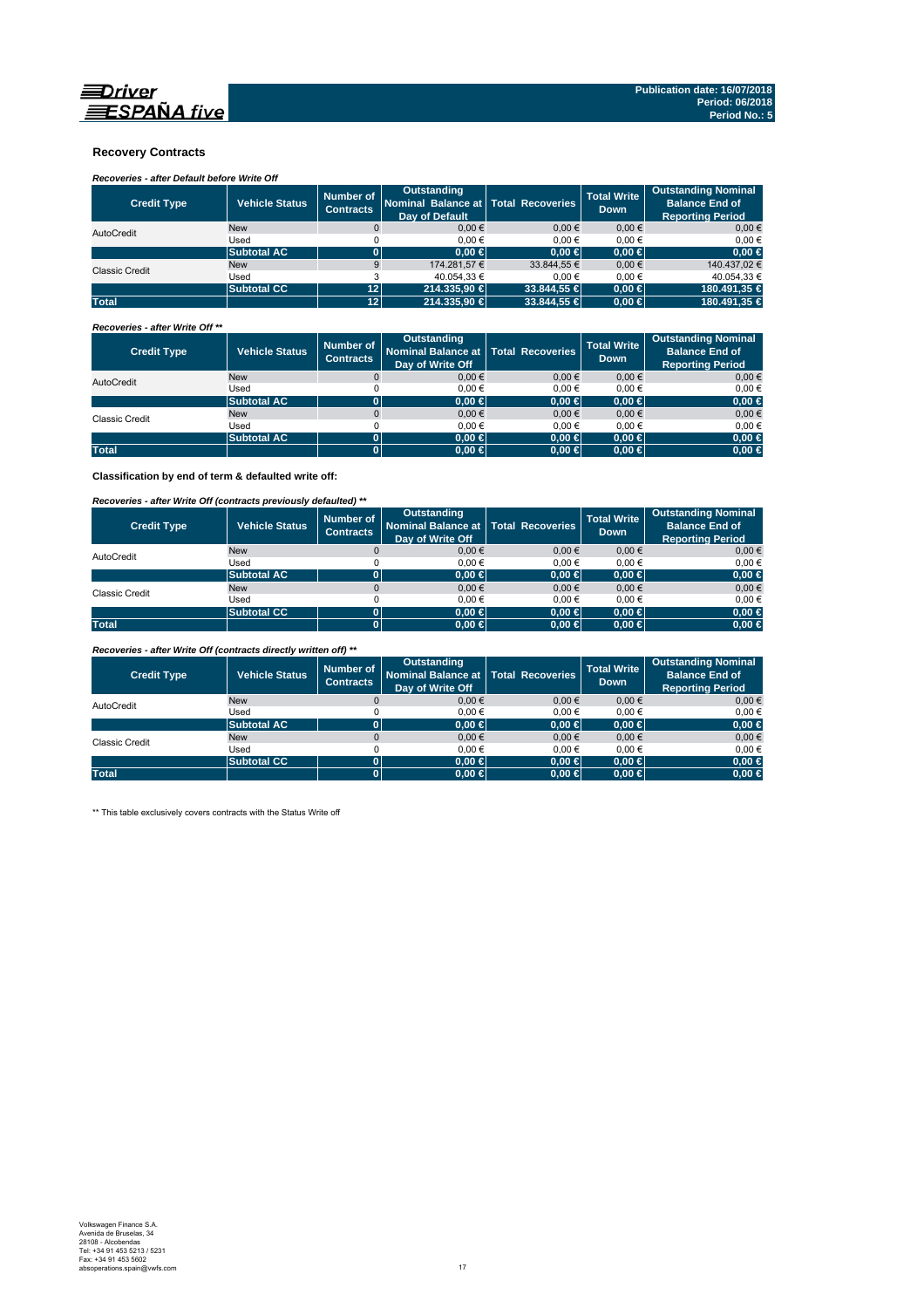#### <u>=Driver</u> ESPAÑA five

#### **Poolinformation I. - Down Payments**

|                       |                |                            | <b>Down Payments Total Porfolio</b>                       |                              |                                      |                 |                         |        |                       |                        |                                        |                          | Vehirle Stat                |              | <b>Hood</b><br>Downpayment /<br><b>Outstanding Discounted</b><br>Princing<br><b>Irchase Price %</b><br>0.00%<br>9.056.103.55 €<br>661<br>1.203<br>15.344.767.13 €<br>4,55% |                 |        |  |
|-----------------------|----------------|----------------------------|-----------------------------------------------------------|------------------------------|--------------------------------------|-----------------|-------------------------|--------|-----------------------|------------------------|----------------------------------------|--------------------------|-----------------------------|--------------|----------------------------------------------------------------------------------------------------------------------------------------------------------------------------|-----------------|--------|--|
|                       |                |                            |                                                           |                              |                                      |                 | <b>Auto Credit</b>      |        |                       | <b>Classic Credit</b>  |                                        |                          | lew                         |              |                                                                                                                                                                            |                 |        |  |
| <b>Down Payment</b>   | imber of Loan: | Percentage of<br>Loans (%) | <b>Outstanding Discounted</b><br><b>Principal Balance</b> | Percentage of<br>Balance (%) | Down Payment/<br>Purchase Price in % |                 | <i><b>ISCOUNTED</b></i> |        | lumber c<br>Contracts |                        | Downpayment<br><b>Purchase Price 9</b> | <b>Imber of Contract</b> | <b>Outstanding Discount</b> | Downpayment/ | mber of Contr                                                                                                                                                              |                 |        |  |
| No downpayment        | 3.252          | 3.80%                      | 45.215.984.05 €                                           | 5.19%                        | 0.00%                                | 297             | 2.562.292.14 €          | 0.00%  | 2.955                 | 42.653.691.91 €        | 0.00%                                  | 2.591                    | 36.159.880.50 €             | 0.00%        |                                                                                                                                                                            |                 |        |  |
| $0.01 - 1.000.00$     | 5.575          | 6.52%                      | 66.003.881,97 €                                           | 7.58%                        | 4.39%                                | 474             | 3.574.668.42 €          | 4.13%  | 5.101                 | 62.429.213.55 €        | 4.42%                                  | 4.372                    | 50.659.114.84 €             | 4.34%        |                                                                                                                                                                            |                 |        |  |
| $1.000.01 - 2.000.00$ | 6.728          | 7.87%                      | 73.834.206.65 €                                           | 8,48%                        | 11.17%                               | 755             | 5.388.546.63 €          | 9.89%  | 5.973                 | 68.445.660.02 €        | 11.37%                                 | 4.920                    | 54.104.144.35 €             | 11.02%       | 1.808                                                                                                                                                                      | 19.730.062.30 € | 11.62% |  |
| 2.000.01 - 3.000.00   | 7.130          | 8.34%                      | 75.077.293.29 €                                           | 8.62%                        | 16.75%                               | 1.199           | 8.096.180.80 €          | 15.06% | 5.931                 | 66.981.112.49 €        | 17.16%                                 | 5.770                    | 59.802.698.04 €             | 16.76%       | 1.360                                                                                                                                                                      | 15.274.595.25 € | 16.74% |  |
| $3.000.01 - 4.000.00$ | 6.700          | 7.84%                      | 67.615.340.57 €                                           | 7,76%                        | 21,48%                               | 1.180           | 7.579.987.21 €          | 18.97% | 5.520                 | 60.035.353.36 €        | 22.12%                                 | 5.529                    | 54.635.729.14 €             | 21.45%       | 1.171                                                                                                                                                                      | 12.979.611.43 € | 21,63% |  |
| 4.000.01 - 5.000.00   | 6.240          | 7.30%                      | 63.721.347.82 €                                           | 7.32%                        | 25.26%                               | 1.125           | 7.955.613.02 €          | 21.42% | 5.115                 | 55.765.734.80 €        | 26.33%                                 | 5.148                    | 51.854.496.02 €             | 25.06%       | 1.092                                                                                                                                                                      | 11.866.851.80 6 | 26,25% |  |
| $5.000.01 - 6.000.00$ | 5.739          | 6,71%                      | 57.866.511.63 €                                           | 6.64%                        | 28.96%                               | 1.073           | 7.441.091.81 €          | 24,36% | 4.666                 | 50.425.419.82 €        | 30.30%                                 | 4.728                    | 47.178.682.01 €             | 28.67%       | 1.011                                                                                                                                                                      | 10.687.829.62 € | 30,37% |  |
| 6.000.01 - 7.000.00   | 4.922          | 5.76%                      | 48.223.277.98 €                                           | 5.54%                        | 32.62%                               | 833             | 5.465.577.24 €          | 27.58% | 4.089                 | 42.757.700.74 €        | 33.91%                                 | 4.150                    | 40.601.149.73 €             | 32.33%       | 772                                                                                                                                                                        | 7.622.128.25 €  | 34.27% |  |
| 7.000.01 - 8.000.00   | 4.601          | 5.38%                      | 43.840.807.37 €                                           | 5,03%                        | 35.68%                               | 798             | 5.144.831.63 €          | 29.67% | 3.803                 | 38.695.975.74 €        | 37.28%                                 | 3,880                    | 37.014.911.72 €             | 35.29%       | 721                                                                                                                                                                        | 6.825.895.65 6  | 37,95% |  |
| 8.000.01 - 9.000.00   | 3.983          | 4.66%                      | 36.786.983.39 €                                           | 4.22%                        | 39.21%                               |                 | 3.535.172.41 €          | 32.60% | 3.404                 | 33.251.810.98 €        | 40.63%                                 | 3.324                    | 30.816.877.99 €             | 38.82%       | 659                                                                                                                                                                        | 5.970.105.40 €  | 41.33% |  |
| 9.000.01 - 10.000.00  | 4.208          | 4.92%                      | 40.911.920.44 €                                           | 4.70%                        | 40.37%                               | 752             | 5.254.605.70 €          | 32.69% | 3.456                 | 35.657.314.74 €        | 42.59%                                 | 3.578                    | 34.766.629.59 €             | 39.96%       | 630                                                                                                                                                                        | 6.145.290.85 €  | 42.87% |  |
| 10.000.01 - 11.000.00 | 3.205          | 3.75%                      | 31.136.940.62 €                                           | 3.57%                        | 43.95%                               | 363             | 2.195.378.67 €          | 36.40% | 2.842                 | 28.941.561.95 €        | 45.15%                                 | 2.736                    | 26.559.543.49 €             | 43.74%       | 469                                                                                                                                                                        | 4.577.397.13 €  | 45.19% |  |
| 11.000.01 - 12.000.00 | 3.153          | 3.69%                      | 30.544.005.97 €                                           | 3.51%                        | 45.73%                               | 385             | 2.749.607.97 €          | 35.96% | 2.768                 | 27.794.398.00 €        | 47.55%                                 | 2.719                    | 26.091.048.33 €             | 45.60%       | 434                                                                                                                                                                        | 4.452.957.64 €  | 46.49% |  |
| 12.000.01 - 13.000.00 | 2.754          | 3.22%                      | 26.110.550.92 €                                           | 3.00%                        | 48.85%                               | 229             | 1.517.174.48 €          | 38.51% | 2.525                 | 24.593.376.44 €        | 50.07%                                 | 2.355                    | 22.205.620.57 €             | 48.79%       | 399                                                                                                                                                                        | 3.904.930.35 €  | 49.20% |  |
| 13.000.01 - 14.000.00 | 2.515          | 2.94%                      | 23.927.769.44 €                                           | 2,75%                        | 50.83%                               | 20 <sup>1</sup> | 1.244.983.53 €          | 40.95% | 2.314                 | 22.682.785.91 €        | 51.92%                                 | 2.189                    | 20.779.883.84 €             | 50.77%       | 326                                                                                                                                                                        | 3.147.885.60 €  | 51,22% |  |
| 14.000.01 - 15.000.00 | 2.448          | 2.86%                      | 23.913.790.40 €                                           | 2.75%                        | 51.21%                               | 26'             | 1.639.920.33 €          | 40.92% | 2.187                 | 22.273.870.07 €        | 52.82%                                 | 2.142                    | 20.793.861.90 €             | 51.07%       | 306                                                                                                                                                                        | 3.119.928.50 €  | 52,24% |  |
| >15.000,00            | 12.346         | 14,44%                     | 116.260.295.33 €                                          | 13.35%                       | 61.84%                               | 55              | 3.938.007.02 €          | 45.64% | 11,790                | 112.322.288.31 €       | 62.84%                                 | 10.920                   | 102.243.911.53 €            | 61.93%       | 1.426                                                                                                                                                                      | 14.016.383.80 € | 61.24% |  |
| <b>Total</b>          | 85,499         | 100%                       | 870.990.907.84 €                                          | 100%                         |                                      | 11.060          | 75.283.639.01 €         |        | 74,439                | $-795.707.268.83 \div$ |                                        | 71.051                   | 716.268.183.59€             |              | 14,448                                                                                                                                                                     | 154.722.724.256 |        |  |

| <b>Statistics</b>                                              |            |
|----------------------------------------------------------------|------------|
| Minimum Down Payment                                           | $0.00 \in$ |
| Maximum Down Payment                                           | $0.00 \in$ |
| Weighted Average Down Payment (Customers who did Down Payment) | 8 125 29 € |
| Weighted Average Down Payment                                  | 7 703 48 6 |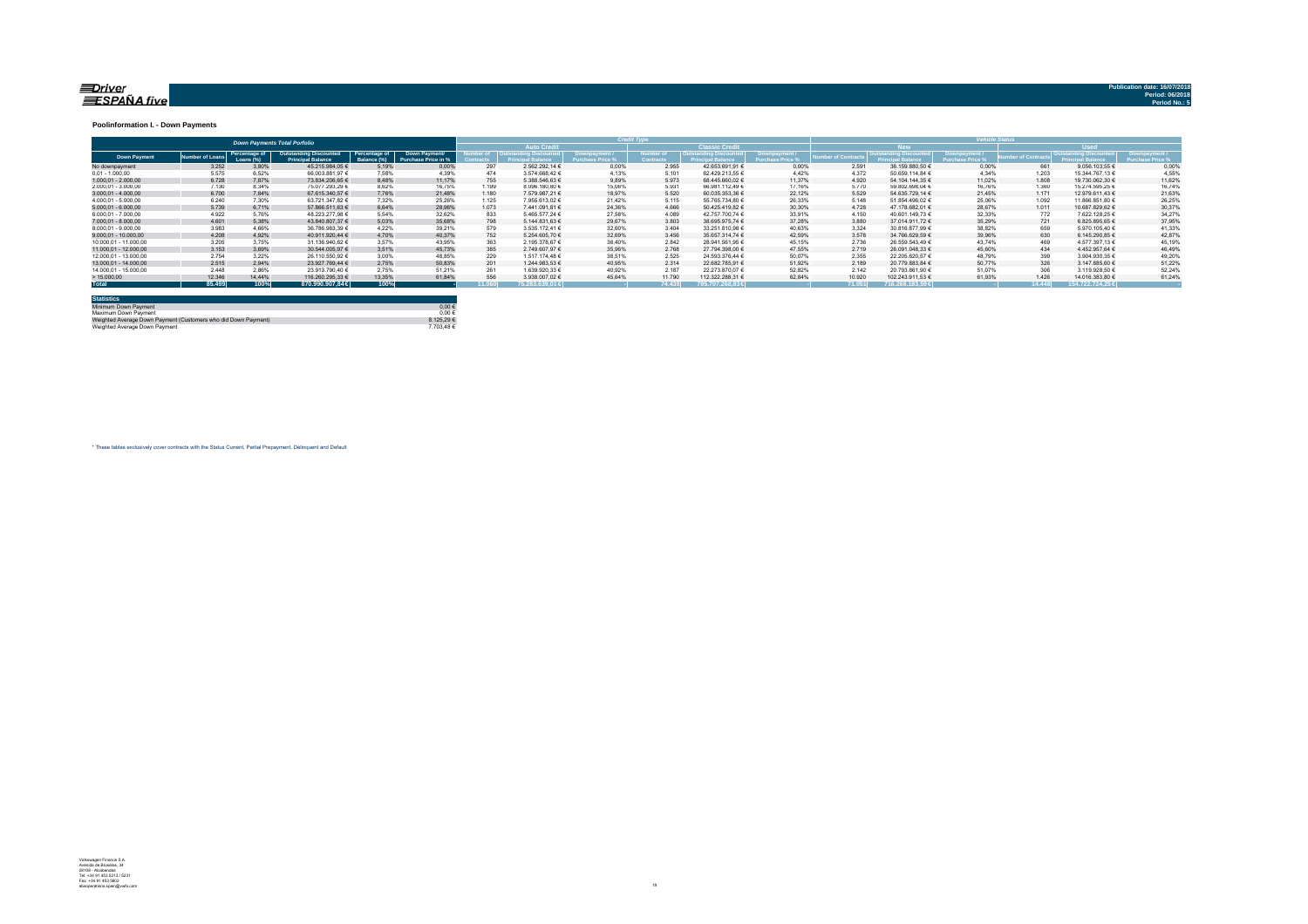

#### **Poolinformation II. - Customer Type\_Type of Payment**

|                      |                    | <b>Customer Type Total Portfolio</b> |                                                                                    |             |                               | <b>Vehicle Status</b><br>Credit Type                         |                               |                                                                    |        |                                                                          |                        |                                                           |
|----------------------|--------------------|--------------------------------------|------------------------------------------------------------------------------------|-------------|-------------------------------|--------------------------------------------------------------|-------------------------------|--------------------------------------------------------------------|--------|--------------------------------------------------------------------------|------------------------|-----------------------------------------------------------|
|                      |                    |                                      |                                                                                    |             |                               | <b>Auto Credi</b>                                            | Classic Credit<br><b>New</b>  |                                                                    |        |                                                                          | <b>Used</b>            |                                                           |
| <b>Customer Type</b> | Number of<br>Loans | Loans (%)                            | Percentage of   Outstanding Discounted   Percentage of<br><b>Principal Balance</b> | Balance (%) | Number of<br><b>Contracts</b> | Outstanding<br><b>Discounted Principal</b><br><b>Balance</b> | Number of<br><b>Contracts</b> | <b>Outstanding</b><br><b>Discounted Principa</b><br><b>Balance</b> |        | Outstanding<br>umber of Contracts丨 Discounted Principa<br><b>Balance</b> | al Number of Contracts | <b>Outstanding Discounted</b><br><b>Principal Balance</b> |
| Private              | 72.684             | 85.01%                               | 731.953.280.99€                                                                    | 84.04%      | 9.058                         | 60.372.737.24€                                               | 63.626                        | 671.580.543.75€                                                    | 60.199 | 599.189.996.79€                                                          | 12.485                 | 132.763.284.20€                                           |
| Company              | 12.815             | 14,99%                               | 139.037.626.85€                                                                    | 15,96%      | 2.002                         | 14.910.901.77€                                               | 10.813                        | 124.126.725.08€                                                    | 10.852 | 117.078.186.80€                                                          | 1.963                  | 21.959.440,05€                                            |
| <b>Total</b>         | 85.499             | 100%                                 | 870.990.907,84 €                                                                   | 100%        | 11.060                        | 75.283.639,01 €                                              | 74.439                        | 795.707.268,83 €                                                   | 71.051 | 716.268.183,59 €                                                         | 14.448                 | 154.722.724,25 €                                          |

|                              |        | <b>Type of Payment Total Portfolio</b> |                                                                                          |             |                                      | Credit Type                                                 |                               |                                                                    | <b>/ehicle Status</b> |                                                         |                     |                                                           |  |
|------------------------------|--------|----------------------------------------|------------------------------------------------------------------------------------------|-------------|--------------------------------------|-------------------------------------------------------------|-------------------------------|--------------------------------------------------------------------|-----------------------|---------------------------------------------------------|---------------------|-----------------------------------------------------------|--|
|                              |        |                                        |                                                                                          |             |                                      | <b>Auto Credi</b><br><b>Classic Credit</b><br><b>New</b>    |                               |                                                                    |                       | Used                                                    |                     |                                                           |  |
| <b>Type of Payment</b>       | Loans  | Loans $(\%)$                           | Number of Percentage of Outstanding Discounted Percentage of<br><b>Principal Balance</b> | Balance (%) | <b>Number of</b><br><b>Contracts</b> | Outstanding<br><b>Discounted Principa</b><br><b>Balance</b> | Number of<br><b>Contracts</b> | <b>Outstanding</b><br><b>Discounted Principa</b><br><b>Balance</b> |                       | Outstanding<br><b>Discounted Prin</b><br><b>Balance</b> | lumber of Contracts | <b>Outstanding Discounted</b><br><b>Principal Balance</b> |  |
| Direct Borrower Account DeUt | 85.499 | 100,00%                                | 870.990.907.84€                                                                          | 100.00%     | 11.060                               | 75.283.639.01€                                              | 74.439                        | 795.707.268.83€                                                    | 71.051                | 716.268.183.59€                                         | 14.448              | 154.722.724,25€                                           |  |
| Other                        |        | 0.00%                                  |                                                                                          | 0.00%       |                                      | $0.00 \in$                                                  |                               | $0.00 \in$                                                         |                       | $0.00 \in$                                              |                     | $0.00 \in$                                                |  |
| <b>Total</b>                 | 85.499 | $100\%$                                | 870.990.907.84 €                                                                         | 100%        | 11.060                               | 75.283.639.01 €                                             | 74.439                        | 795.707.268.83 €                                                   | 71.051                | 716.268.183.59 €                                        | 14 448              | 154.722.724.25 €                                          |  |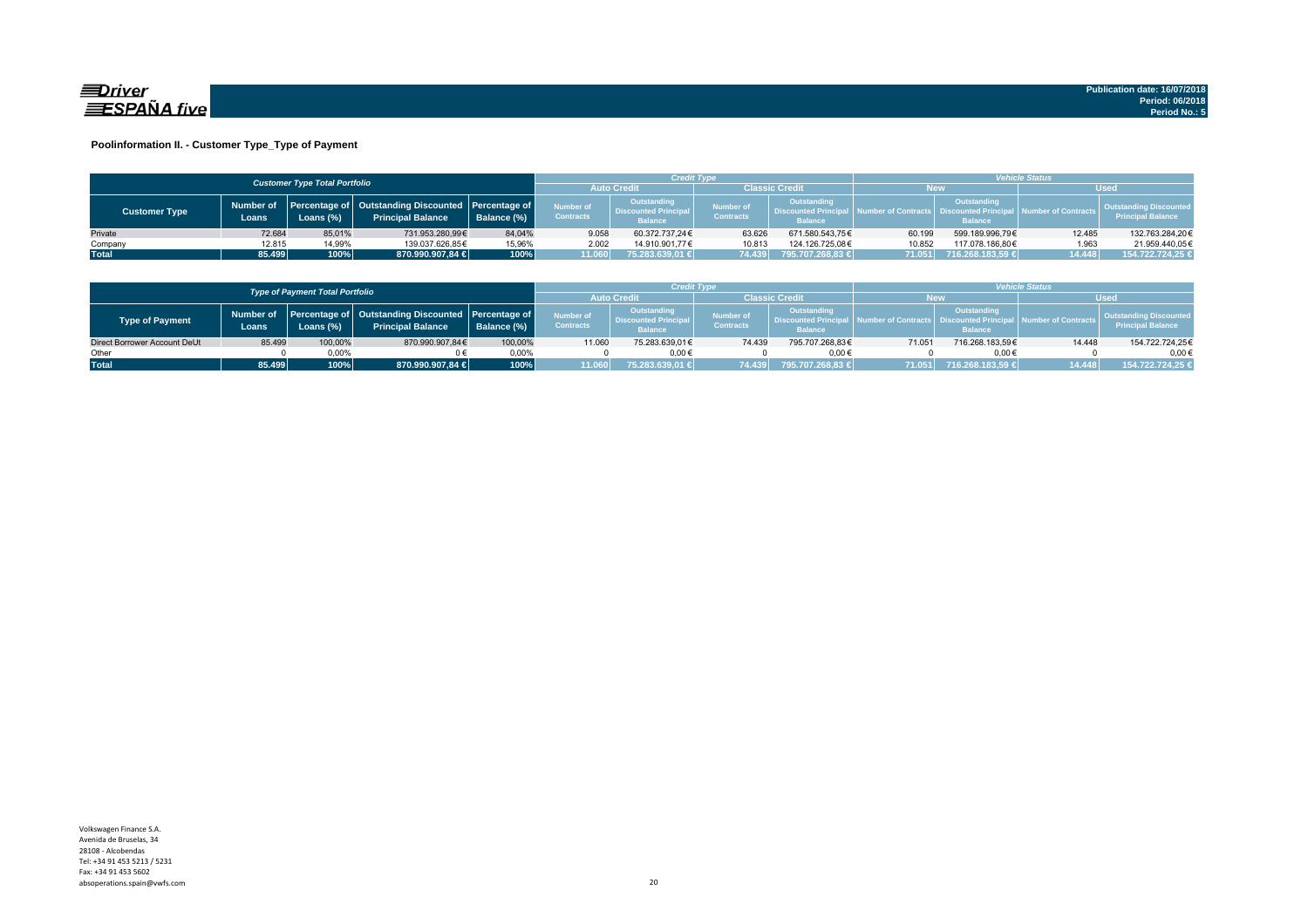

# **Poolinformation III. - Obligor Concentration**

# *Top 20 Borrower*

| <b>Number</b>   | <b>Number of</b><br><b>Loans</b> | <b>Percentage of</b><br>Contracts (%) | <b>Outstanding</b><br><b>Discounted Principal</b><br><b>Balance</b> | <b>Percentage of</b><br>Balance (%) |  |
|-----------------|----------------------------------|---------------------------------------|---------------------------------------------------------------------|-------------------------------------|--|
| 1               | 2                                | 0,0023%                               | 100.496,18€                                                         | 0,0115% *                           |  |
| 2               | 1                                | 0,0012%                               | 75.925,46 €                                                         | 0,0087%                             |  |
| 3               | $\overline{3}$                   | 0,0035%                               | 60.423,44 €                                                         | 0,0069%                             |  |
| 4               | $\overline{2}$                   | 0,0023%                               | 57.861,82 €                                                         | 0,0066%                             |  |
| 5               | 1                                | 0,0012%                               | 56.605,55 €                                                         | 0,0065%                             |  |
| 6               | 1                                | 0,0012%                               | 54.931,76 €                                                         | 0,0063%                             |  |
| $\overline{7}$  | $\mathbf{1}$                     | 0,0012%                               | 54.918,98 €                                                         | 0,0063%                             |  |
| 8               | 1                                | 0,0012%                               | 54.799,51 €                                                         | 0,0063%                             |  |
| 9               | $\mathbf{1}$                     | 0,0012%                               | 51.773,09€                                                          | 0,0059% *                           |  |
| 10              | 3                                | 0,0035%                               | 51.021,06 €                                                         | 0,0059% *                           |  |
| 11              | $\mathbf{1}$                     | 0,0012%                               | 49.362,09 €                                                         | 0,0057%                             |  |
| 12              | 1                                | 0,0012%                               | 49.171,13 €                                                         | 0,0056%                             |  |
| 13              | $\mathbf{1}$                     | 0,0012%                               | 48.330,28 €                                                         | 0,0055%                             |  |
| 14              | 1                                | 0,0012%                               | 48.147,39 €                                                         | 0,0055%                             |  |
| 15              | $\mathbf{1}$                     | 0,0012%                               | 47.729,42 €                                                         | 0,0055%                             |  |
| 16              |                                  | 0,0012%                               | 47.710.01 €                                                         | 0,0055%                             |  |
| 17              | $\mathbf{1}$                     | 0,0012%                               | 46.584,13 €                                                         | 0,0053% *                           |  |
| 18              | 1                                | 0,0012%                               | 46.513,69 €                                                         | 0,0053% *                           |  |
| 19              | $\mathbf{1}$                     | 0,0012%                               | 46.343,88 €                                                         | 0,0053% *                           |  |
| 20              | 1                                | 0,0012%                               | 45.078,75€                                                          | 0,0052%                             |  |
| <b>Subtotal</b> | 26                               | 0,03%                                 | 1.093.727,62 €                                                      | 0,13%                               |  |
| >20             | 85.473                           | 99,97%                                | 869.897.180                                                         | 99,87%                              |  |
| <b>Total</b>    | 85.499                           | 100%                                  | 870.990.907,84 €                                                    | 100%                                |  |

\* The calculation of borrower exposure is based on the first titular/customer per contract exclusively This table exclusively covers contracts with the Status Current, Partial Prepayment, Delinquent and Default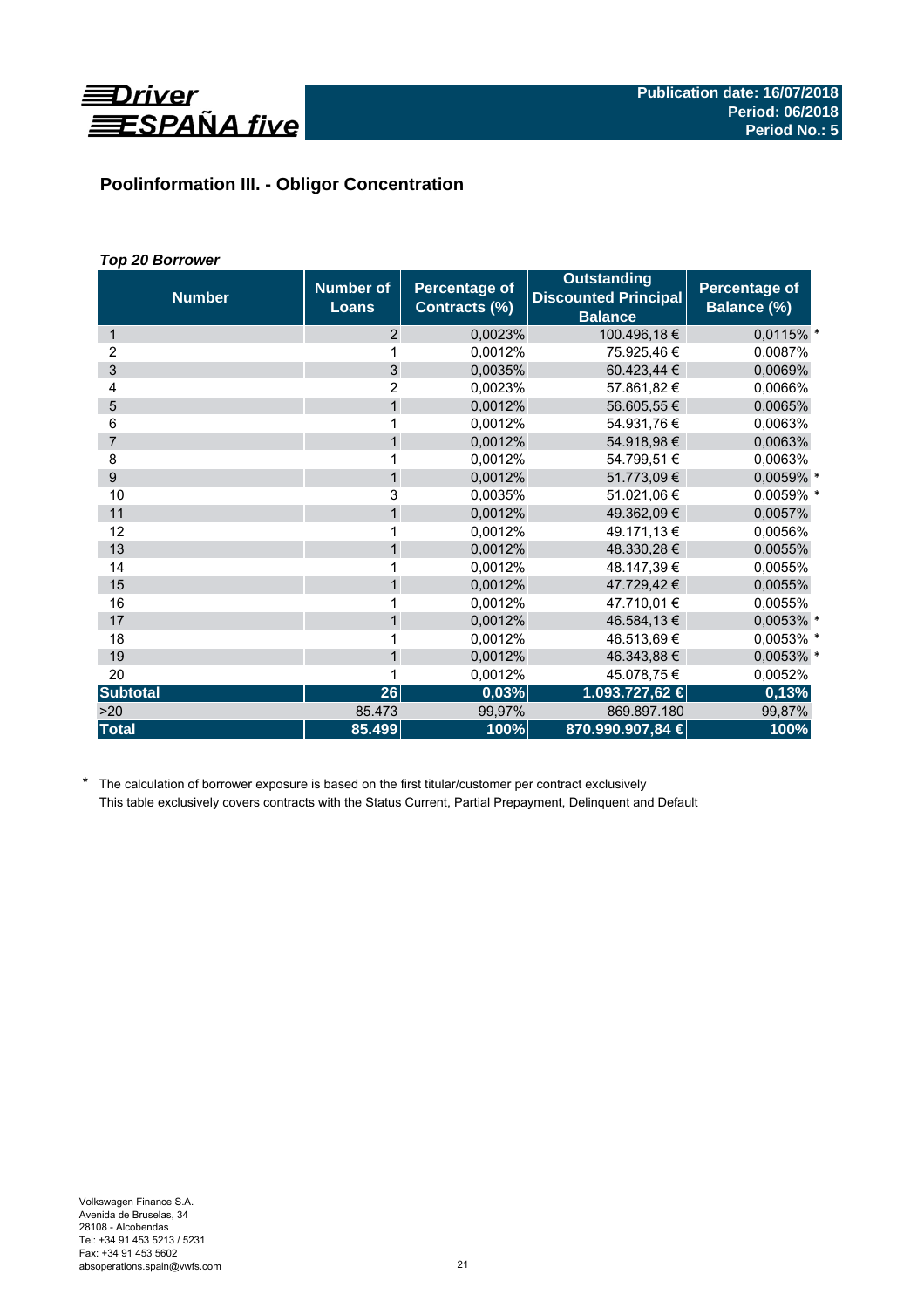

#### **Poolinformation IV. - Distribution by Outstanding Discounted Balance and Original**

|                                                                              |                    | Distribution by Outstanding Discounted Principal Balance |                                                                     |                              |                                             | <b>Credit Type</b>                                          |                                      |                                                                     | <b>Vehicle Status</b>                |                                                             |                                      |                                                                    |
|------------------------------------------------------------------------------|--------------------|----------------------------------------------------------|---------------------------------------------------------------------|------------------------------|---------------------------------------------|-------------------------------------------------------------|--------------------------------------|---------------------------------------------------------------------|--------------------------------------|-------------------------------------------------------------|--------------------------------------|--------------------------------------------------------------------|
|                                                                              |                    |                                                          |                                                                     |                              | <b>Classic Credit</b><br><b>Auto Credit</b> |                                                             |                                      | <b>New</b>                                                          |                                      |                                                             | <b>Used</b>                          |                                                                    |
| <b>Distribution by Outstanding Discounted</b><br><b>Principal Balance (€</b> | Number of<br>Loans | Percentage of<br>Loans $(\%)$                            | <b>Outstanding</b><br><b>Discounted Principal</b><br><b>Balance</b> | Percentage of<br>Balance (%) | Number of<br><b>Contracts</b>               | <b>Outstanding</b><br><b>Discounted Principa</b><br>Ralance | <b>Number of</b><br><b>Contracts</b> | <b>Outstanding</b><br><b>Discounted Principal</b><br><b>Ralance</b> | <b>Number of</b><br><b>Contracts</b> | Outstanding<br><b>Discounted Principa</b><br><b>Ralance</b> | <b>Number of</b><br><b>Contracts</b> | <b>Outstanding</b><br><b>Discounted Principa</b><br><b>Ralance</b> |
| $0.01 - 5000.00$                                                             | 12.035             | 14.08%                                                   | 40.681.983.46 €                                                     | 4.67%                        | 4.110                                       | 13.064.312.52 €                                             | 7.925                                | 27.617.670.94 €                                                     | 10.603                               | 35.809.419.57 €                                             | 1.432                                | 4.872.563.89 €                                                     |
| 5.000.01 - 10.000.00                                                         | 35.462             | 41.48%                                                   | 276.104.785.28 €                                                    | 31.70%                       | 4.897                                       | 34.836.029.58 €                                             | 30.565                               | 241.268.755.70 €                                                    | 29.578                               | 230.055.600.64 €                                            | 5.884                                | 46.049.184.64 €                                                    |
| 10.000.01 - 15.000.00                                                        | 25.133             | 29.40%                                                   | 303.916.407.33 €                                                    | 34.89%                       | 1.582                                       | 18.847.847.91 €                                             | 23.551                               | 285.068.559.42 €                                                    | 20.401                               | 246.456.728.63 €                                            | 4.732                                | 57.459.678.70 €                                                    |
| 15.000.01 - 20.000.00                                                        | 8.546              | 10,00%                                                   | 145.555.225.86 €                                                    | 16.71%                       | 381                                         | 6.415.938.85 €                                              | 8.165                                | 139.139.287.01 €                                                    | 6.896                                | 117.528.030.37 €                                            | 1.650                                | 28.027.195.49 €                                                    |
| 20.000,01 - 25.000,00                                                        | 3.043              | 3,56%                                                    | 67.104.773.63 €                                                     | 7.70%                        | 74                                          | 1.608.361.02 €                                              | 2.969                                | 65.496.412.61 €                                                     | 2.517                                | 55.486.606.56 €                                             | 526                                  | 11.618.167.07 €                                                    |
| 25.000.01 - 30.000.00                                                        | 883                | 1,03%                                                    | 23.923.835.71 €                                                     | 2,75%                        |                                             | 166.235.86 €                                                | 877                                  | 23.757.599.85 €                                                     | 740                                  | 20.040.531.19 €                                             | 143                                  | 3.883.304.52 €                                                     |
| > 30.000,00                                                                  | 397                | 0,46%                                                    | 13.703.896.57 €                                                     | 1.57%                        | 10                                          | 344.913.27 €                                                | 387                                  | 13.358.983.30 €                                                     | 316                                  | 10.891.266.63 €                                             | 81                                   | 2.812.629.94 €                                                     |
| <b>Total</b>                                                                 | 85.499             | 100%                                                     | 870.990.907.84 €                                                    | 100%                         | 11.060                                      | 75.283.639.01 €                                             | 74.439                               | 795.707.268.83 €                                                    | 71.051                               | 716.268.183.59 €                                            | 14.448                               | 154.722.724.25 €                                                   |

| <b>Statistics</b>                                |             |
|--------------------------------------------------|-------------|
| Minimum Outstanding Discounted Principal Balance | 128.77 €    |
| Maximum Outstanding Discounted Principal Balance | 75.925.46 € |
| Average Outstanding Discounted Principal Balance | 10.187.15 € |

|                                             | <b>Distribution by Original Nominal Balance</b> |                               |                                                              |                              |                               |                                                                     | <b>Credit Type</b>                   |                                                              | <b>Vehicle Status</b>         |                                                                     |                               |                                                             |  |
|---------------------------------------------|-------------------------------------------------|-------------------------------|--------------------------------------------------------------|------------------------------|-------------------------------|---------------------------------------------------------------------|--------------------------------------|--------------------------------------------------------------|-------------------------------|---------------------------------------------------------------------|-------------------------------|-------------------------------------------------------------|--|
|                                             |                                                 |                               |                                                              |                              |                               | <b>Auto Credit</b>                                                  |                                      | <b>Classic Credit</b>                                        |                               | <b>New</b>                                                          |                               | <b>Used</b>                                                 |  |
| Distribution by Original Nominal Balance (O | <b>Number of</b><br>Loans                       | Percentage of<br>Loans $(\%)$ | Outstanding<br><b>Discounted Principal</b><br><b>Balance</b> | Percentage of<br>Balance (%) | Number of<br><b>Contracts</b> | <b>Outstanding</b><br><b>Discounted Principal</b><br><b>Balance</b> | <b>Number of</b><br><b>Contracts</b> | Outstanding<br><b>Discounted Principal</b><br><b>Balance</b> | Number of<br><b>Contracts</b> | <b>Outstanding</b><br><b>Discounted Principal</b><br><b>Balance</b> | Number of<br><b>Contracts</b> | <b>Outstanding</b><br>Discounted Principa<br><b>Balance</b> |  |
| $0.01 - 5.000.00$                           | 717                                             | 0,84%                         | 1.529.037.28 €                                               | 0,18%                        | 705                           | 1.498.928.06 €                                                      | 12                                   | 30.109.22 €                                                  | 681                           | 1.447.571.18 €                                                      | 36                            | 81.466.10 €                                                 |  |
| 5.000,01 - 10.000,00                        | 9.793                                           | 11,45%                        | 45.392.531,40 €                                              | 5,21%                        | 4.855                         | 21.625.467.64 €                                                     | 4.938                                | 23.767.063.76 €                                              | 9.048                         | 42.208.653.93 €                                                     | 745                           | 3.183.877.47 €                                              |  |
| 10.000.01 - 15.000.00                       | 38.729                                          | 45,30%                        | 308.899.104,00 €                                             | 35,47%                       | 3.507                         | 26.963.194.42 €                                                     | 35.222                               | 281.935.909,58 €                                             | 31.712                        | 252.602.429.39 €                                                    | 7.017                         | 56.296.674,61 €                                             |  |
| 15.000.01 - 20.000.00                       | 21.975                                          | 25,70%                        | 254.731.496.45 €                                             | 29,25%                       | 1.390                         | 15.478.426.92 €                                                     | 20.585                               | 239.253.069.53 €                                             | 17.715                        | 204.453.697.28 €                                                    | 4.260                         | 50.277.799.17 €                                             |  |
| 20.000.01 - 25.000.00                       | 8.866                                           | 10.37%                        | 138.999.990.61 €                                             | 15.96%                       | 437                           | 6.452.360.85 €                                                      | 8.429                                | 132.547.629.76 €                                             | 7.378                         | 114.685.144.65 €                                                    | 1.488                         | 24.314.845.96 €                                             |  |
| 25.000.01 - 30.000.00                       | 3.496                                           | 4,09%                         | 70.641.283.09 €                                              | 8,11%                        | 110                           | 2.020.394.17 €                                                      | 3.386                                | 68.620.888.92 €                                              | 2.918                         | 58.894.329.25 €                                                     | 578                           | 11.746.953.84 €                                             |  |
| >30.000,00                                  | 1.923                                           | 2,25%                         | 50.797.465.01 €                                              | 5,83%                        | 56                            | 1.244.866.95 €                                                      | 1.867                                | 49.552.598.06 €                                              | 1.599                         | 41.976.357.91 €                                                     | 324                           | 8.821.107.10 €                                              |  |
| <b>Total</b>                                | 85.499                                          | 100%                          | 870.990.907.84 €                                             | 100%                         | 11.060                        | 75.283.639.01 €                                                     | 74.439                               | 795.707.268.83 €                                             | 71.051                        | 716.268.183.59 €                                                    |                               | 14.448 154.722.724,25                                       |  |

| <b>Statistics</b>                |                 |
|----------------------------------|-----------------|
| Minimum Original Nominal Balance | 2.185.05 €      |
| Maximum Original Nominal Balance | 95.682.72 $\in$ |
| Average Original Nominal Balance | 15.234.06 €     |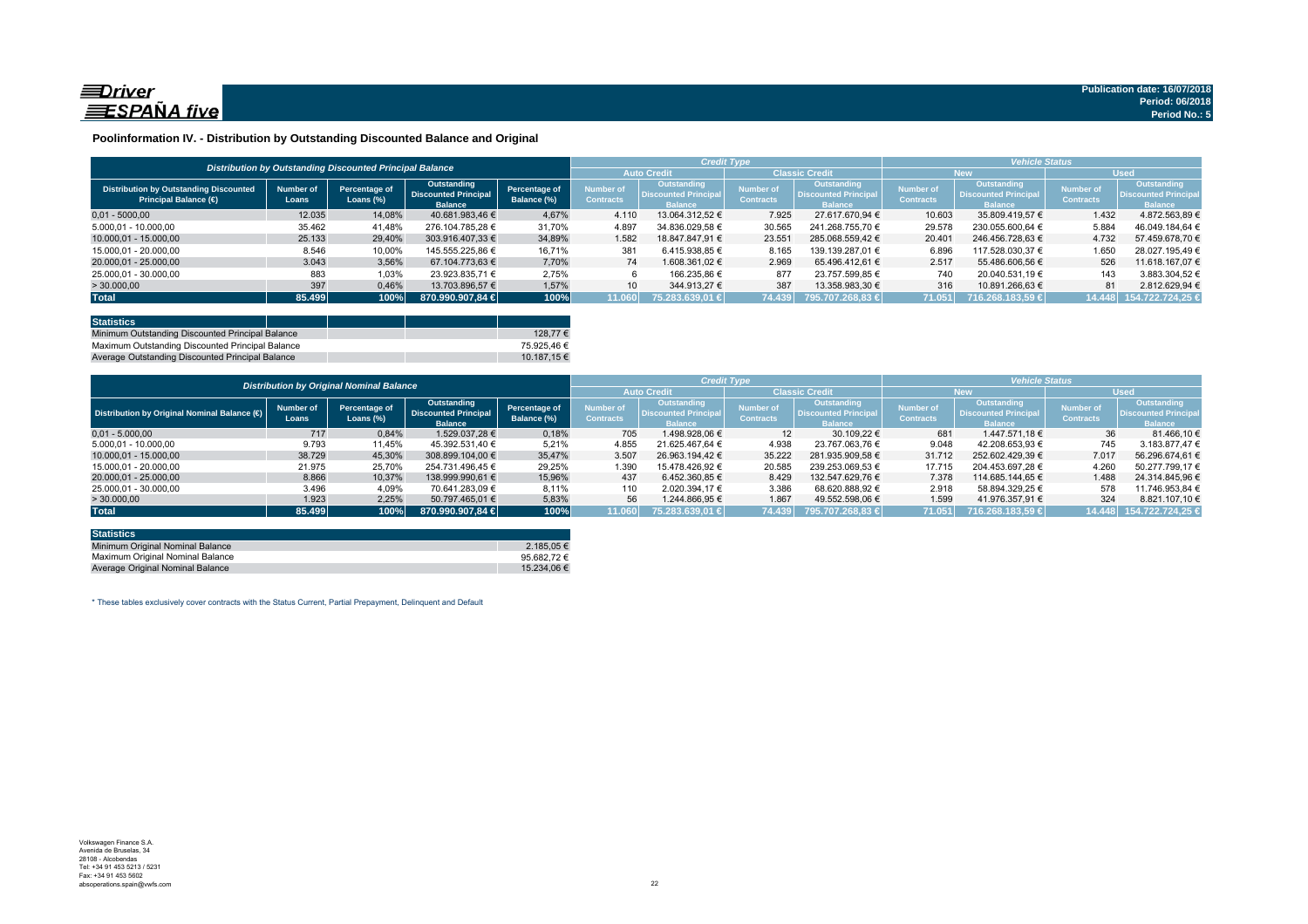

#### **Poolinformation V. - Interest Rate paid by the Receivable Debtor**

| Interest Rate paid by the Receivable Debtor           |                           |                                      |                                                           |                                     |                                      | <b>Credit Type</b>                                        | <b>Vehicle Status</b>         |                                                                    |                               |                                                             |                               |                                                            |
|-------------------------------------------------------|---------------------------|--------------------------------------|-----------------------------------------------------------|-------------------------------------|--------------------------------------|-----------------------------------------------------------|-------------------------------|--------------------------------------------------------------------|-------------------------------|-------------------------------------------------------------|-------------------------------|------------------------------------------------------------|
|                                                       |                           |                                      |                                                           |                                     |                                      | <b>Auto Credit</b>                                        |                               | <b>Classic Credit</b>                                              |                               | <b>New</b>                                                  | <b>Used</b>                   |                                                            |
| Interest Rate paid by the Receivable<br><b>Debtor</b> | <b>Number of</b><br>Loans | <b>Percentage of Loans</b><br>$(\%)$ | <b>Outstanding Discounted</b><br><b>Principal Balance</b> | <b>Percentage of</b><br>Balance (%) | <b>Number of</b><br><b>Contracts</b> | <b>Outstanding Discounted</b><br><b>Principal Balance</b> | Number of<br><b>Contracts</b> | <b>Outstanding</b><br><b>Discounted Principa</b><br><b>Balance</b> | Number of<br><b>Contracts</b> | Outstanding<br><b>Discounted Principa</b><br><b>Ralance</b> | Number of<br><b>Contracts</b> | Outstanding<br><b>Discounted Princip</b><br><b>Balance</b> |
| $0\% \leq -\leq 0.5\%$                                | 51                        | 0.06%                                | 219.602.06€                                               | 0.03%                               |                                      | $0.00 \in$                                                | 51                            | 219.602.06€                                                        | 51                            | 219.602.06€                                                 | $\Omega$                      | $0.00 \in$                                                 |
| $0.5\% < -5.1\%$                                      | $\Omega$                  | 0.00%                                | $0.00 \in$                                                | 0.00%                               |                                      | $0.00 \in$                                                |                               | $0.00 \in$                                                         |                               | $0.00 \in$                                                  |                               | $0.00 \in$                                                 |
| $1\% < - \leq 1.5\%$                                  |                           | 0,00%                                | $0.00 \in$                                                | 0,00%                               |                                      | $0,00 \in$                                                |                               | $0,00 \in$                                                         | $\Omega$                      | $0,00 \in$                                                  |                               | $0,00 \in$                                                 |
| $1.5\% < -5.2\%$                                      |                           | 0.01%                                | 13.505.92€                                                | 0.00%                               |                                      | $0,00 \in$                                                | 5                             | 13.505.92€                                                         | 5                             | 13.505,92€                                                  |                               | $0,00 \in$                                                 |
| $2\% < - \leq 2.5\%$                                  |                           | 0,00%                                | 10.413.49€                                                | 0,00%                               |                                      | $0.00 \in$                                                |                               | 10.413,49€                                                         |                               | 10.413,49€                                                  |                               | $0.00 \in$                                                 |
| $2.5\% < -5.3\%$                                      | $\Omega$                  | 0.00%                                | $0.00 \in$                                                | 0.00%                               |                                      | $0.00 \in$                                                |                               | $0.00 \in$                                                         | $\Omega$                      | $0.00 \in$                                                  |                               | $0.00 \in$                                                 |
| $3\% < - \leq 3.5\%$                                  | $\Omega$                  | 0,00%                                | $0.00 \in$                                                | 0,00%                               |                                      | $0.00 \in$                                                |                               | $0.00 \in$                                                         | $\Omega$                      | $0,00 \in$                                                  |                               | $0.00 \in$                                                 |
| $3.5\% < -5.4\%$                                      | $\overline{2}$            | 0.00%                                | 10.811.32€                                                | 0.00%                               |                                      | $0.00 \in$                                                | $\overline{2}$                | 10.811.32€                                                         | $\overline{2}$                | 10.811.32€                                                  |                               | $0.00 \in$                                                 |
| $4\% < - \leq 4.5\%$                                  | $\Omega$                  | 0.00%                                | $0.00 \in$                                                | 0.00%                               |                                      | $0.00 \in$                                                | $\Omega$                      | $0.00 \in$                                                         | $\Omega$                      | $0.00 \in$                                                  |                               | $0,00 \in$                                                 |
| $4.5\% < -5\%$                                        | 413                       | 0.48%                                | 6.497.400.17€                                             | 0.75%                               |                                      | 4.774.54€                                                 | 412                           | 6.492.625.63€                                                      | 406                           | 6.409.281.81€                                               |                               | 88.118.36€                                                 |
| $5\% < - \leq 5.5\%$                                  | 25                        | 0,03%                                | 337.785,01€                                               | 0,04%                               |                                      | 36.434,48€                                                | 19                            | 301.350.53€                                                        | 25                            | 337.785,01€                                                 | $\Omega$                      | $0,00 \in$                                                 |
| $5.5\% < -5.6\%$                                      | 195                       | 0,23%                                | 3.012.245.62€                                             | 0,35%                               |                                      | 9.965,74€                                                 | 193                           | 3.002.279,88€                                                      | 80                            | 1.695.253,01€                                               | 115                           | 1.316.992,61€                                              |
| $6\% < - \leq 6.5\%$                                  | 164                       | 0,19%                                | 2.027.725.38€                                             | 0,23%                               | 49                                   | 579.221,70€                                               | 115                           | 1.448.503.68€                                                      | 136                           | 1.772.644.78€                                               | 28                            | 255.080,60€                                                |
| $6.5\% < -5.7\%$                                      | 114                       | 0.13%                                | 1.504.530.26€                                             | 0.17%                               |                                      | 52.436.26€                                                | 106                           | 1.452.094.00€                                                      | 77                            | 1.257.404.81€                                               | 37                            | 247.125.45€                                                |
| $7\% < - \leq 7.5\%$                                  | 300                       | 0,35%                                | 3.846.110,94€                                             | 0,44%                               | 25                                   | 164.619.42€                                               | 275                           | 3.681.491,52€                                                      | 255                           | 3.321.729.02€                                               | 45                            | 524.381,92€                                                |
| $7.5\% < -5.8\%$                                      | 555                       | 0.65%                                | 4.480.810.77€                                             | 0.51%                               |                                      | 10.294.47€                                                | 550                           | 4.470.516.30€                                                      | 512                           | 4.183.626.49€                                               | 43                            | 297.184.28€                                                |
| $8\% < - \leq 8.5\%$                                  | 4.145                     | 4,85%                                | 27.787.592.56€                                            | 3,19%                               | 301                                  | 2.733.104.52€                                             | 3.844                         | 25.054.488.04€                                                     | 4.055                         | 27.236.813.81€                                              | 90                            | 550.778.75€                                                |
| $8.5\% < -5.9\%$                                      | 1.562                     | 1.83%                                | 14.508.234.59€                                            | 1.67%                               | 526                                  | 2.686.146.85€                                             | 1.036                         | 11.822.087.74€                                                     | 1.335                         | 12.342.460.08€                                              | 227                           | 2.165.774.51€                                              |
| $9\% < - \leq 9.5\%$                                  | 8.543                     | 9,99%                                | 82.428.365.65€                                            | 9,46%                               | 5.798                                | 44.898.509.10€                                            | 2.745                         | 37.529.856.55€                                                     | 8.487                         | 81.949.646.02€                                              | 56                            | 478.719.63€                                                |
| $9.5\% < -5.10\%$                                     | 12.925                    | 15.12%                               | 159.740.332.32€                                           | 18.34%                              | 2.838                                | 13.609.313.75€                                            | 10.087                        | 146.131.018.57€                                                    | 10.981                        | 128.060.058.06€                                             | 1.944                         | 31.680.274.26€                                             |
| $10\% < -\leq 10.5\%$                                 | 20,418                    | 23,88%                               | 230.899.285.07€                                           | 26,51%                              | 663                                  | 4.960.485,60€                                             | 19.755                        | 225.938.799.47€                                                    | 14.553                        | 162.463.224.96€                                             | 5.865                         | 68.436.060,11€                                             |
| $10.5\% < -5.11\%$                                    | 20.133                    | 23,55%                               | 198.754.221.59€                                           | 22,82%                              | 661                                  | 4.586.756,97€                                             | 19.472                        | 194.167.464,62€                                                    | 15.172                        | 157.882.086,50€                                             | 4.961                         | 40.872.135,09€                                             |
| $11\% < - \leq 11.5\%$                                | 13.681                    | 16,00%                               | 121.775.887,42€                                           | 13,98%                              | 174                                  | 943.190,60€                                               | 13.507                        | 120.832.696.82€                                                    | 12.696                        | 114.158.901,45€                                             | 985                           | 7.616.985,97€                                              |
| $11.5\% < -5.12\%$                                    | 2.099                     | 2.46%                                | 12.703.963.61€                                            | 1.46%                               |                                      | 8.385,01€                                                 | 2.096                         | 12.695.578.60€                                                     | 2.060                         | 12.528.724.70€                                              | 39                            | 175.238.91€                                                |
| $12\% < -512.5\%$                                     | 73                        | 0,09%                                | 290.639,23€                                               | 0,03%                               |                                      | $0,00 \in$                                                | 73                            | 290.639,23€                                                        | 68                            | 273.698,82€                                                 |                               | 16.940,41€                                                 |
| $12.5\% < -5.13\%$                                    | 91                        | 0.11%                                | 140.511.47€                                               | 0.02%                               |                                      | $0.00 \in$                                                | 91                            | 140.511.47€                                                        | 91                            | 140.511.47€                                                 |                               | $0,00 \in$                                                 |
| $13\% < -513.5\%$                                     |                           | 0,00%                                | $0,00 \in$                                                | 0,00%                               |                                      | $0,00 \in$                                                |                               | $0,00 \in$                                                         | $\mathbf{0}$                  | $0,00 \in$                                                  |                               | $0,00 \in$                                                 |
| $13.5\% < -5.14\%$                                    |                           | 0.00%                                | 933.39€                                                   | 0.00%                               |                                      | $0.00 \in$                                                |                               | 933,39€                                                            | $\Omega$                      | $0.00 \in$                                                  |                               | 933,39€                                                    |
| $14\% < -5.14.5\%$                                    |                           | 0.00%                                | $0.00 \in$                                                | 0.00%                               |                                      | $0.00 \in$                                                |                               | $0.00 \in$                                                         | $\Omega$                      | $0.00 \in$                                                  |                               | $0,00 \in$                                                 |
| $14.5\% < -5.15\%$                                    |                           | 0.00%                                | $0.00 \in$                                                | 0.00%                               |                                      | $0.00 \in$                                                |                               | $0.00 \in$                                                         | $\Omega$                      | $0.00 \in$                                                  |                               | $0.00 \in$                                                 |
| >15%                                                  |                           | 0,00%                                | $0.00 \in$                                                | 0,00%                               |                                      | $0,00 \in$                                                |                               | $0,00 \in$                                                         |                               | $0.00 \in$                                                  |                               | $0,00 \in$                                                 |
| <b>Total</b>                                          | 85.499                    | 100%                                 | 870.990.907.84 €                                          | 100%                                | 11.060                               | 75.283.639.01 €                                           | 74.439                        | 795.707.268.83 €                                                   | 71.051                        | 716.268.183.59 €                                            |                               | 14.448 154.722.724.25 €                                    |

| <b>Statistics</b>                     |        |
|---------------------------------------|--------|
| Minimum Interest Rate Debtor          | 0.00%  |
| Maximum Interest Rate Debtor          | 13.91% |
| Weighted Average Interest Rate Debtor | 10.20% |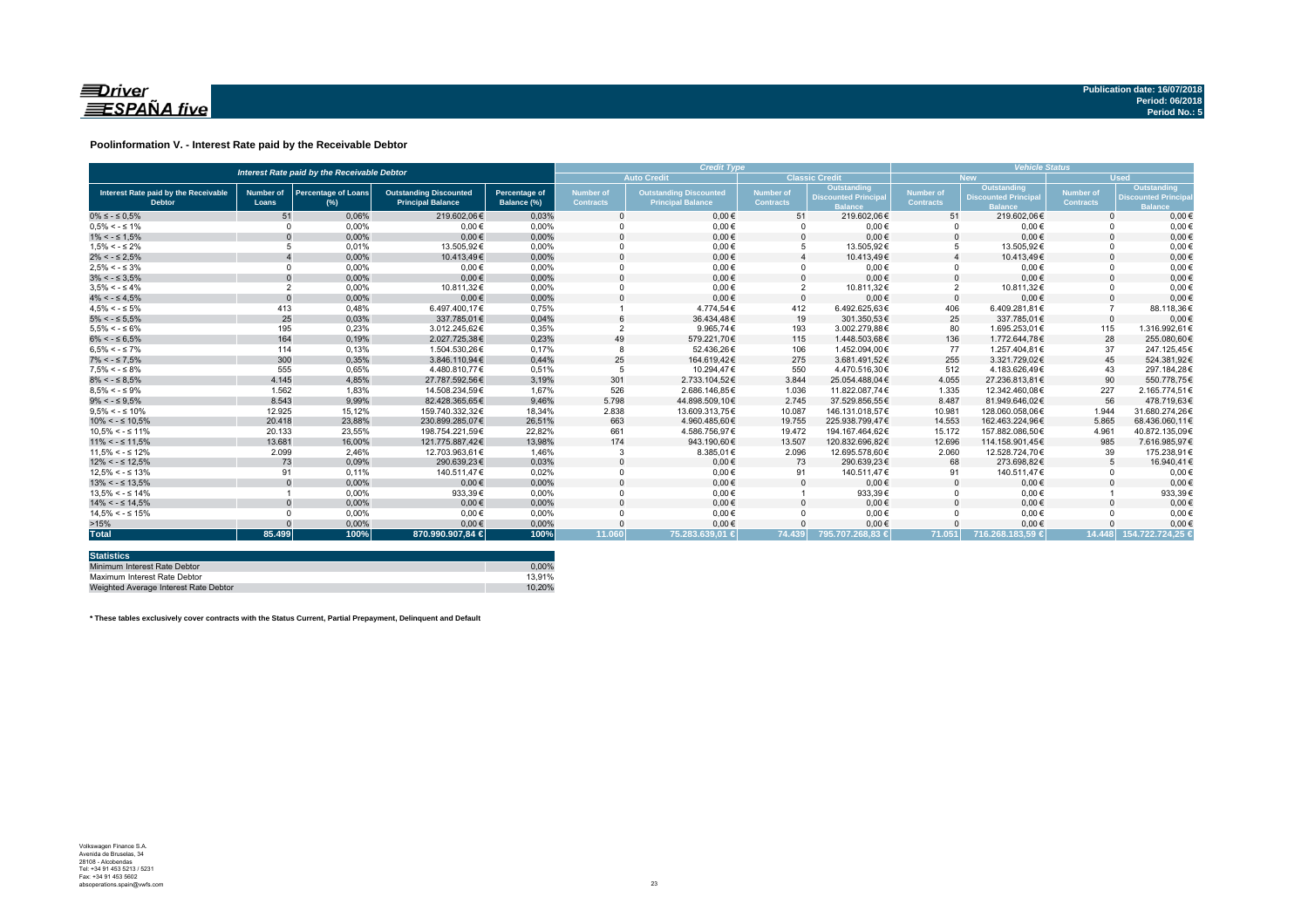

#### **Poolinformation VI. - Distribution by Original Term, Remaining Term and Seasoning**

|                                                  | <b>Distribution by Original Term</b> |                         |                                                           |                                 |                               |                                                             | <b>Credit Type</b>            |                                                      | <b>Vehicle Status</b>                |                                                             |                                      |                                                              |
|--------------------------------------------------|--------------------------------------|-------------------------|-----------------------------------------------------------|---------------------------------|-------------------------------|-------------------------------------------------------------|-------------------------------|------------------------------------------------------|--------------------------------------|-------------------------------------------------------------|--------------------------------------|--------------------------------------------------------------|
|                                                  |                                      |                         |                                                           |                                 |                               | <b>Auto Credit</b>                                          | <b>Classic Credit</b>         |                                                      | <b>New</b>                           |                                                             | <b>Used</b>                          |                                                              |
| Length of Original Term (monthly<br>instalments) | Number of Loans                      | Percentage of Loans (%) | <b>Outstanding Discounted</b><br><b>Principal Balance</b> | Percentage of Balance<br>$(\%)$ | Number of<br><b>Contracts</b> | Outstanding<br><b>Discounted Principa</b><br><b>Balance</b> | Number of<br><b>Contracts</b> | Outstanding<br><b>Discounted Principa</b><br>Ralance | <b>Number of</b><br><b>Contracts</b> | Outstanding<br><b>Discounted Principa</b><br><b>Balance</b> | <b>Number of</b><br><b>Contracts</b> | Outstanding<br><b>Discounted Principal</b><br><b>Balance</b> |
| $01 - 12$                                        |                                      | 0,00%                   | 933.39€                                                   | 0.00%                           |                               | $0.00 \in$                                                  |                               | 933.39 €                                             |                                      | $0.00 \in$                                                  |                                      | 933.39 €                                                     |
| $13 - 24$                                        | 33                                   | 0,04%                   | 114.025.05 €                                              | 0.01%                           |                               | 11.013.45 €                                                 | 24                            | 103.011.60 €                                         |                                      | 59.121.28 €                                                 | 22                                   | 54.903.77 €                                                  |
| $25 - 36$                                        | 19.024                               | 22.25%                  | 114.826.695.92 €                                          | 13.18%                          | 3.638                         | 14.741.423.30 €                                             | 15.386                        | 100.085.272.62 €                                     | 17.052                               | 104.321.543.01 €                                            | 1.972                                | 10.505.152,91 €                                              |
| $37 - 48$                                        | 36.111                               | 42.24%                  | 325.780.127.38 €                                          | 37,40%                          | 6.732                         | 50.821.840.51 €                                             | 29.379                        | 274.958.286.87 €                                     | 30.506                               | 274.244.319.37 €                                            | 5.605                                | 51.535.808.01 6                                              |
| $49 - 60$                                        | 13.382                               | 15,65%                  | 164.364.875.83 €                                          | 18.87%                          | 681                           | 9.709.361.75 €                                              | 12.701                        | 154.655.514.08 €                                     | 10.456                               | 130.706.320.39 €                                            | 2.926                                | 33.658.555,44 €                                              |
| $61 - 72$                                        | 7.628                                | 8,92%                   | 109.278.666.56 €                                          | 12,55%                          |                               | $0.00 \in$                                                  | 7.628                         | 109.278.666.56 €                                     | 5.934                                | 86.201.150.24 €                                             | 1.694                                | 23.077.516.32 6                                              |
| $73 - 84$                                        | 6.227                                | 7.28%                   | 102.425.062.30 €                                          | 11.76%                          |                               | $0.00 \in$                                                  | 6.227                         | 102.425.062.30 €                                     | 4.304                                | 73.317.080.21 €                                             | 1.923                                | 29.107.982.09 €                                              |
| $85 - 96$                                        | 3.093                                | 3,62%                   | 54.200.521,41 €                                           | 6.22%                           |                               | $0,00 \in$                                                  | 3.093                         | 54.200.521,41 €                                      | 2.788                                | 47.418.649,09 €                                             | 305                                  | 6.781.872,32 €                                               |
| <b>Total</b>                                     | 85.499                               | 100%                    | 870.990.907,84 €                                          | 100%                            | 11.060                        | 75.283.639,01 €                                             | 74.439                        |                                                      | 71.051                               | 1716.268.183.59 € <sup>1</sup>                              | 14.448                               | 154.722.724,25                                               |

| <b>Statistics</b>                                     |       |
|-------------------------------------------------------|-------|
| Minimum Original Term in monthly instalments          |       |
| Maximum Original Term in monthly instalments          | 96    |
| Weighted Average Original Term in monthly instalments | 58.79 |

Weighted Average Original Term in monthly install

|                                                          |                        | <b>Distribution by Remaining Term</b> |                                                           |                                     | <b>Credit Type</b>            |                                                             |                                      |                                                              | <b>Vehicle Status</b>                |                                                                    |                                      |                                                              |
|----------------------------------------------------------|------------------------|---------------------------------------|-----------------------------------------------------------|-------------------------------------|-------------------------------|-------------------------------------------------------------|--------------------------------------|--------------------------------------------------------------|--------------------------------------|--------------------------------------------------------------------|--------------------------------------|--------------------------------------------------------------|
|                                                          |                        |                                       |                                                           |                                     |                               | <b>Auto Credit</b>                                          | <b>Classic Credit</b>                |                                                              | <b>New</b>                           |                                                                    | <b>Used</b>                          |                                                              |
| <b>Lenght of Remaining Term</b><br>(monthly instalments) | <b>Number of Loans</b> | Percentage of Loans (%)               | <b>Outstanding Discounted</b><br><b>Principal Balance</b> | <b>Percentage of Balance</b><br>(%) | Number of<br><b>Contracts</b> | Outstanding<br><b>Discounted Principa</b><br><b>Balance</b> | <b>Number</b> of<br><b>Contracts</b> | Outstanding<br><b>Discounted Principal</b><br><b>Balance</b> | <b>Number of</b><br><b>Contracts</b> | <b>Outstanding</b><br><b>Discounted Principa</b><br><b>Balance</b> | <b>Number of</b><br><b>Contracts</b> | Outstanding<br><b>Discounted Principal</b><br><b>Balance</b> |
| $00 - 01$                                                | 14                     | 0,02%                                 | 180.079.46 €                                              | 0.02%                               |                               | 190.01 €                                                    | 13                                   | 179.889.45 €                                                 | 11                                   | 140.238.71 €                                                       |                                      | 39.840.75 €                                                  |
| $01 - 12$                                                | 4.648                  | 5.44%                                 | 11.283.205.16 €                                           | 1,30%                               | 1.059                         | 1.768.084.81 €                                              | 3.589                                | 9.515.120.35 €                                               | 4.052                                | 9.865.493.83 €                                                     | 596                                  | 1.417.711.33 €                                               |
| $13 - 24$                                                | 17.503                 | 20.47%                                | 106.394.493.98 €                                          | 12.22%                              | 3.461                         | 16.756.475.35 €                                             | 14.042                               | 89.638.018.63 €                                              | 15.410                               | 94.156.500.19 €                                                    | 2.093                                | 12.237.993.79 €                                              |
| $25 - 36$                                                | 25.210                 | 29,49%                                | 227.081.781.15 €                                          | 26,07%                              | 4.411                         | 33.083.629.70 €                                             | 20.799                               | 193.998.151.45 €                                             | 21.576                               | 194.492.116.48 €                                                   | 3.634                                | 32.589.664.67                                                |
| $37 - 48$                                                | 18.640                 | 21,80%                                | 216.744.749.08 €                                          | 24.88%                              | 1.815                         | 19.157.294.85 €                                             | 16.825                               | 197.587.454.23 €                                             | 14.956                               | 175.455.572.98 €                                                   | 3.684                                | 41.289.176.10 €                                              |
| $49 - 60$                                                | 9.145                  | 10,70%                                | 130.855.340.96 €                                          | 15,02%                              | 313                           | 4.517.964.29 €                                              | 8.832                                | 126.337.376.67 €                                             | 7.074                                | 103.352.555.09 €                                                   | 2.071                                | 27.502.785.87 6                                              |
| $61 - 72$                                                | 5.908                  | 6,91%                                 | 96.411.583.56 €                                           | 11.07%                              |                               | $0.00 \in$                                                  | 5.908                                | 96.411.583.56 €                                              | 4.386                                | 72.804.823.68 €                                                    | 1.522                                | 23.606.759.88                                                |
| $73 - 84$                                                | 3.452                  | 4.04%                                 | 63.129.561.69 €                                           | 7.25%                               |                               | $0.00 \in$                                                  | 3.452                                | 63.129.561.69 €                                              | 2.712                                | 49.666.474.24 €                                                    | 740                                  | 13.463.087.45 €                                              |
| $85 - 94$                                                | 979                    | 1,15%                                 | 18.910.112.80 €                                           | 2.17%                               |                               | $0.00 \in$                                                  | 979                                  | 18.910.112.80 €                                              | 874                                  | 16.334.408.39 €                                                    | 105                                  | 2.575.704.41 6                                               |
| <b>Total</b>                                             | 85.499                 | 100%                                  | 870.990.907,84 €                                          | 100%                                | 11.060                        | 75.283.639.01 €                                             | 74.439                               | 795.707.268.83 €                                             | 71.051                               | 1716.268.183,59 €                                                  | 14.448                               | 154.722.724,25                                               |

| <b>Statistics</b>                                      |       |
|--------------------------------------------------------|-------|
| Minimum Remaining Term in monthly instalments          |       |
| Maximum Remaining Term in monthly instalments          | 88    |
| Weighted Average Remaining Term in monthly instalments | 43.94 |

|                                 |                        | <b>Distribution by Seasoning</b> |                                                           |                                     |                               | <b>Credit Type</b>                                           |                                      |                                                              | <b>Vehicle Status</b>                |                                                              |                                      |                                                                     |
|---------------------------------|------------------------|----------------------------------|-----------------------------------------------------------|-------------------------------------|-------------------------------|--------------------------------------------------------------|--------------------------------------|--------------------------------------------------------------|--------------------------------------|--------------------------------------------------------------|--------------------------------------|---------------------------------------------------------------------|
|                                 |                        |                                  |                                                           |                                     | <b>Auto Credit</b>            |                                                              |                                      | <b>Classic Credit</b>                                        |                                      | <b>New</b>                                                   | <b>Used</b>                          |                                                                     |
| Seasoning (monthly instalments) | <b>Number of Loans</b> | Percentage of Loans (%)          | <b>Outstanding Discounted</b><br><b>Principal Balance</b> | <b>Percentage of Balance</b><br>(%) | Number of<br><b>Contracts</b> | Outstanding<br><b>Discounted Principal</b><br><b>Balance</b> | <b>Number of</b><br><b>Contracts</b> | Outstanding<br><b>Discounted Principal</b><br><b>Balance</b> | <b>Number of</b><br><b>Contracts</b> | Outstanding<br><b>Oiscounted Principal</b><br><b>Balance</b> | <b>Number of</b><br><b>Contracts</b> | <b>Outstanding</b><br><b>Discounted Principal</b><br><b>Balance</b> |
| $01 - 12$                       | 32.851                 | 38.42%                           | 407.056.008.17 €                                          | 46.73%                              | 4.413                         | 37.631.339.06 €                                              | 28.438                               | 369.424.669.11 €                                             | 27.164                               | 334.475.370.59 €                                             | 5.687                                | 72.580.637.58 €                                                     |
| $13 - 24$                       | 38.467                 | 44,99%                           | 373.119.551,06 €                                          | 42,84%                              | 4.705                         | 30.925.291.11 €                                              | 33.762                               | 342.194.259.95 €                                             | 31.917                               | 306.168.496.48 €                                             | 6.550                                | 66.951.054,58 €                                                     |
| $25 - 36$                       | 13.285                 | 15,54%                           | 86.796.971.70 €                                           | 9,97%                               | 1.899                         | 6.663.984.01 €                                               | 11.386                               | 80.132.987.69 €                                              | 11.262                               | 72.522.352.05 €                                              | 2.023                                | 14.274.619.65 €                                                     |
| $37 - 48$                       | 588                    | 0,69%                            | 2.771.582.87 €                                            | 0.32%                               | 43                            | 63.024,83 €                                                  | 545                                  | 2.708.558.04 €                                               | 470                                  | 2.101.289.21 €                                               | 118                                  | 670.293.66 6                                                        |
| $49 - 60$                       | 228                    | 0.27%                            | 991.193.72 €                                              | 0.11%                               |                               | $0.00 \in$                                                   | 228                                  | 991.193.72 €                                                 | 176                                  | 795.273.35 €                                                 | 52                                   | 195.920,37 €                                                        |
| $61 - 72$                       | 58                     | 0.07%                            | 210.005.37 €                                              | 0.02%                               |                               | $0.00 \in$                                                   | 58                                   | 210.005.37 €                                                 | 43                                   | 163.123.93 €                                                 |                                      | 46.881.44 €                                                         |
| > 72                            | 22                     | 0,03%                            | 45.594.95 €                                               | 0,01%                               |                               | $0.00 \in$                                                   | 22                                   | 45.594.95 €                                                  |                                      | 42.277.98 €                                                  |                                      | 3.316.97 €                                                          |
| <b>Total</b>                    | 85.499                 | 100%                             | 870.990.907.84 €                                          | 100%                                | 11.060                        | 75.283.639.01 €                                              | 74.439                               | 795.707.268.83 €                                             | 71.051                               | 716.268.183.59 €                                             | 14.448                               | 154.722.724.25                                                      |

| <b>Statistics</b>                                      |       |
|--------------------------------------------------------|-------|
| Minimum Seasoning Term in monthly instalments          |       |
| Maximum Seasoning Term in monthly instalments          | 96    |
| Weighted Average Seasoning Term in monthly instalments | 14.83 |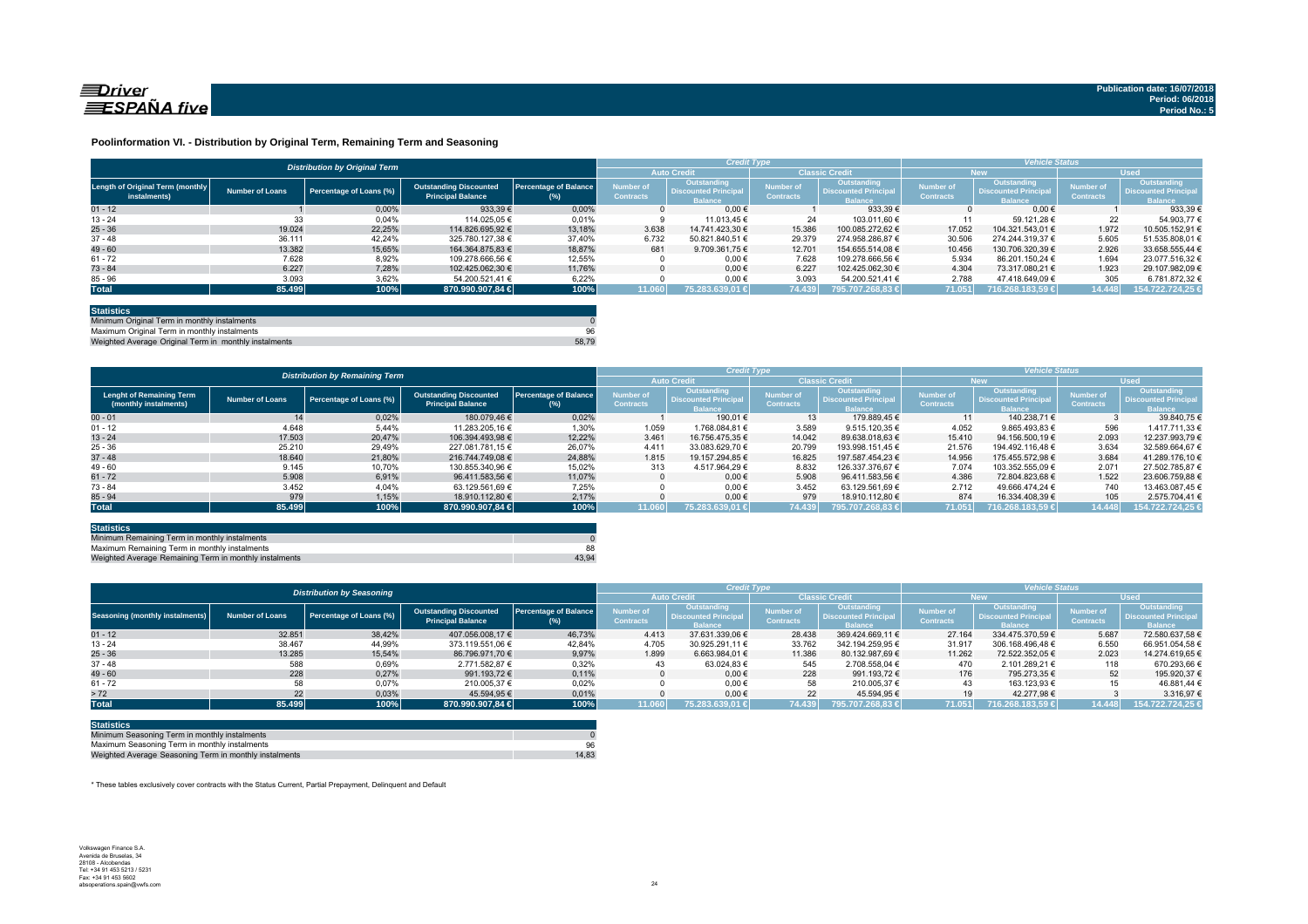

# **Poolinformation VII. - Credit Type and Type of Car**

### *Credit Type*

| <b>Credit Type</b> | Number of Loans | (%)    | Percentage of Loans   Outstanding Discounted<br>Principal Balance <sup>'</sup> | Percentage of<br>Balance (%) |
|--------------------|-----------------|--------|--------------------------------------------------------------------------------|------------------------------|
| Auto Credit        | 11.060          | 12.94% | 75.283.639.01 €                                                                | 8.64%                        |
| Classic Credit     | 74.439          | 87.06% | 795.707.268,83 €                                                               | 91.36%                       |
| <b>Total</b>       | 85.499          | 100%   | 870.990.907,84 €                                                               | 100%                         |

### *Type of Car*

| <b>Type of Car</b> | <b>Number of Loans</b> | (%)    | Percentage of Loans   Outstanding Discounted<br><b>Principal Balance</b> | Percentage of<br>Balance (%) |
|--------------------|------------------------|--------|--------------------------------------------------------------------------|------------------------------|
| New Cars           | 71.051                 | 83.10% | 716.268.183.59 €                                                         | 82,24%                       |
| Used Cars          | 14.448                 | 16.90% | 154.722.724.25 €                                                         | 17,76%                       |
| <b>Total</b>       | 85.499                 | 100%   | 870.990.907,84 €                                                         | 100%                         |

### *Type of Car: only Auto Credit*

| <b>Type of Car</b> | <b>Number of Loans</b> | (%)    | Percentage of Loans   Outstanding Discounted<br><b>Principal Balance</b> | Percentage of<br><b>Balance (%)</b> |
|--------------------|------------------------|--------|--------------------------------------------------------------------------|-------------------------------------|
| New Cars           | 10.824                 | 97.87% | 73.927.360.17 €                                                          | 98,20%                              |
| Used Cars          | 236                    | 2.13%  | 1.356.278.84 €                                                           | 1,80%                               |
| <b>Total</b>       | 11.060                 | 100%   | 75.283.639,01 €                                                          | 100%                                |

### *Type of Car: only Classic Credit*

| <b>Type of Car</b> | <b>Number of Loans</b> | (%)    | Percentage of Loans   Outstanding Discounted<br><b>Principal Balance</b> | Percentage of<br>Balance (%) |
|--------------------|------------------------|--------|--------------------------------------------------------------------------|------------------------------|
| New Cars           | 60.227                 | 80.91% | 642.340.823.42 €                                                         | 80,73%                       |
| Used Cars          | 14.212                 | 19.09% | 153.366.445.41 €                                                         | 19,27%                       |
| <b>Total</b>       | 74.439                 | 100%   | 795.707.268,83 €                                                         | 100%                         |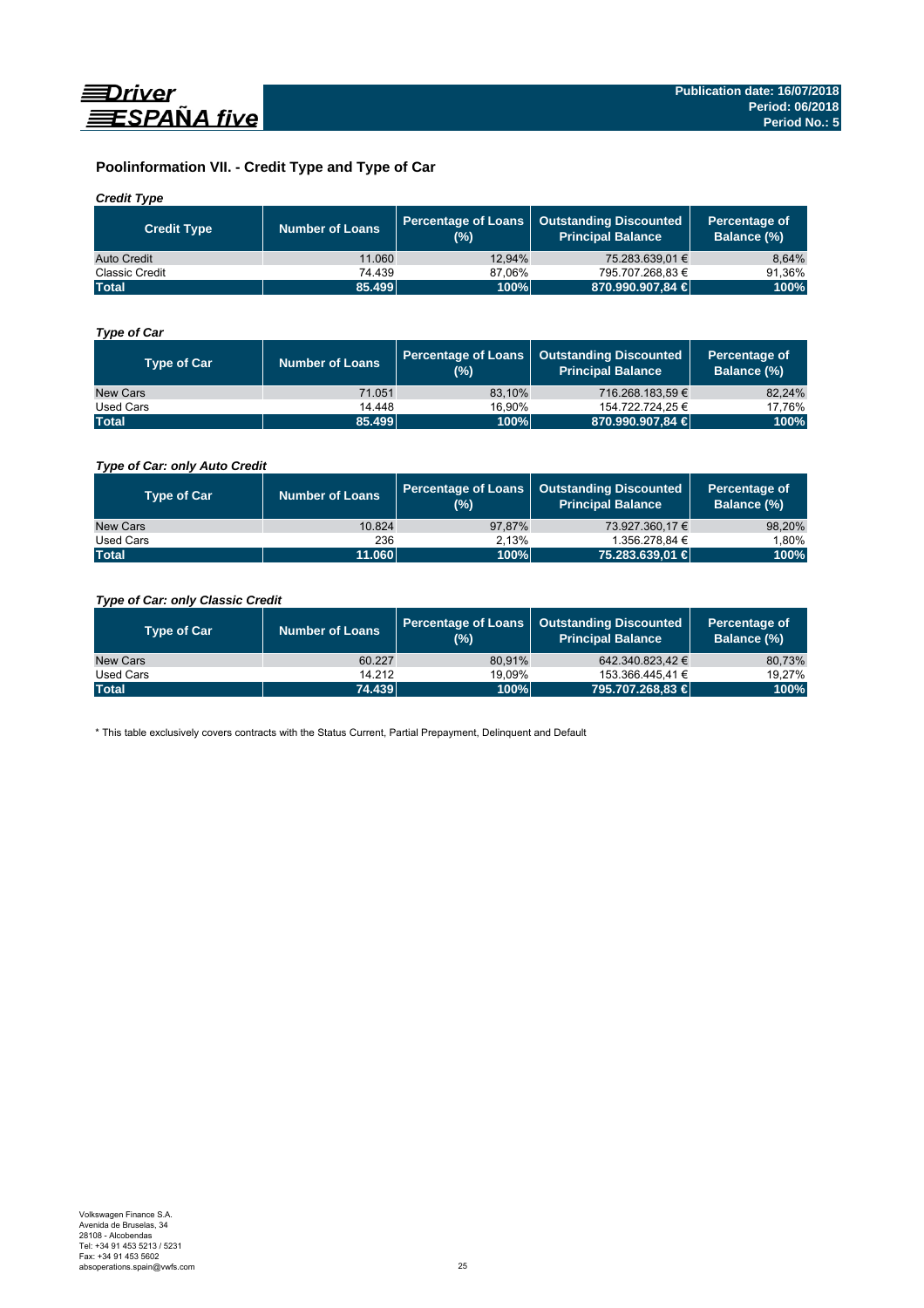### $\equiv$ Driver ESPAÑA five

**Poolinformation VIII. - Distribution by Vehicle Makes and Models**

|                              |                            | <b>Make and Model Total Portfolio</b> |                |                                   | <b>Credit Type</b> |                  |                                   | <b>Vehicle Status</b>    |                                           |                          |                                   |                  |                                |
|------------------------------|----------------------------|---------------------------------------|----------------|-----------------------------------|--------------------|------------------|-----------------------------------|--------------------------|-------------------------------------------|--------------------------|-----------------------------------|------------------|--------------------------------|
|                              |                            |                                       |                |                                   |                    |                  | <b>Auto Credit</b><br>Outstanding |                          | <b>Classic Credit</b>                     |                          | <b>New</b><br>Outstanding         |                  | <b>Used</b><br>Outstanding     |
| <b>Make</b>                  | <b>Model</b>               | <b>Number of Loans</b>                | Percentage of  | <b>Outstanding Discounted</b>     | Percentage of      | <b>Number of</b> | <b>Discounted Principa</b>        | <b>Number of</b>         | Outstanding<br><b>Discounted Principa</b> | Number of                | <b>Discounted Principa</b>        | Number of        | <b>Discounted Principal</b>    |
|                              |                            |                                       | Loans (%)      | <b>Principal Balance</b>          | Balance (%)        | <b>Contracts</b> |                                   | <b>Contracts</b>         |                                           | <b>Contracts</b>         |                                   | <b>Contracts</b> |                                |
| Audi                         | A1                         | 2.648                                 | 3,10%          | 24.617.872,37 €                   | 2,83%              | 544              | 2.697.126,17 €                    | 2.104                    | 21.920.746,20 €                           | 1.764                    | 14.471.508,66 €                   | 884              | 10.146.363,71 €                |
|                              | A3                         | 4.234                                 | 4,95%          | 46.616.620,34 €                   | 5,35%              | 881              | 5.335.014,27 €                    | 3.353                    | 41.281.606,07 €                           | 2.636                    | 26.667.451,31 €                   | 1.598            | 19.949.169,03 €                |
|                              | A4                         | 2.495                                 | 2,92%          | 31.209.517,46 €                   | 3,58%              | 421              | 3.101.281,36 €                    | 2.074                    | 28.108.236,10 €                           | 1.647                    | 19.593.674,86 €                   | 848              | 11.615.842,60 €                |
|                              | A5                         | 655                                   | 0,77%          | 8.377.992,97 €                    | 0,96%              | 172              | 1.547.436,34 €                    | 483                      | 6.830.556,63 €                            | 557                      | 7.124.671,90 €                    | 98               | 1.253.321,07 €                 |
|                              | A <sub>6</sub>             | 383                                   | 0,45%          | 5.310.493,87 €                    | 0,61%              | 71               | 667.101,31 €                      | 312                      | 4.643.392,56 €                            | 220                      | 3.079.268,97 €                    | 163              | 2.231.224,90 €                 |
|                              | A7                         | 40                                    | 0,05%          | 567.075,64 €                      | 0,07%              | 11               | 117.556,98 €                      | 29                       | 449.518,66 €                              | 18                       | 271.729,32 €                      | 22               | 295.346,32 €                   |
|                              | A8                         | 10                                    | 0,01%          | 197.030,58 €                      | 0,02%              | $\overline{0}$   | $0,00 \in$                        | 10                       | 197.030,58 €                              | $\overline{0}$           | $0,00 \in$                        | 10               | 197.030,58 €                   |
|                              | Q2                         | 1.032                                 | 1,21%          | 11.926.621,17 €                   | 1,37%              | 367              | 2.725.093,43 €                    | 665                      | 9.201.527,74 €                            | 911                      | 10.273.749,02 €                   | 121              | 1.652.872,15 €                 |
|                              | Q3<br>Q <sub>5</sub>       | 2.198                                 | 2,57%          | 24.537.334,46 €                   | 2,82%              | 460              | 3.192.948,19 €                    | 1.738                    | 21.344.386,27 €                           | 1.772                    | 19.169.503,76 €                   | 426              | 5.367.830,70 €                 |
|                              | Q7                         | 1.543<br>157                          | 1,80%<br>0,18% | 19.838.299,09 €<br>2.380.767,77 € | 2,28%<br>0,27%     | 330<br>53        | 2.887.081,34 €<br>734.109,47 €    | 1.213<br>104             | 16.951.217,75 €<br>1.646.658,30 €         | 1.366<br>111             | 17.253.405,26 €<br>1.641.550,52 € | 177<br>46        | 2.584.893,83 €<br>739.217,25 € |
|                              | <b>TT</b>                  | 41                                    | 0,05%          | 556.438,60 €                      | 0,06%              | 11               | 116.885,74 €                      | 30                       | 439.552,86 €                              | 14                       | 156.305,10 €                      | 27               | 400.133,50 €                   |
|                              | <b>OTHER AUDI</b>          | 6                                     | 0,01%          | 104.028,28 €                      | 0,01%              | $\mathbf{0}$     | $0,00 \in$                        | 6                        | 104.028,28 €                              | $\overline{1}$           | 11.805,76 €                       | 5                | 92.222,52 €                    |
|                              | <b>Subtotal</b>            | 15.442                                | 18,06%         | 176.240.092,60 €                  | 20,23%             | 3.321            | 23.121.634.60 €                   | 12.121                   | 153.118.458.00 €                          | 11.017                   | 119.714.624.44 €                  | 4.425            | 56.525.468,16 €                |
| <b>Seat</b>                  | MII                        | 291                                   | 0,34%          | 1.905.722,90 €                    | 0,22%              | 11               | 48.667,51 €                       | 280                      | 1.857.055,39 €                            | 245                      | 1.588.000,31 €                    | 46               | 317.722,59 €                   |
|                              | ALHAMBRA                   | 393                                   | 0,46%          | 3.912.240,07 €                    | 0,45%              | 10               | 65.509,46 €                       | 383                      | 3.846.730,61 €                            | 301                      | 2.992.750,74 €                    | 92               | 919.489,33 €                   |
|                              | <b>ALTEA</b>               | 121                                   | 0,14%          | 775.263,09 €                      | 0,09%              | $\mathbf{0}$     | $0,00 \in$                        | 121                      | 775.263,09 €                              | 70                       | 359.434,41 €                      | 51               | 415.828,68 €                   |
|                              | <b>AROSA</b>               | $\mathbf 0$                           | 0,00%          | $0,00 \in$                        | 0,00%              | $\Omega$         | $0,00 \in$                        | $\mathbf 0$              | $0,00 \in$                                | $\overline{0}$           | $0,00 \in$                        | $\circ$          | $0,00 \in$                     |
|                              | <b>ATECA</b>               | 5.782                                 | 6,76%          | 65.421.883,39 €                   | 7,51%              | 276              | 2.855.114,70 €                    | 5.506                    | 62.566.768,69 €                           | 5.604                    | 63.291.640,68 €                   | 178              | 2.130.242,71 €                 |
|                              | CORDOBA                    | $\mathbf 0$                           | 0,00%          | $0,00 \in$                        | 0,00%              | $\mathsf 0$      | $0,00 \in$                        | $\mathbf 0$              | $0,00 \in$                                | $\overline{\mathbf{0}}$  | $0,00 \in$                        | $\mathbf 0$      | $0,00 \in$                     |
|                              | <b>EXEO</b>                | 5                                     | 0,01%          | 20.038,72 €                       | 0,00%              | $\Omega$         | $0,00 \in$                        | 5                        | 20.038,72€                                |                          | 3.473,00 €                        | $\overline{4}$   | 16.565,72 €                    |
|                              | <b>IBIZA</b>               | 13.013                                | 15,22%         | 122.480.393,56 €                  | 14,06%             | 311              | 1.992.002,03 €                    | 12.702                   | 120.488.391,53 €                          | 10.880                   | 103.310.750,65 €                  | 2.133            | 19.169.642,91 €                |
|                              | <b>LEON</b>                | 11.411                                | 13,35%         | 117.512.337,10 €                  | 13,49%             | 337              | 2.478.101,22 €                    | 11.074                   | 115.034.235,88 €                          | 9.418                    | 97.394.113,05 €                   | 1.993            | 20.118.224,05 €                |
|                              | <b>TOLEDO</b>              | 1.306                                 | 1,53%          | 12.412.230,89 €                   | 1,43%              | 20               | 128.241,32 €                      | 1.286                    | 12.283.989,57 €                           | 1.179                    | 11.179.670,56 €                   | 127              | 1.232.560,33 €                 |
|                              | OTHER SEAT                 | 17                                    | 0,02%          | 215.521,85 €                      | 0,02%              | $\overline{1}$   | 9.479,11 €                        | 16                       | 206.042,74 €                              | 14                       | 185.910,41 €                      | $\mathbf{3}$     | 29.611,44 €                    |
|                              | <b>Subtotal</b>            | 32.339                                | 37,82%         | 324.655.631,57 €                  | 37,27%             | 966              | 7.577.115,35 €                    | 31.373                   | 317.078.516,22 €                          | 27.712                   | 280.305.743,81 €                  | 4.627            | 44.349.887,76 €                |
| Skoda                        | <b>CITIGO</b>              | 54                                    | 0,06%          | 312.159,83 €                      | 0,04%              | $\overline{1}$   | 4.357,15€                         | 53                       | 307.802,68 €                              | 46                       | 268.107,21 €                      | 8                | 44.052,62 €                    |
|                              | FABIA                      | 3.008                                 | 3,52%          | 25.425.369,31 €                   | 2,92%              | 196              | 850.106,78 €                      | 2.812                    | 24.575.262,53 €                           | 2.768                    | 23.151.395,15 €                   | 240              | 2.273.974,16 €                 |
|                              | <b>RAPID</b>               | 1.260                                 | 1,47%          | 12.147.732,55 €                   | 1,39%              | 42               | 222.548,70 €                      | 1.218                    | 11.925.183,85 €                           | 1.131                    | 10.734.121,36 €                   | 129              | 1.413.611,19 €                 |
|                              | <b>OCTAVIA</b>             | 1.674                                 | 1,96%          | 20.682.922,86 €                   | 2,37%              | 61               | 422.547,44 €                      | 1.613                    | 20.260.375,42 €                           | 1.355                    | 17.158.493,71 €                   | 319              | 3.524.429,15 €                 |
|                              | <b>ROOMSTER</b>            |                                       | 0,00%          | 713,90 €                          | 0,00%              | $\mathbf{1}$     | 713,90 €                          | - 0                      | $0,00 \in$                                | $\overline{\phantom{0}}$ | 713,90 €                          | $\overline{0}$   | $0,00 \in$                     |
|                              | <b>SPACEBACK</b>           | 198                                   | 0,23%          | 2.107.769,19 €                    | 0,24%              | 12               | 55.107,07€                        | 186                      | 2.052.662,12 €                            | 191                      | 2.021.890,10 €                    | $\overline{7}$   | 85.879,09€                     |
|                              | <b>SUPERB</b>              | 445                                   | 0,52%          | 5.644.670,31 €                    | 0,65%              | 28               | 215.976,53€                       | 417                      | 5.428.693,78 €                            | 396                      | 5.116.854,04 €                    | 49               | 527.816,27 €                   |
|                              | <b>YETI</b><br>OTHER SKODA | 866<br>468                            | 1,01%<br>0,55% | 10.268.083,24 €                   | 1,18%<br>0,75%     | 44<br>36         | 322.321,87 €                      | 822<br>432               | 9.945.761,37 €<br>6.139.571,41 €          | 756<br>433               | 9.065.039,40 €                    | 110<br>35        | 1.203.043,84 €                 |
|                              | <b>Subtotal</b>            | 7.974                                 | 9,33%          | 6.541.692,92 €<br>83.131.114,11 € | 9,54%              | 421              | 402.121,51 €<br>2.495.800,95 €    | 7.553                    | $0.635.313,16 \in$                        | 7.077                    | 6.157.331,83 €<br>73.673.946,70 € | 897              | 384.361,09 €<br>9.457.167,41 € |
| <b>VW</b>                    | <b>UP</b>                  | 90                                    | 0,11%          | 590.143,54 €                      | 0,07%              | 30               | 125.100,84 €                      | 60                       | 465.042,70 €                              | 67                       | 415.265,36 €                      | 23               | 174.878,18 €                   |
|                              | <b>FOX</b>                 | $\overline{0}$                        | 0,00%          |                                   | 0,00%              | $^{\circ}$       | $0,00 \in$                        | $\Omega$                 | $0,00 \in$                                | $\overline{0}$           |                                   | $\overline{0}$   |                                |
|                              | <b>POLO</b>                | 6.188                                 | 7,24%          | $0,00 \in$<br>45.913.993,17 €     | 5,27%              | 1.524            | 7.113.773,98 €                    | 4.664                    | 38.800.219,19 €                           | 5.258                    | $0,00 \in$<br>38.256.673,27 €     | 930              | $0,00 \in$<br>7.657.319,90 €   |
|                              | <b>GOLF</b>                | 9.546                                 | 11,17%         | 89.078.996,43 €                   | 10,23%             | 2.258            | 14.444.247,63 €                   | 7.288                    | 74.634.748,80 €                           | 7.653                    | 70.716.024,70 €                   | 1.893            | 18.362.971,73 €                |
|                              | <b>JETTA</b>               | 63                                    | 0,07%          | 457.097,85 €                      | 0,05%              | 9                | 44.307,60 €                       | 54                       | 412.790,25 €                              | 46                       | 324.452,00 €                      | 17               | 132.645,85 €                   |
|                              | <b>PASSAT</b>              | 1.860                                 | 2,18%          | 19.431.072,00 €                   | 2,23%              | 360              | 2.787.426,18 €                    | 1.500                    | 16.643.645,82 €                           | 1.517                    | 15.746.355,86 €                   | 343              | 3.684.716,14 €                 |
|                              | <b>EOS</b>                 | $\overline{2}$                        | 0,00%          | 28.781,11 €                       | 0,00%              | $\mathbf{0}$     | $0,00 \in$                        | $\overline{2}$           | 28.781,11 €                               | $\overline{0}$           | $0,00 \in$                        | $\overline{2}$   | 28.781,11 €                    |
|                              | NEW BEETLE                 | 191                                   | 0,22%          | 1.829.544,74 €                    | 0,21%              | 58               | 389.407,48 €                      | 133                      | 1.440.137,26 €                            | 150                      | 1.346.519,84 €                    | 41               | 483.024,90 €                   |
|                              | <b>TOURAN</b>              | 2.125                                 | 2,49%          | 21.211.958,24 €                   | 2,44%              | 427              | 2.935.220,31 €                    | 1.698                    | 18.276.737,93 €                           | 1.794                    | 17.362.351,03 €                   | 331              | 3.849.607,21 €                 |
|                              | SHARAN                     | 326                                   | 0,38%          | 3.466.055,67 €                    | 0,40%              | 59               | 528.415,70 €                      | 267                      | 2.937.639,97 €                            | 279                      | 2.906.768,51 €                    | 47               | 559.287,16€                    |
|                              | <b>TOUAREG</b>             | 34                                    | 0,04%          | 552.676,91 €                      | 0,06%              | 9                | 118.624,11 €                      | 25                       | 434.052,80 €                              | 25                       | 407.225,25 €                      | 9                | 145.451,66 €                   |
|                              | PHAETON                    | $\overline{1}$                        | 0,00%          | 21.186,20 €                       | 0,00%              | 0                | $0,00 \in$                        | $\overline{\phantom{0}}$ | 21.186,20 €                               | $\overline{\mathbf{0}}$  | $0,00 \in$                        | $\overline{1}$   | 21.186,20 €                    |
|                              | CADDY                      | 989                                   | 1,16%          | 10.930.864,62 €                   | 1,26%              | 10               | 94.455,87 €                       | 979                      | 10.836.408,75 €                           | 787                      | 8.878.367,39 €                    | 202              | 2.052.497,23 €                 |
|                              | T4/T5                      | 1.326                                 | 1,55%          | 18.155.628,35 €                   | 2,08%              | 46               | 378.233,95 €                      | 1.280                    | 17.777.394,40 €                           | 1.176                    | 16.377.162,82 €                   | 150              | 1.778.465,53 €                 |
|                              | CRAFTER/LT                 | 344                                   | 0,40%          | 5.056.020,09 €                    | 0,58%              | $\mathbf 0$      | $0,00 \in$                        | 344                      | 5.056.020,09 €                            | 316                      | 4.740.350,32 €                    | 28               | 315.669,77 €                   |
|                              | AMAROK                     | 16                                    | 0,02%          | 186.562,30 €                      | 0,02%              | $\mathsf 0$      | $0,00 \in$                        | 16                       | 186.562,30 €                              | 12                       | 149.473,03 €                      | $\overline{4}$   | 37.089,27 €                    |
|                              | <b>SCIROCCO</b>            | 927                                   | 1,08%          | 9.754.735,17 €                    | 1,12%              | 365              | 2.501.578,51 €                    | 562                      | 7.253.156,66 €                            | 903                      | 9.415.846,73 €                    | 24               | 338.888,44 €                   |
|                              | <b>TIGUAN</b>              | 5.210                                 | 6,09%          | 55.734.227,27 €                   | 6,40%              | 1.070            | 9.834.250,30 €                    | 4.140                    | 45.899.976,97 €                           | 4.787                    | 51.260.389,12€                    | 423              | 4.473.838,15€                  |
|                              | <b>ARTEON</b>              | 21                                    | 0,02%          | 445.009,42 €                      | 0,05%              | $\overline{4}$   | 68.415,69€                        | 17                       | 376.593,73 €                              | 20                       | 432.702,59 €                      | $\overline{1}$   | 12.306,83 €                    |
|                              | OTHER VW                   | 446                                   | 0,52%          | 3.748.281,32 €                    | 0,43%              | 123              | 725.629,96 €                      | 323                      | 3.022.651,36 €                            | 444                      | 3.728.774,19 €                    | 2                | 19.507,13 €                    |
|                              | Subtotal                   | 29.705                                | 34,74%         | 286.592.834,40 €                  | 32,90%             | 6.352            | 42.089.088.11 €                   | 23.353                   | 244.503.746.29 €                          | 25.234                   | 242.464.702,01 €                  | 4.471            | 44.128.132.39 €                |
|                              |                            |                                       |                |                                   |                    |                  |                                   |                          |                                           |                          |                                   |                  |                                |
| <b>Non VW Group Vehicles</b> | <b>OTHER</b>               | 39                                    | 0,05%          | 371.235,16€                       | 0,04%              | $\mathbf{0}$     | $0,00 \in$                        | 39                       | 371.235,16€                               | 11                       | 109.166,63 €                      | 28               | 262.068,53 €                   |
|                              | <b>Total</b>               | 85.499                                | 100,00%        | 870.990.907,84 €                  | 100,00%            | 11.060           | 75.283.639,01 €                   | 74.439                   | 795.707.268,83 €                          |                          | 71.051 716.268.183,59 €           | 14.448           | 154.722.724,25 €               |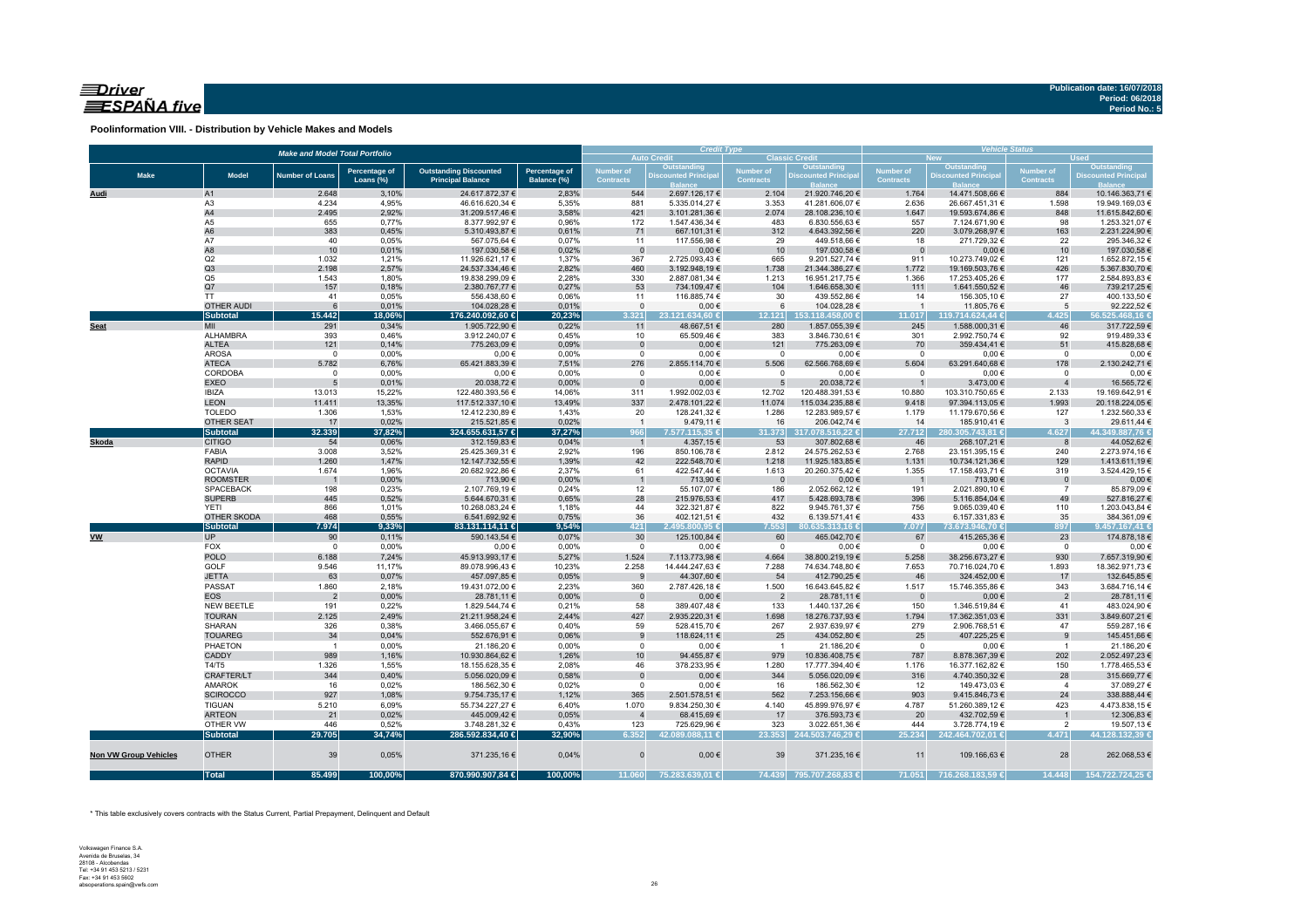

#### **Poolinformation IX. - Geographic Distribution**

|                               |                        | <b>Geographic Distribution Total Portfolio</b> |                                                           |                              |                               | <b>Credit Type</b>                                           |                                      |                                                              | <b>Vehicle Status</b>                |                                                                     |                               |                                                             |  |
|-------------------------------|------------------------|------------------------------------------------|-----------------------------------------------------------|------------------------------|-------------------------------|--------------------------------------------------------------|--------------------------------------|--------------------------------------------------------------|--------------------------------------|---------------------------------------------------------------------|-------------------------------|-------------------------------------------------------------|--|
|                               |                        |                                                |                                                           |                              |                               | <b>Auto Credit</b>                                           |                                      | <b>Classic Credit</b>                                        |                                      | <b>New</b>                                                          |                               | <b>Used</b>                                                 |  |
| <b>Autonomous Communities</b> | <b>Number of Loans</b> | Percentage of<br>Loans $(\%)$                  | <b>Outstanding Discounted</b><br><b>Principal Balance</b> | Percentage of<br>Balance (%) | Number of<br><b>Contracts</b> | Outstanding<br><b>Discounted Principal</b><br><b>Balance</b> | <b>Number of</b><br><b>Contracts</b> | Outstanding<br><b>Discounted Principal</b><br><b>Balance</b> | <b>Number of</b><br><b>Contracts</b> | <b>Outstanding</b><br><b>Discounted Principal</b><br><b>Balance</b> | Number of<br><b>Contracts</b> | Outstanding<br><b>Discounted Principa</b><br><b>Balance</b> |  |
| <b>GALICIA</b>                | 4.660                  | 5,45%                                          | 50.255.138.89 €                                           | 5,77%                        | 434                           | 2.747.884.77 €                                               | 4.226                                | 47.507.254.12 €                                              | 3.732                                | 39.516.356.69 €                                                     | 928                           | 10.738.782.20 €                                             |  |
| <b>ASTURIAS</b>               | 1.478                  | 1,73%                                          | 15.104.660,95 €                                           | 1,73%                        | 157                           | 1.043.160,73 €                                               | 1.321                                | 14.061.500,22 €                                              | 1.232                                | 12.496.980,67 €                                                     | 246                           | 2.607.680,28 €                                              |  |
| <b>CANTABRIA</b>              | 1.020                  | 1,19%                                          | 10.339.603.64 €                                           | 1,19%                        | 112                           | 699.242.00 €                                                 | 908                                  | 9.640.361,64 €                                               | 857                                  | 8.632.822.05 €                                                      | 163                           | 1.706.781,59 €                                              |  |
| <b>LA RIOJA</b>               | 435                    | 0,51%                                          | 4.133.281,06 €                                            | 0,47%                        | 42                            | 268.567.13 €                                                 | 393                                  | 3.864.713,93 €                                               | 363                                  | 3.357.160.59 €                                                      | 72                            | 776.120,47 €                                                |  |
| <b>CASTILLA LEON</b>          | 3.501                  | 4,09%                                          | 34.542.036.57 €                                           | 3,97%                        | 263                           | 1.871.155.08 €                                               | 3.238                                | 32.670.881.49 €                                              | 2.775                                | 27.392.236.97 €                                                     | 726                           | 7.149.799,60 €                                              |  |
| C.MADRID                      | 14.601                 | 17,08%                                         | 139.086.107.55 €                                          | 15,97%                       | 2.385                         | 16.006.371.67 €                                              | 12.216                               | 123.079.735.88 €                                             | 12.131                               | 112.666.778.64 €                                                    | 2.470                         | 26.419.328,91 €                                             |  |
| <b>PAIS VASCO</b>             | 3.494                  | 4,09%                                          | 32.934.113.07 €                                           | 3,78%                        | 201                           | 1.203.889.94 €                                               | 3.293                                | 31.730.223.13 €                                              | 2.893                                | 27.049.463.69 €                                                     | 601                           | 5.884.649.38 €                                              |  |
| C.NAVARRA                     | 958                    | 1,12%                                          | 9.072.518,62 €                                            | 1,04%                        | 104                           | 573.967,02 €                                                 | 854                                  | 8.498.551,60 €                                               | 790                                  | 7.285.278.79 €                                                      | 168                           | 1.787.239,83 €                                              |  |
| <b>CATALUÑA</b>               | 17.221                 | 20,14%                                         | 177.007.438.28 €                                          | 20,32%                       | 2.465                         | 17.227.230.27 €                                              | 14.756                               | 159.780.208,01 €                                             | 13.962                               | 141.489.932,83 €                                                    | 3.259                         | 35.517.505,45 €                                             |  |
| <b>ARAGÓN</b>                 | 2.341                  | 2,74%                                          | 24.390.199,39 €                                           | 2,80%                        | 222                           | 1.710.544,54 €                                               | 2.119                                | 22.679.654,85 €                                              | 1.942                                | 20.171.067,02 €                                                     | 399                           | 4.219.132,37 €                                              |  |
| C. VALENCIANA                 | 8.964                  | 10,48%                                         | 90.180.094.60 €                                           | 10,35%                       | 1.300                         | 8.708.524.45 €                                               | 7.664                                | 81.471.570.15 €                                              | 7.492                                | 74.444.199.04 €                                                     | 1.472                         | 15.735.895,56 €                                             |  |
| CASTILLA LA MANCHA            | 3.479                  | 4.07%                                          | 35.186.262.70 €                                           | 4,04%                        | 418                           | 3.094.970.50 €                                               | 3.061                                | 32.091.292.20 €                                              | 2.889                                | 29.031.788.51 €                                                     | 590                           | 6.154.474.19 €                                              |  |
| <b>EXTREMADURA</b>            | 1.330                  | 1,56%                                          | 13.960.863.97 €                                           | 1,60%                        | 178                           | 1.128.656.14 €                                               | 1.152                                | 12.832.207,83 €                                              | 1.055                                | 10.921.737.59 €                                                     | 275                           | 3.039.126.38 €                                              |  |
| <b>ANDALUCIA</b>              | 14.331                 | 16,76%                                         | 151.027.122,21 €                                          | 17,34%                       | 2.137                         | 14.354.465,41 €                                              | 12.194                               | 136.672.656,80 €                                             | 11.942                               | 125.585.449,96 €                                                    | 2.389                         | 25.441.672,25 €                                             |  |
| <b>ISLAS BALEARES</b>         | 2.252                  | 2,63%                                          | 22.731.709,97 €                                           | 2,61%                        | 276                           | 2.100.933,59 €                                               | 1.976                                | 20.630.776,38 €                                              | 1.986                                | 19.918.005,95 €                                                     | 266                           | 2.813.704,02 €                                              |  |
| <b>MURCIA</b>                 | 2.411                  | 2,82%                                          | 26.662.881,33 €                                           | 3,06%                        | 263                           | 1.809.737,38 €                                               | 2.148                                | 24.853.143.95 €                                              | 2.027                                | 22.363.381.49 €                                                     | 384                           | 4.299.499,84 €                                              |  |
| <b>ISLAS CANARIAS</b>         | 2.913                  | 3,41%                                          | 33.054.825.63 €                                           | 3,80%                        | 95                            | 684.517.19 €                                                 | 2.818                                | 32.370.308.44 €                                              | 2.880                                | 32.701.322.90 €                                                     | 33                            | 353.502,73 €                                                |  |
| <b>CEUTA</b>                  | 56                     | 0,07%                                          | 648.366,14 €                                              | 0,07%                        |                               | 24.995,38 €                                                  | 50                                   | 623.370,76 €                                                 | 52                                   | 611.775.33 €                                                        |                               | 36.590,81 €                                                 |  |
| <b>MELILLA</b>                | 54                     | 0,06%                                          | 673.683,27 €                                              | 0,08%                        |                               | 24.825,82 €                                                  | 52                                   | 648.857,45 €                                                 | 51                                   | 632.444.88 €                                                        |                               | 41.238,39 €                                                 |  |
| <b>Total</b>                  | 85.499                 | 100.00%                                        | 870.990.907.84 €                                          | 100.00%                      | 11.060                        | 75.283.639.01 €                                              | 74.439                               | 795.707.268.83 €                                             |                                      | 71.051 716.268.183.59 €                                             | 14.448                        | 154.722.724.25 €                                            |  |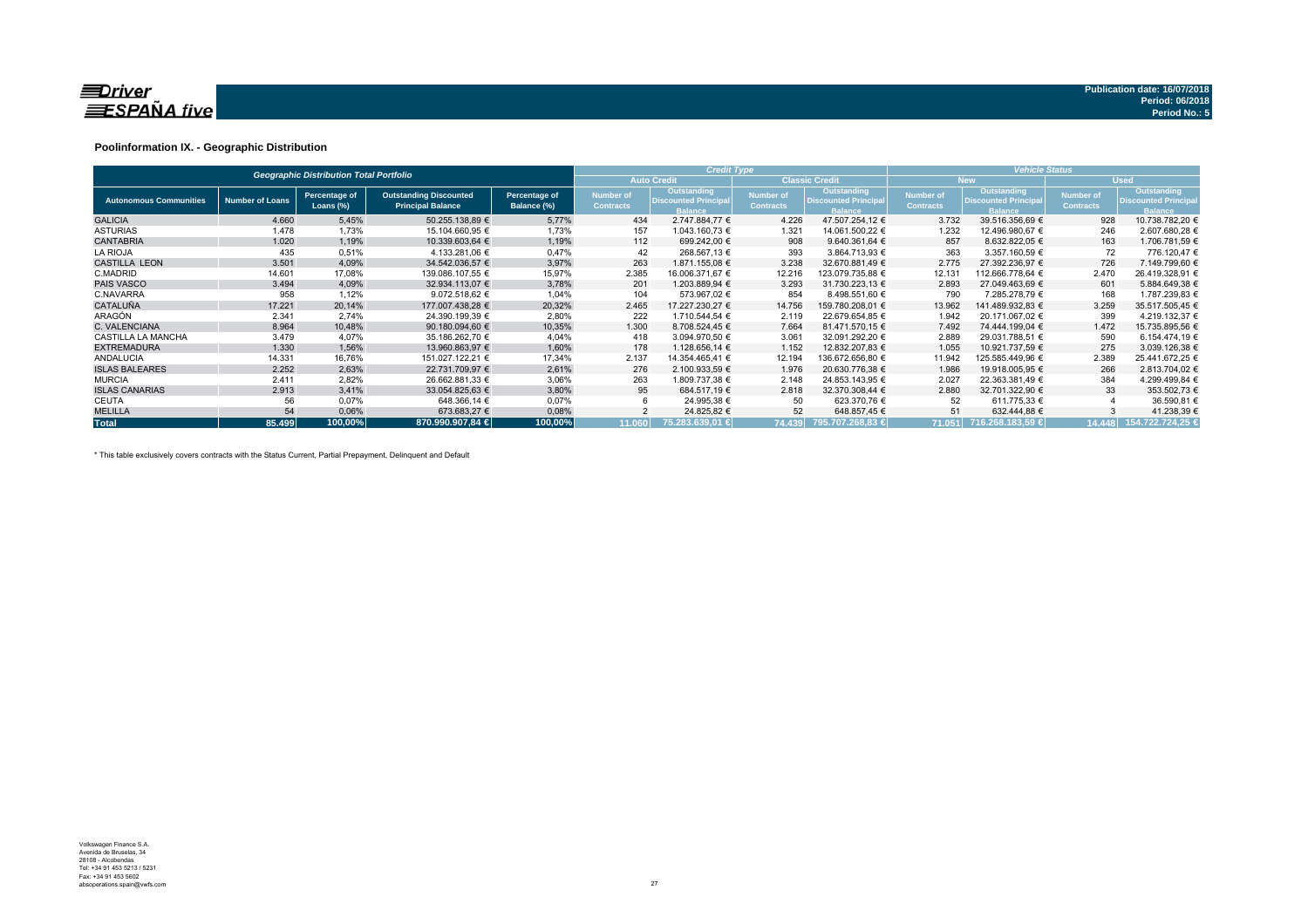

**Poolinformation X. - Motor Type**

|                                      |        |              |                                                                           |                                   |                                      | <b>Credit Type</b>                                             |                  |                                                              | <b>Vehicle Status</b>                                                                                       |                  |                                      |                                                              |  |  |
|--------------------------------------|--------|--------------|---------------------------------------------------------------------------|-----------------------------------|--------------------------------------|----------------------------------------------------------------|------------------|--------------------------------------------------------------|-------------------------------------------------------------------------------------------------------------|------------------|--------------------------------------|--------------------------------------------------------------|--|--|
| <b>Customer Type Total Portfolio</b> |        |              |                                                                           |                                   |                                      | <b>Auto Credit</b>                                             |                  | <b>Classic Credit</b>                                        |                                                                                                             | <b>New</b>       | <b>Used</b>                          |                                                              |  |  |
| Motor type                           | Loans. | of Loans (%) | Number of Percentage   Outstanding Discounted<br><b>Principal Balance</b> | Percentage<br>of Balance<br>(9/6) | <b>Number of</b><br><b>Contracts</b> | Outstanding Discounted   Number of<br><b>Principal Balance</b> | <b>Contracts</b> | Outstanding<br><b>Discounted Principal</b><br><b>Balance</b> | <b>Outstanding</b><br><b>Number of</b><br><b>Discounted Principal</b><br><b>Contracts</b><br><b>Balance</b> |                  | <b>Number of</b><br><b>Contracts</b> | Outstanding<br><b>Discounted Principal</b><br><b>Balance</b> |  |  |
| EA 189 (unfixed)                     | 169    | 0.20%        | 989.438.94 €                                                              | 0.11%                             | 28                                   | 181.925.80 €                                                   | 141              | 807.513.14 €                                                 | 138                                                                                                         | 802.839.40 €     | 31                                   | 186.599.54 €                                                 |  |  |
| Other                                | 85.330 | 99.80%       | 870.001.468.90 €                                                          | 99.89%                            | 11.053                               | 112.734.328.21 €                                               | 74.277           | 757.267.140.69 €                                             | 70.888                                                                                                      | 722.075.963.71 € | 14.442                               | 147.925.505.19 €                                             |  |  |
| <b>Total</b>                         | 85.499 | 100.00%      | 870.990.907.84 €                                                          | 100.00%                           | 11.081                               | 112.916.254.01 €                                               | 74.418           | 758.074.653.83 €                                             | 71.026                                                                                                      | 722.878.803.11 € | 14.473                               | 148.112.104.73 €                                             |  |  |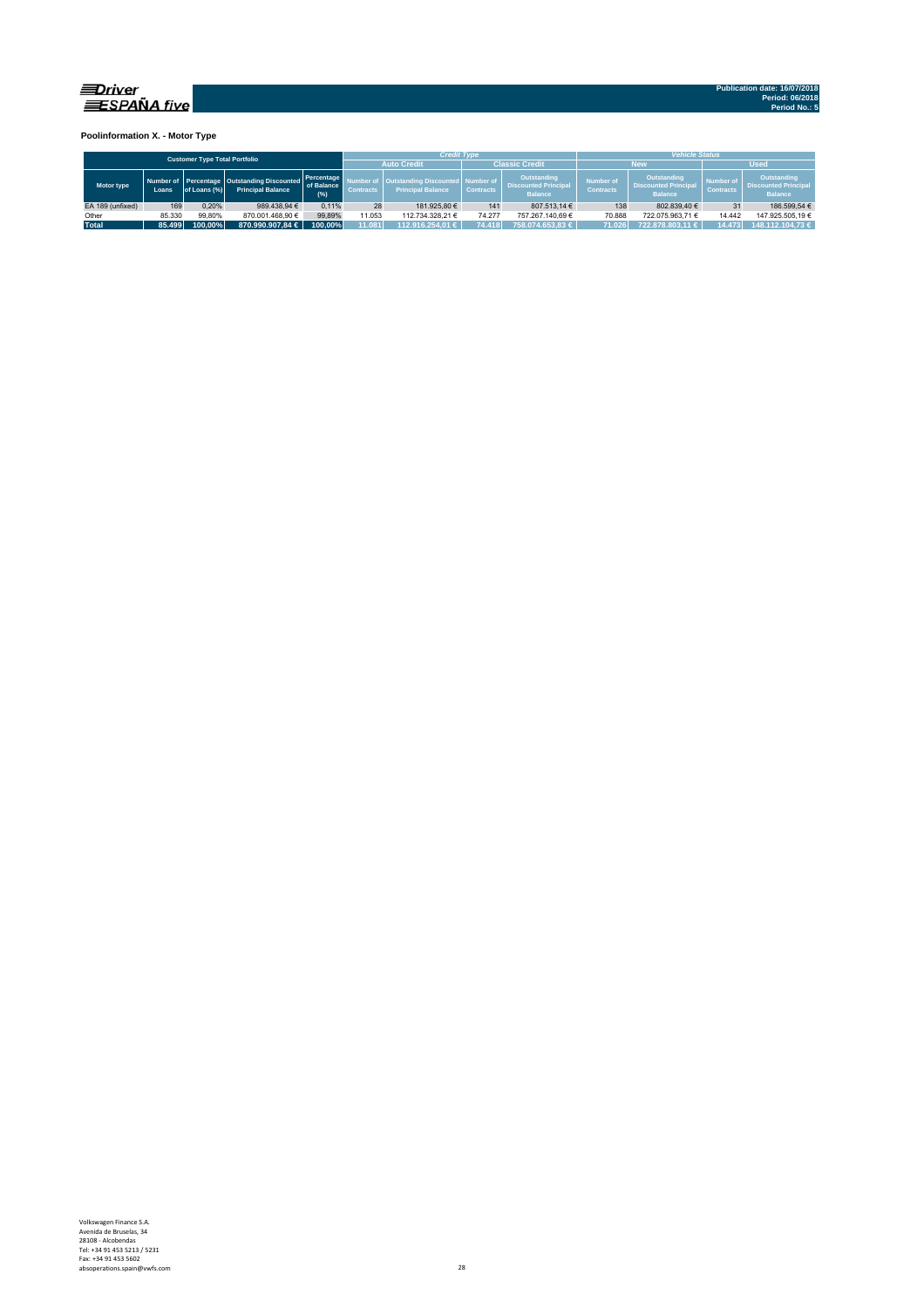| <i>=Driver</i>                        | Publication date: 16/07/2018 |
|---------------------------------------|------------------------------|
|                                       | Period: 06/2018              |
| <b>ESPAÑA five</b>                    | Period No.: 5                |
|                                       |                              |
|                                       |                              |
| Poolinformation XI. - Loan Level Data |                              |

|     |                                  |            |                |                 |                |        |                           |          |                 | <b>The Contract Contract Contract Contract Contract Contract Contract Contract Contract Contract Contract Contract Contract Contract Contract Contract Contract Contract Contract Contract Contract Contract Contract Contract C</b> |           |                                                       | Loss    | Loss                    |                      |                                                                 | <b>Contract Type   Dist</b>           |           |      |  |
|-----|----------------------------------|------------|----------------|-----------------|----------------|--------|---------------------------|----------|-----------------|--------------------------------------------------------------------------------------------------------------------------------------------------------------------------------------------------------------------------------------|-----------|-------------------------------------------------------|---------|-------------------------|----------------------|-----------------------------------------------------------------|---------------------------------------|-----------|------|--|
|     | Month / Year Month / Year Ungman |            |                |                 | <b>Current</b> |        | Month / Year of from sale | Recovery | <b>Recovery</b> |                                                                                                                                                                                                                                      |           |                                                       |         | Percentage   Percentage |                      | <b>Example 2008</b> Geographic Object Type Manufacturer (IBason | (lease/loan, Channel Customer         |           |      |  |
| No. | of Loan                          | of Default | <b>Balance</b> | Balance of Loan | <b>Balance</b> | Rebate | Loss                      |          | not             | between Default   Recovery after   Loss Amount                                                                                                                                                                                       |           | <b>Excess Annount on Original</b> Current of Borrower |         |                         | al Location (now the | / Make                                                          | $ $ amortising/ball $ $ n.a.= not $ $ |           | Type |  |
|     | Origination                      |            |                | at Default      |                |        |                           | Asset    | available       |                                                                                                                                                                                                                                      | write off |                                                       | Ralance | Ralance                 |                      |                                                                 | oon)                                  | available |      |  |